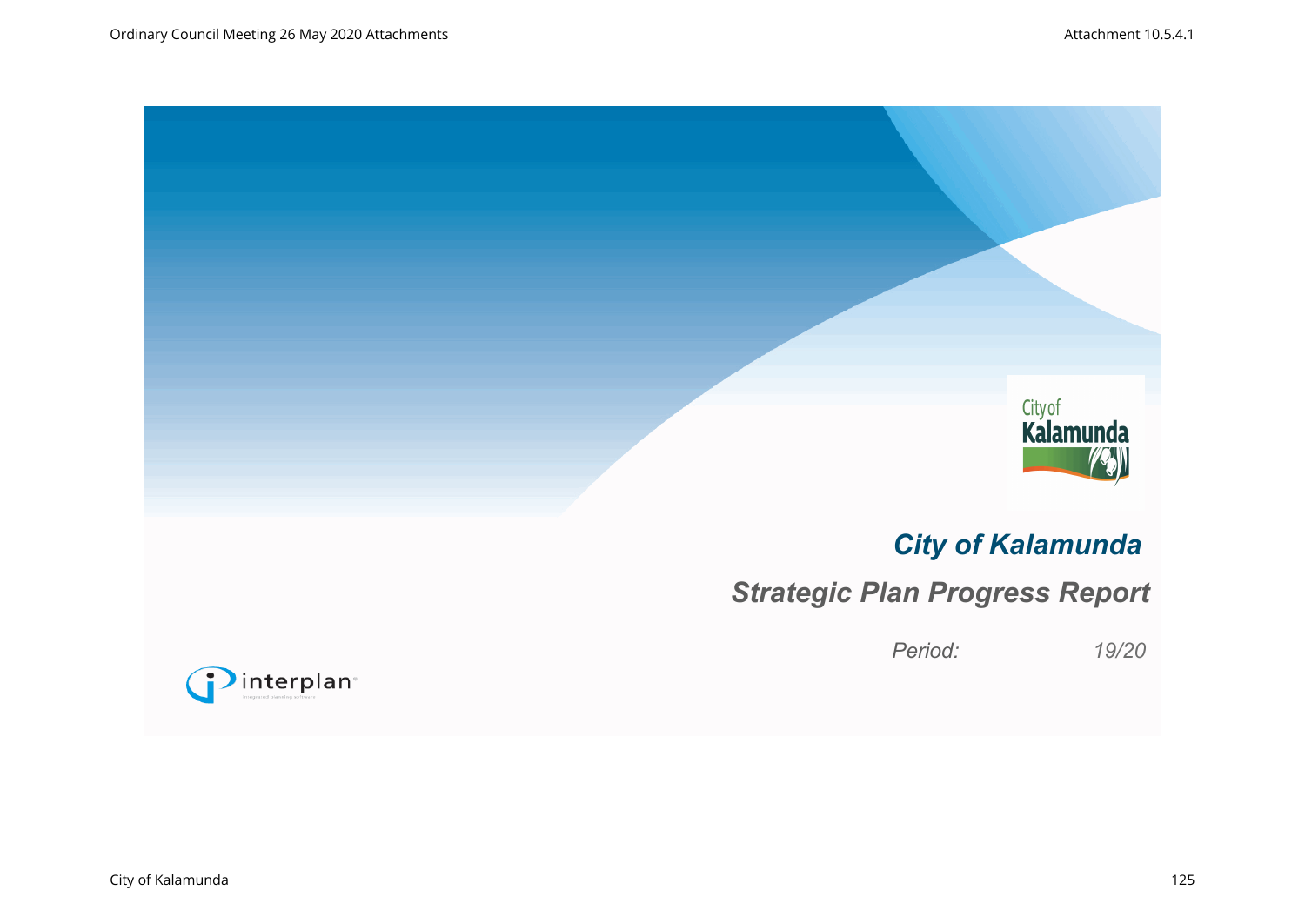## *Strategic Plan Progress Report*

#### *Goal: 1 Kalamunda Cares & Interacts*

#### *Outcome: 1.1 To be a community that advocates, facilitates and provides quality lifestyle choices*

| <b>Actions</b>                                                                           | <b>RISK</b> | <b>STATUS</b> | % COMP | <b>PROGRESS COMMENTS</b>                                                                                                                                                                                                                                                                                                                                                                                                                                                                                                                                                                                                                                                                                      | <b>RESP. OFFICER</b>                                 | <b>COMP DATE</b> |
|------------------------------------------------------------------------------------------|-------------|---------------|--------|---------------------------------------------------------------------------------------------------------------------------------------------------------------------------------------------------------------------------------------------------------------------------------------------------------------------------------------------------------------------------------------------------------------------------------------------------------------------------------------------------------------------------------------------------------------------------------------------------------------------------------------------------------------------------------------------------------------|------------------------------------------------------|------------------|
| Strategy:                                                                                |             |               |        | 1.1.1 Facilitate the inclusion of the ageing population and people with disability to have access to information, facilities and services.                                                                                                                                                                                                                                                                                                                                                                                                                                                                                                                                                                    |                                                      |                  |
| 1.1.1.1 Resource and implement the Age<br>Friendly Strategy Action Plan<br>(2017-2021).  | None        | In Progress   | 83%    | City staff have commenced year three of a<br>four year plan, delivering a variety of activities,<br>workshops and events for seniors including:<br>- Connecting Communities' Event was held at<br>Hartfield Park Recreation Centre on 18 July<br>with over 800 attendees<br>- Strokesafe' information session held at<br>Woodlupine on 1 August focusing on how to<br>recognise the symptoms of stroke and reduce<br>the likelihood of occurrence.<br>- Train the Brain Workshop' held at Hartfield<br>Park on 2 December<br>- WayFairers launch13 Jan -10 attendees<br>"***Note staff time has reduced for this role ***<br>City staff currently working on the Age friendly<br>report.                      | Manager Community<br>Development<br>(DE00007)        | 30/06/2020       |
| 1.1.1.2 Resource and implement the<br>Disability Access & Inclusion Plan<br>(2017-2022). | None        | In Progress   | 83%    | The Disability Access and Inclusion Plan<br>(DAIP) is a five year plan with established<br>priorities and strategies to provide a<br>framework for implementation of initiatives.<br>Initiatives that have been undertaken include:<br>- Inclusive Kalamunda' is a new initiative<br>whereby the City has partnered with 'Inclusion<br>Solutions' aimed at increasing opportunities<br>for people with a disability to find a sense of<br>belonging within the City of Kalamunda<br>community. The project aims to increase<br>knowledge and capacity of volunteers,<br>increase social inclusion at clubs and groups<br>and provide more opportunities for our<br>community to belong. A series of workshops | <b>Manager Community</b><br>Development<br>(DE00007) | 30/06/2020       |

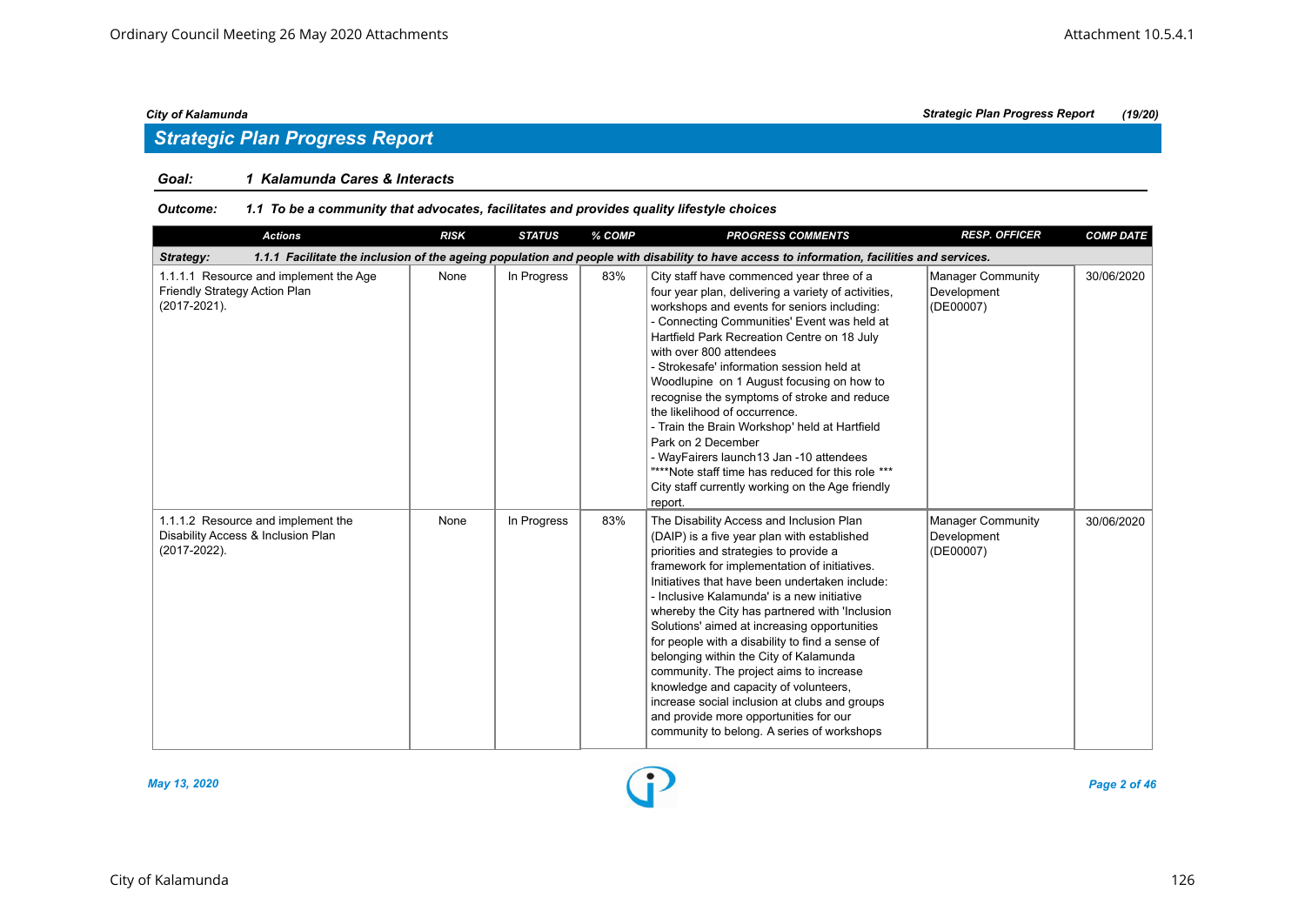## *Strategic Plan Progress Report*

### *Goal: 1 Kalamunda Cares & Interacts*

#### *Outcome: 1.1 To be a community that advocates, facilitates and provides quality lifestyle choices*

| <b>Actions</b>                                                    | <b>RISK</b> | <b>STATUS</b> | % COMP | <b>PROGRESS COMMENTS</b>                                                                                                                                                                                                                                                                                                                                                                                                                                                                                                                                                                                                                                                                                                                                                                                                                                                                        | <b>RESP. OFFICER</b>                                 | <b>COMP DATE</b> |
|-------------------------------------------------------------------|-------------|---------------|--------|-------------------------------------------------------------------------------------------------------------------------------------------------------------------------------------------------------------------------------------------------------------------------------------------------------------------------------------------------------------------------------------------------------------------------------------------------------------------------------------------------------------------------------------------------------------------------------------------------------------------------------------------------------------------------------------------------------------------------------------------------------------------------------------------------------------------------------------------------------------------------------------------------|------------------------------------------------------|------------------|
| Strategy:                                                         |             |               |        | 1.1.1 Facilitate the inclusion of the ageing population and people with disability to have access to information, facilities and services.                                                                                                                                                                                                                                                                                                                                                                                                                                                                                                                                                                                                                                                                                                                                                      |                                                      |                  |
|                                                                   |             |               |        | and focus group sessions have been held.<br>- The City facilitates regular meetings with the<br>Disability and Carers Advisory Committee.<br>- Support of the 'Break the Boundary' new<br>shed located at the Camel Farm. The new<br>shed enables adaptive cycles to be stored on<br>site providing significant assistance to people<br>living with a disability. Promotion of the sheds<br>activities.<br>- Coffee and cake vouchers have been<br>provided to help celebrate Carers Week.<br>- Yoga Gold (seniors Yoga) classes at<br>Hartfield Park Recreation Centre - 20<br>participants attending weekly.<br>- Inclusive Kalamunda Workshop' at Hartfield<br>Park on 10 October.<br>- Inclusion Solution Disability Awareness<br>Training held at the City of Kalamunda<br>Administration building on 16 October.<br>*** Note staff time has significantly reduced for<br>this position*** |                                                      |                  |
| <b>Actions</b>                                                    | <b>RISK</b> | <b>STATUS</b> | % COMP | <b>PROGRESS COMMENTS</b>                                                                                                                                                                                                                                                                                                                                                                                                                                                                                                                                                                                                                                                                                                                                                                                                                                                                        | <b>RESP. OFFICER</b>                                 | <b>COMP DATE</b> |
| Strategy:                                                         |             |               |        | 1.1.2 Empower, support and engage with young people, families and our culturally diverse community.                                                                                                                                                                                                                                                                                                                                                                                                                                                                                                                                                                                                                                                                                                                                                                                             |                                                      |                  |
| 1.1.2.1 Implement the Youth Plan<br>(2017-2022) for current year. | None        | In Progress   | 88%    | City staff have commenced year three of a<br>four year plan, delivering several projects to<br>the City of Kalamunda community including:<br>- Connecting Communities Event was held on<br>18 July<br>- Meerilinga Youth Movie Night was held on 19<br>July<br>- Principal's Lunch was held on 25 July                                                                                                                                                                                                                                                                                                                                                                                                                                                                                                                                                                                          | <b>Manager Community</b><br>Development<br>(DE00007) | 01/07/2020       |

*May 13, 2020 Page 3 of 46*

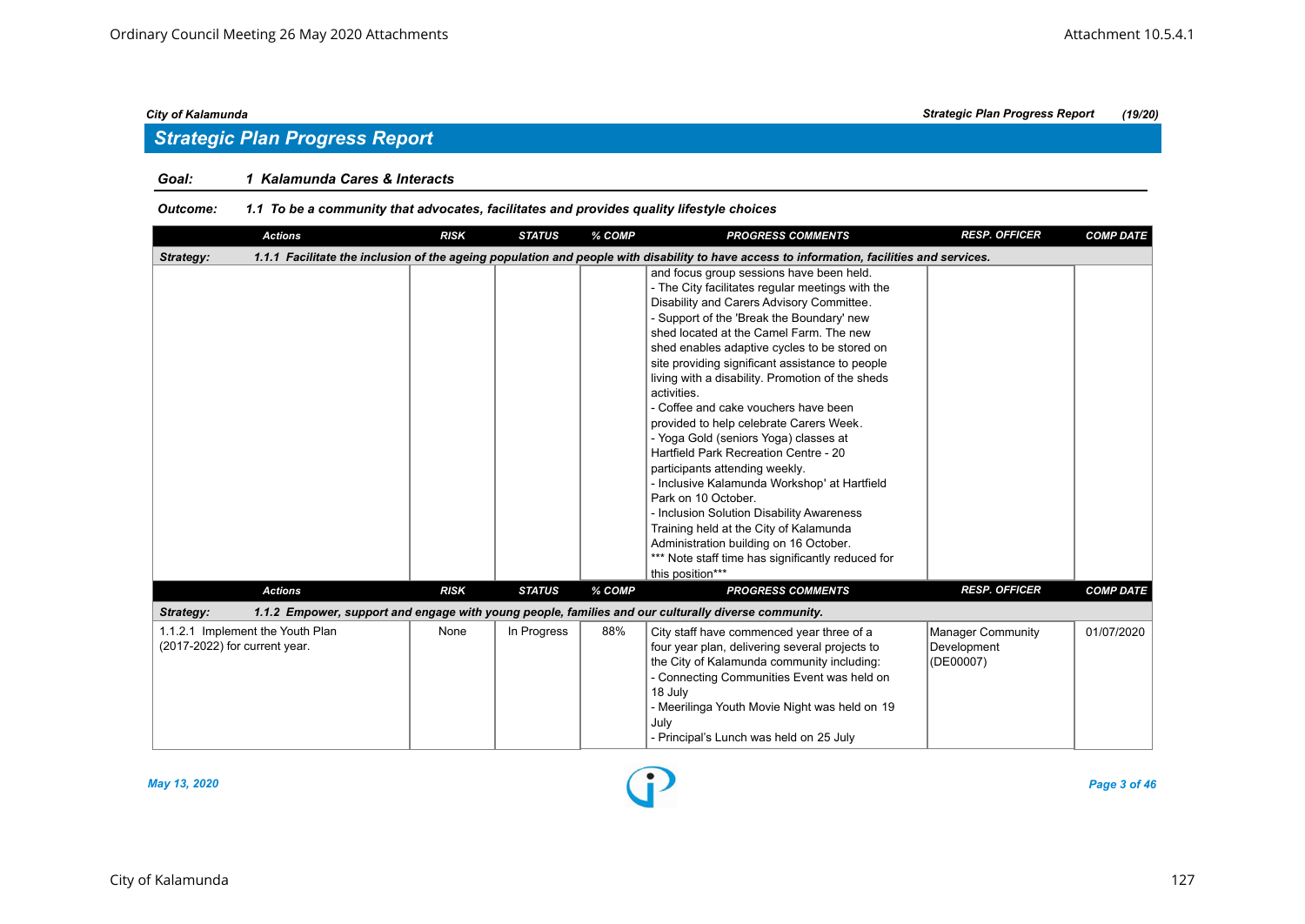## *Strategic Plan Progress Report*

#### *Goal: 1 Kalamunda Cares & Interacts*

#### *Outcome: 1.1 To be a community that advocates, facilitates and provides quality lifestyle choices*

| <b>Actions</b> | <b>RISK</b> | <b>STATUS</b> | % COMP | <b>PROGRESS COMMENTS</b>                                                                                                                                                                                                                                                                                                                                                                                                                                                                                                                                                                                                                                                                                                                                                                                                                                                                                                                                                                                                                                                                                                                              | <b>RESP. OFFICER</b> | <b>COMP DATE</b> |
|----------------|-------------|---------------|--------|-------------------------------------------------------------------------------------------------------------------------------------------------------------------------------------------------------------------------------------------------------------------------------------------------------------------------------------------------------------------------------------------------------------------------------------------------------------------------------------------------------------------------------------------------------------------------------------------------------------------------------------------------------------------------------------------------------------------------------------------------------------------------------------------------------------------------------------------------------------------------------------------------------------------------------------------------------------------------------------------------------------------------------------------------------------------------------------------------------------------------------------------------------|----------------------|------------------|
| Strategy:      |             |               |        | 1.1.2 Empower, support and engage with young people, families and our culturally diverse community.                                                                                                                                                                                                                                                                                                                                                                                                                                                                                                                                                                                                                                                                                                                                                                                                                                                                                                                                                                                                                                                   |                      |                  |
|                |             |               |        | - Protective Behaviours Workshop was held<br>on 3 September<br>- Dome Barista Workshop held 9 September<br>- Youth Action Plan Kalamunda Parliament<br>House visit held 17 September<br>- Stirk Park Design by Enquiry Workshop held<br>18 September<br>- Zig Zag Early Years Partnership 'Pop Up<br>Play' held 20 September<br>- Torchlight Youth Film Festival workshop<br>number 1 and number 2 held 5 October and<br>10 October<br>- Learn to Skateboard Workshop held 11<br>October<br>- Find a fairy map launch - Central Mall<br>Kalamunda held 2 November<br>- Freestyle Now skate, scooter and BMX clinic<br>at the Forrestfield Skate Park on 6 November<br>- Barista Workshop at Dome Kalamunda on<br>18 November<br>- Crafternoon at Forrestfield Library on 6<br>December<br>- Torchlight virtual film screening night on 11<br>December<br>- Crafternoon at High Wycombe Community<br>and Recreation Centre on 16 December<br>- Schools Out Pool Party at the Kalamunda<br>Water Park on 19 December<br>- Skate Scooter Clinic - 26 attendees<br>- YAK team building day - 10 attendees<br>- In the Mix music program - 14 participants |                      |                  |
|                |             |               |        |                                                                                                                                                                                                                                                                                                                                                                                                                                                                                                                                                                                                                                                                                                                                                                                                                                                                                                                                                                                                                                                                                                                                                       |                      |                  |

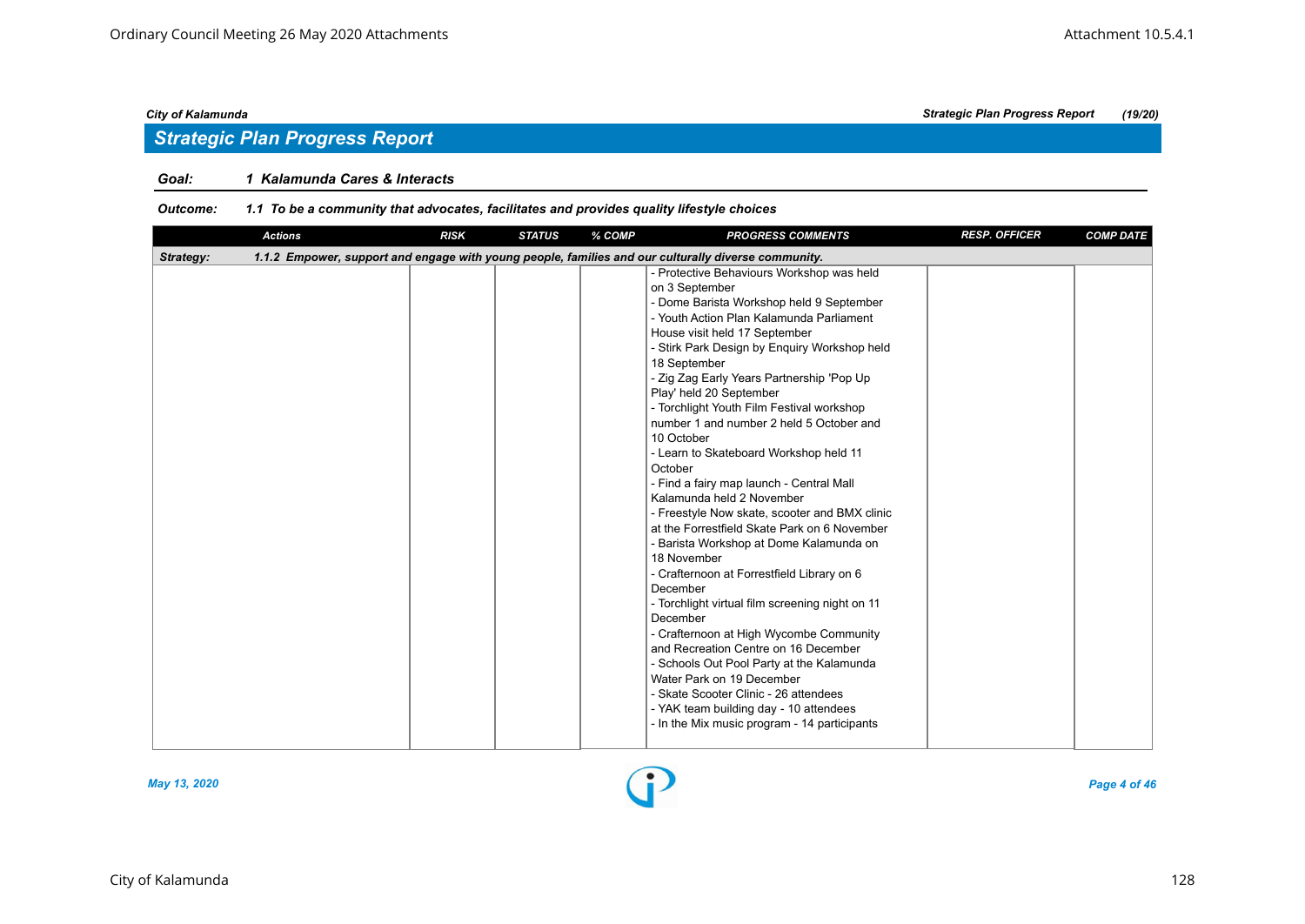# *Strategic Plan Progress Report*

#### *Goal: 1 Kalamunda Cares & Interacts*

#### *Outcome: 1.1 To be a community that advocates, facilitates and provides quality lifestyle choices*

| <b>Actions</b>                                                                                                   | <b>RISK</b> | <b>STATUS</b> | % COMP | <b>PROGRESS COMMENTS</b>                                                                                                                                                    | <b>RESP. OFFICER</b>                          | <b>COMP DATE</b> |  |  |  |  |
|------------------------------------------------------------------------------------------------------------------|-------------|---------------|--------|-----------------------------------------------------------------------------------------------------------------------------------------------------------------------------|-----------------------------------------------|------------------|--|--|--|--|
| 1.1.2 Empower, support and engage with young people, families and our culturally diverse community.<br>Strategy: |             |               |        |                                                                                                                                                                             |                                               |                  |  |  |  |  |
|                                                                                                                  |             |               |        | - Freestyle now 26 February<br>- Youth zone @ Corymbia Festival 7 March<br>- Principal's lunch 11 March - 30 attendees                                                      |                                               |                  |  |  |  |  |
| 1.1.2.2 Develop and implement the<br>Reconciliation Action Plan.                                                 | None        | Completed     | 100%   | In October 2018, Council adopted the<br>'Innovate' Reconciliation Action Plan (RAP) for<br>the City of Kalamunda. An official launch of<br>the RAP occurred on 21 November. | Manager Community<br>Development<br>(DE00007) | 31/12/2019       |  |  |  |  |
|                                                                                                                  |             |               |        |                                                                                                                                                                             |                                               |                  |  |  |  |  |
| <b>Actions</b>                                                                                                   | <b>RISK</b> | <b>STATUS</b> | % COMP | <b>PROGRESS COMMENTS</b>                                                                                                                                                    | <b>RESP. OFFICER</b>                          | <b>COMP DATE</b> |  |  |  |  |
| Strategy:<br>1.1.3 Facilitate opportunities to pursue learning.                                                  |             |               |        |                                                                                                                                                                             |                                               |                  |  |  |  |  |

| <b>Actions</b>                                                                                                     | <b>RISK</b> | <b>STATUS</b> | % COMP | <b>PROGRESS COMMENTS</b>                                                                                                                                                                                                                                                                                                                            | <b>RESP. OFFICER</b>                                               | <b>COMP DATE</b> |  |  |  |
|--------------------------------------------------------------------------------------------------------------------|-------------|---------------|--------|-----------------------------------------------------------------------------------------------------------------------------------------------------------------------------------------------------------------------------------------------------------------------------------------------------------------------------------------------------|--------------------------------------------------------------------|------------------|--|--|--|
| 1.2.1 Facilitate a safe community environment.<br>Strategy:                                                        |             |               |        |                                                                                                                                                                                                                                                                                                                                                     |                                                                    |                  |  |  |  |
| 1.2.1.1 Develop the Community Safety<br>and Crime Prevention Plan (2019-2024)<br>initiatives for the current year. | None        | In Progress   | 85%    | Community consultation has been completed<br>with 530 household surveys and 35 business<br>surveys completed.<br>Community Safety and Crime Prevention Plan<br>has been updated following feedback from the<br>community. The plan was submitted to the<br>November committee meeting for approval to<br>advertise. As this is a new committee with | Manager<br>Environmental Health &<br>Community Safety<br>(AC00064) | 30/06/2020       |  |  |  |

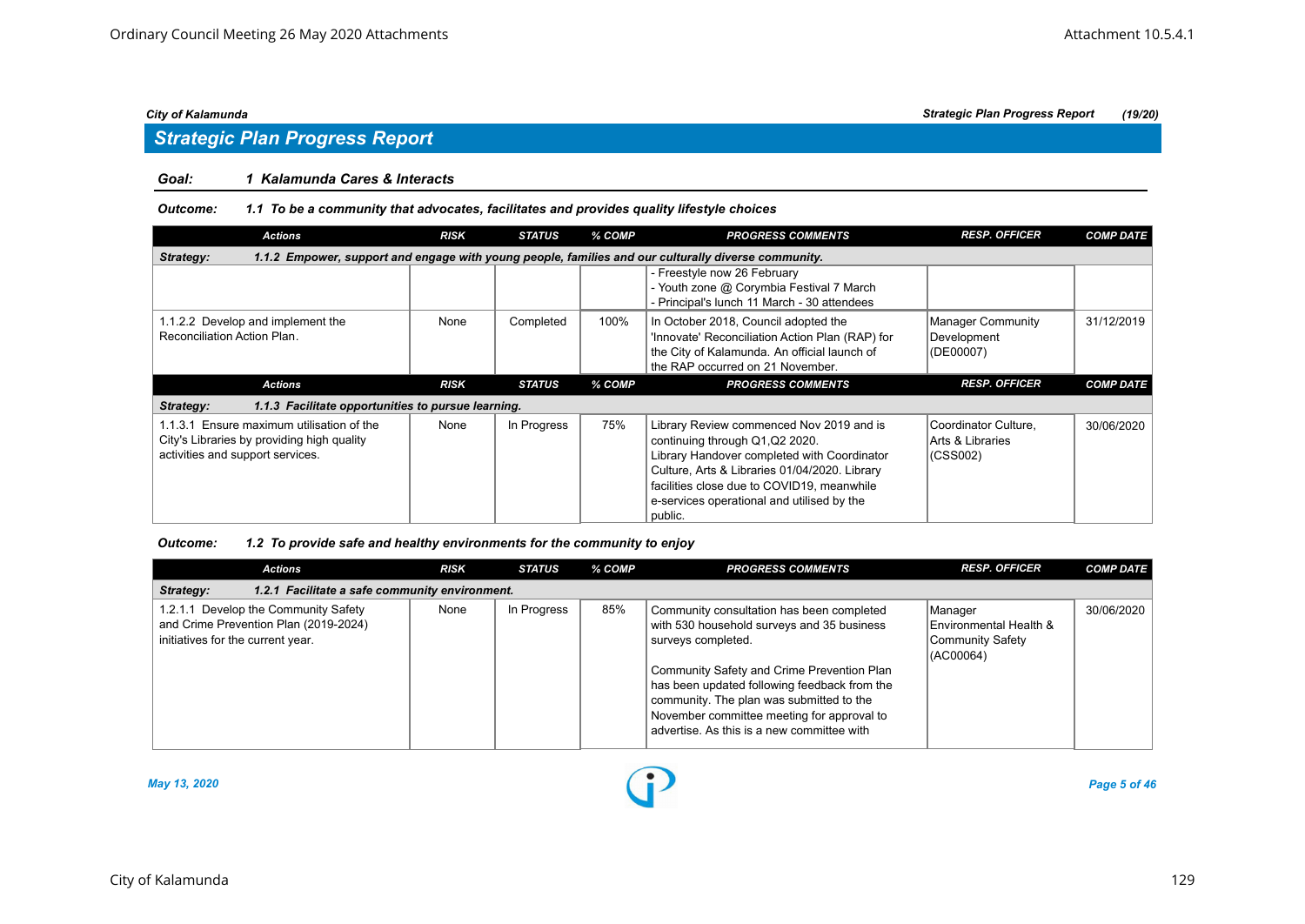## *Strategic Plan Progress Report*

#### *Goal: 1 Kalamunda Cares & Interacts*

| <b>Actions</b>                                              | <b>RISK</b> | <b>STATUS</b> | % COMP | <b>PROGRESS COMMENTS</b>                                                                                                                                                                                                                                                                                                                                                                                                                                                                                                                                                                                                                                                                                                                                                                                                                                                                                                                                                                                                                                                                                                                                                                     | <b>RESP. OFFICER</b> | <b>COMP DATE</b> |
|-------------------------------------------------------------|-------------|---------------|--------|----------------------------------------------------------------------------------------------------------------------------------------------------------------------------------------------------------------------------------------------------------------------------------------------------------------------------------------------------------------------------------------------------------------------------------------------------------------------------------------------------------------------------------------------------------------------------------------------------------------------------------------------------------------------------------------------------------------------------------------------------------------------------------------------------------------------------------------------------------------------------------------------------------------------------------------------------------------------------------------------------------------------------------------------------------------------------------------------------------------------------------------------------------------------------------------------|----------------------|------------------|
| 1.2.1 Facilitate a safe community environment.<br>Strategy: |             |               |        |                                                                                                                                                                                                                                                                                                                                                                                                                                                                                                                                                                                                                                                                                                                                                                                                                                                                                                                                                                                                                                                                                                                                                                                              |                      |                  |
|                                                             |             |               |        | several new community members and<br>Councillors, it was decided to defer the plan<br>until the February meeting to allow more time<br>to review.<br>A draft one-pager has also been developed<br>which is basically an executive summary.<br>3/4 update<br>The plan was presented to the committee at<br>the February meeting. The committee<br>endorsed the plan to be advertised for three<br>weeks for community consultation. The City<br>received 25 submissions on the plan. The<br>three main themes from the submission were<br>CCTV, early intervention youth programs and<br>security patrols. An increase presence,<br>re-establishing the Kalamunda police station<br>and drug and alcohol abuse were the next<br>most prominent issues raised.<br>Due to the Covid-19 Pandemic the<br>Community Safety and Crime Prevention Plan<br>is no longer meeting. The plan has actions for<br>the majority of the items raised in the<br>community consultation except for security<br>patrols. The summary of submissions has not<br>bee circulated to the committee at this stage.<br>It si not clear when the advisory committee will<br>be meeting again. Refer to documents for a |                      |                  |
|                                                             |             |               |        | snapshot summary of the submissions.                                                                                                                                                                                                                                                                                                                                                                                                                                                                                                                                                                                                                                                                                                                                                                                                                                                                                                                                                                                                                                                                                                                                                         |                      |                  |

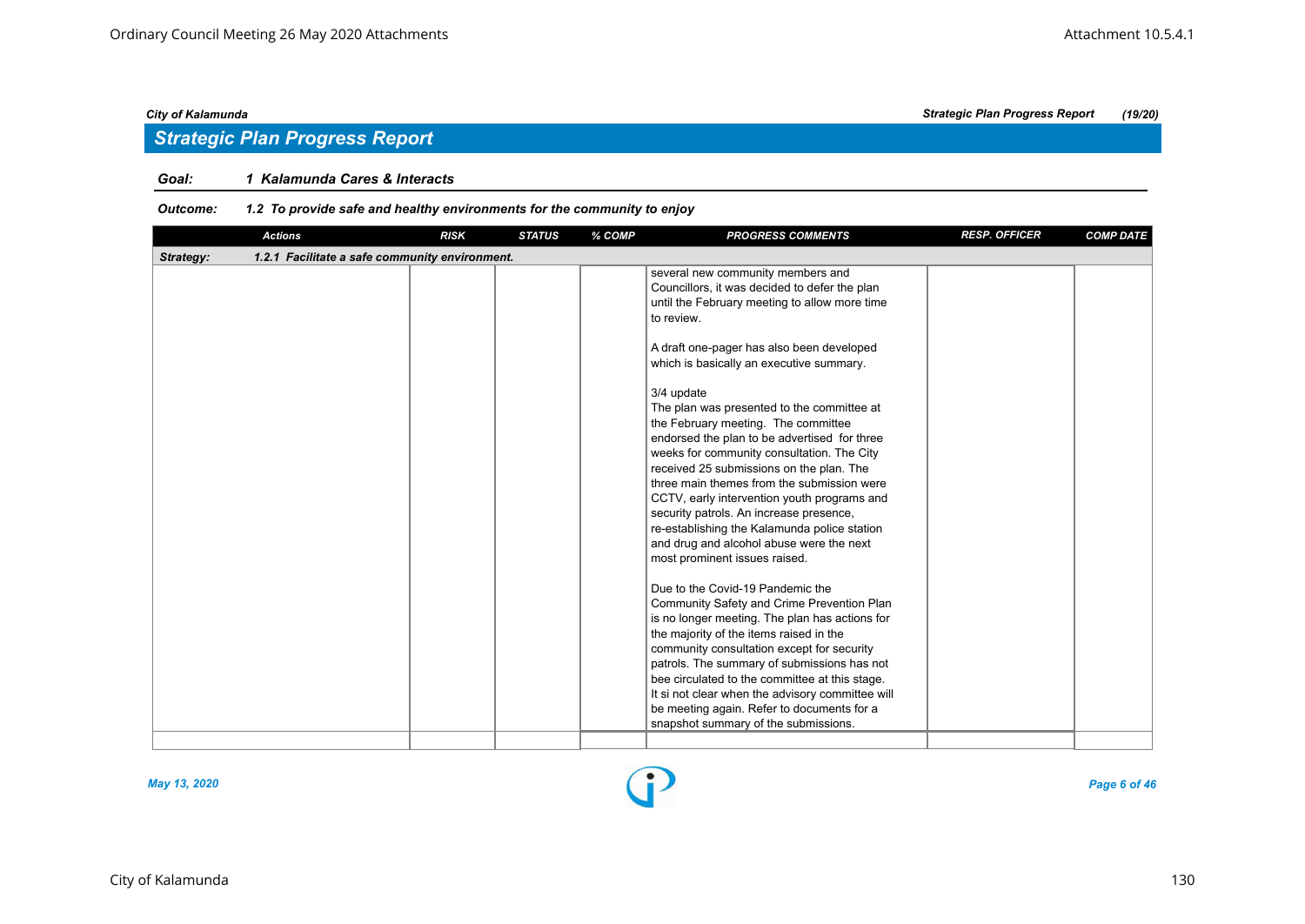## *Strategic Plan Progress Report*

### *Goal: 1 Kalamunda Cares & Interacts*

| <b>Actions</b>                                                                                                                                                                                                                                                                                                                             | <b>RISK</b> | <b>STATUS</b> | % COMP | <b>PROGRESS COMMENTS</b>                                                                                                                                                                                                                                                                                                                                                                                                                                                                                                                                                                                                                                                                                                                                                                                                                                                                                                                                                                                                                                                                                                                                                                                                                                                                              | <b>RESP. OFFICER</b>                             | <b>COMP DATE</b> |
|--------------------------------------------------------------------------------------------------------------------------------------------------------------------------------------------------------------------------------------------------------------------------------------------------------------------------------------------|-------------|---------------|--------|-------------------------------------------------------------------------------------------------------------------------------------------------------------------------------------------------------------------------------------------------------------------------------------------------------------------------------------------------------------------------------------------------------------------------------------------------------------------------------------------------------------------------------------------------------------------------------------------------------------------------------------------------------------------------------------------------------------------------------------------------------------------------------------------------------------------------------------------------------------------------------------------------------------------------------------------------------------------------------------------------------------------------------------------------------------------------------------------------------------------------------------------------------------------------------------------------------------------------------------------------------------------------------------------------------|--------------------------------------------------|------------------|
| 1.2.1 Facilitate a safe community environment.<br>Strategy:                                                                                                                                                                                                                                                                                |             |               |        |                                                                                                                                                                                                                                                                                                                                                                                                                                                                                                                                                                                                                                                                                                                                                                                                                                                                                                                                                                                                                                                                                                                                                                                                                                                                                                       |                                                  |                  |
| 1.2.1.2 Annual Community Bushfire<br>Readiness Program for owners/occupiers<br>is developed and executed, with input<br>from key stakeholders, DFES and local<br>volunteer services. Ensure community<br>interactions are customer centric, staff are<br>using discretion and working toward<br>compliance before compliance is initiated. | None        | Completed     | 100%   | - The City's engagement strategy is underway.<br>Currently the staff have attended 1 shopping<br>centre pop up, 2 street meets with Bushfire<br>Ready Action Groups in Kalamunda and<br>Lesmurdie as well as a presentation to<br>Seniors at the Woodlupine Community Centre<br>Forrestfield. Future engagement will consist of<br>more pop ups, a collaborative presentation<br>and film night at KPAC and a property walk<br>through at Falls Farm, Lesmurdie.<br>- The Fire hazard assessment plan from last<br>fire season has been reviewed and has<br>informed this year plan.<br>- There is sufficient staff to ensure a<br>professional Fire Hazard Assessment<br>Program. We have recruited three Fire<br>Control Officer (Casuals). One which is a<br>secondment from Parks. All Rangers and<br>existing FCO's have had their authorisations<br>under the Bush Fire Act renewed.<br>- The Fire Hazard assessment program<br>commenced on the 1st November.<br>- The Fire Hazard Assessment Plan was<br>presented to Councillors at Strategy Session<br>in September and presented to OCM for<br>noting on 24th September.<br>- The Annual fire break notice will be reviewed<br>after the season.<br>The Fire Team and Rangers have been busy<br>undertaking compliance assessments against | <b>Coordinator Community</b><br>Safety (AC00018) | 30/06/2020       |

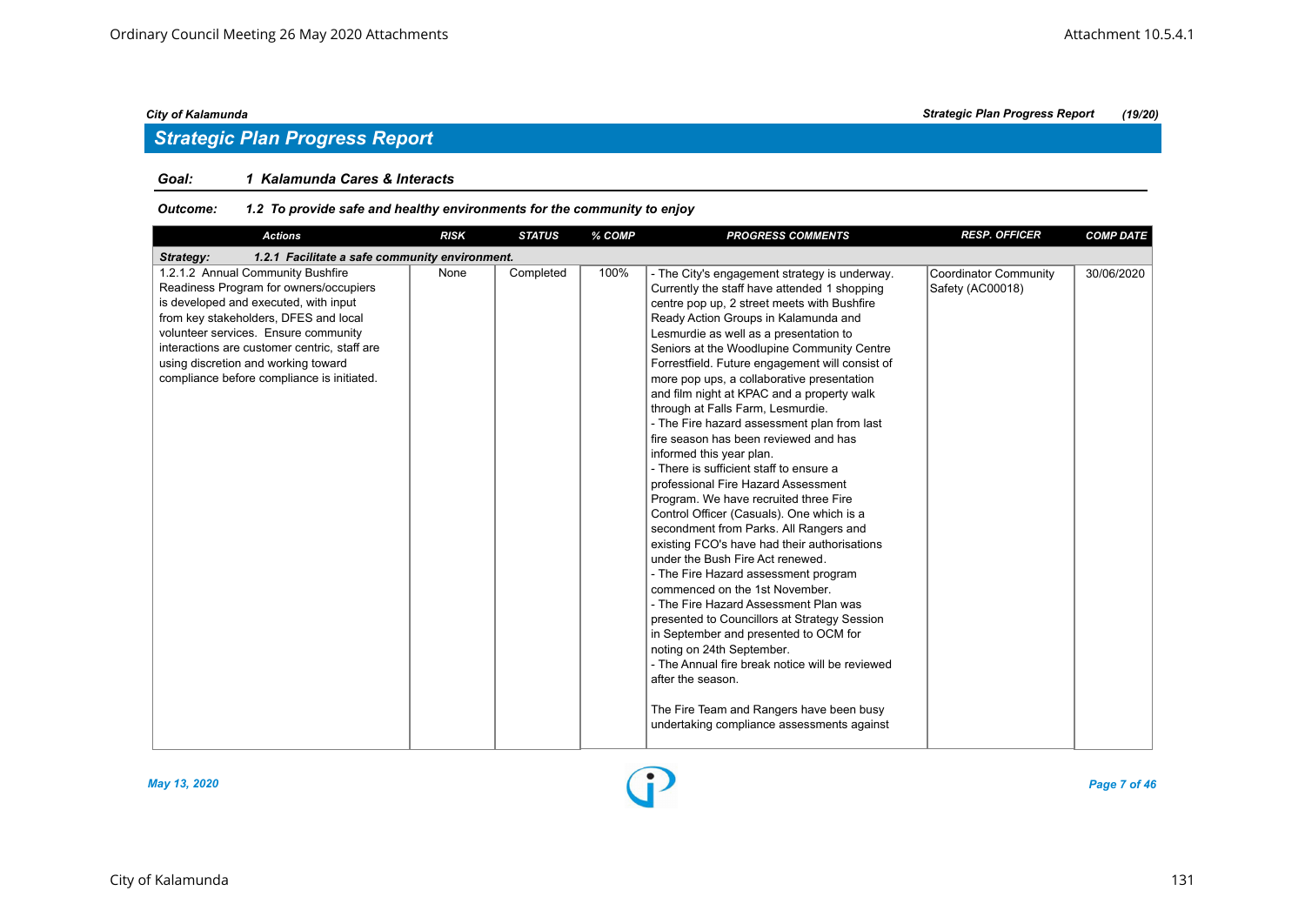## *Strategic Plan Progress Report*

#### *Goal: 1 Kalamunda Cares & Interacts*

#### *Outcome: 1.2 To provide safe and healthy environments for the community to enjoy*

|           | <b>Actions</b>                                 | <b>RISK</b> | <b>STATUS</b> | % COMP | <b>PROGRESS COMMENTS</b>                                                                                                                                                                                                                                                                                                            | <b>RESP. OFFICER</b> | <b>COMP DATE</b> |
|-----------|------------------------------------------------|-------------|---------------|--------|-------------------------------------------------------------------------------------------------------------------------------------------------------------------------------------------------------------------------------------------------------------------------------------------------------------------------------------|----------------------|------------------|
| Strategy: | 1.2.1 Facilitate a safe community environment. |             |               |        |                                                                                                                                                                                                                                                                                                                                     |                      |                  |
|           |                                                |             |               |        | the Fire Hazard reduction Notice.<br>So far the following has been completed:                                                                                                                                                                                                                                                       |                      |                  |
|           |                                                |             |               |        | No of properties inspected<br>- Properties, 4000 sqm or more (compliant -<br>427) (non-compliant - 349) (total 776)<br>non-compliant 45% compliant 55%<br>- Properties less than 4000 sqm (compliant -<br>933 ) (non-compliant - 367) (total - 1300)<br>non-compliant 28.2% compliant 71.8%<br>- Properties inaccessible (total 78) |                      |                  |
|           |                                                |             |               |        | No of work orders issued as of 6 January<br>2020<br>- Total properties inspected (2154)<br>- Total Properties compliant (1360) 63.1%<br>- Total Properties non-compliant (794) 36.9%<br>this number includes the inaccessible<br>properties                                                                                         |                      |                  |
|           |                                                |             |               |        | No of follow ups<br>- Total 294                                                                                                                                                                                                                                                                                                     |                      |                  |
|           |                                                |             |               |        | No of infringements<br>- 14 Infringements have been issued as of 6<br>January 2020, 4 of the 14 have been<br>cancelled.                                                                                                                                                                                                             |                      |                  |
|           |                                                |             |               |        | The 2019/20 Plan will be reviewed at the end<br>of the season, 31st March 2020, and work will<br>commence on the 2020/21 plan to be                                                                                                                                                                                                 |                      |                  |

### City of Kalamunda 132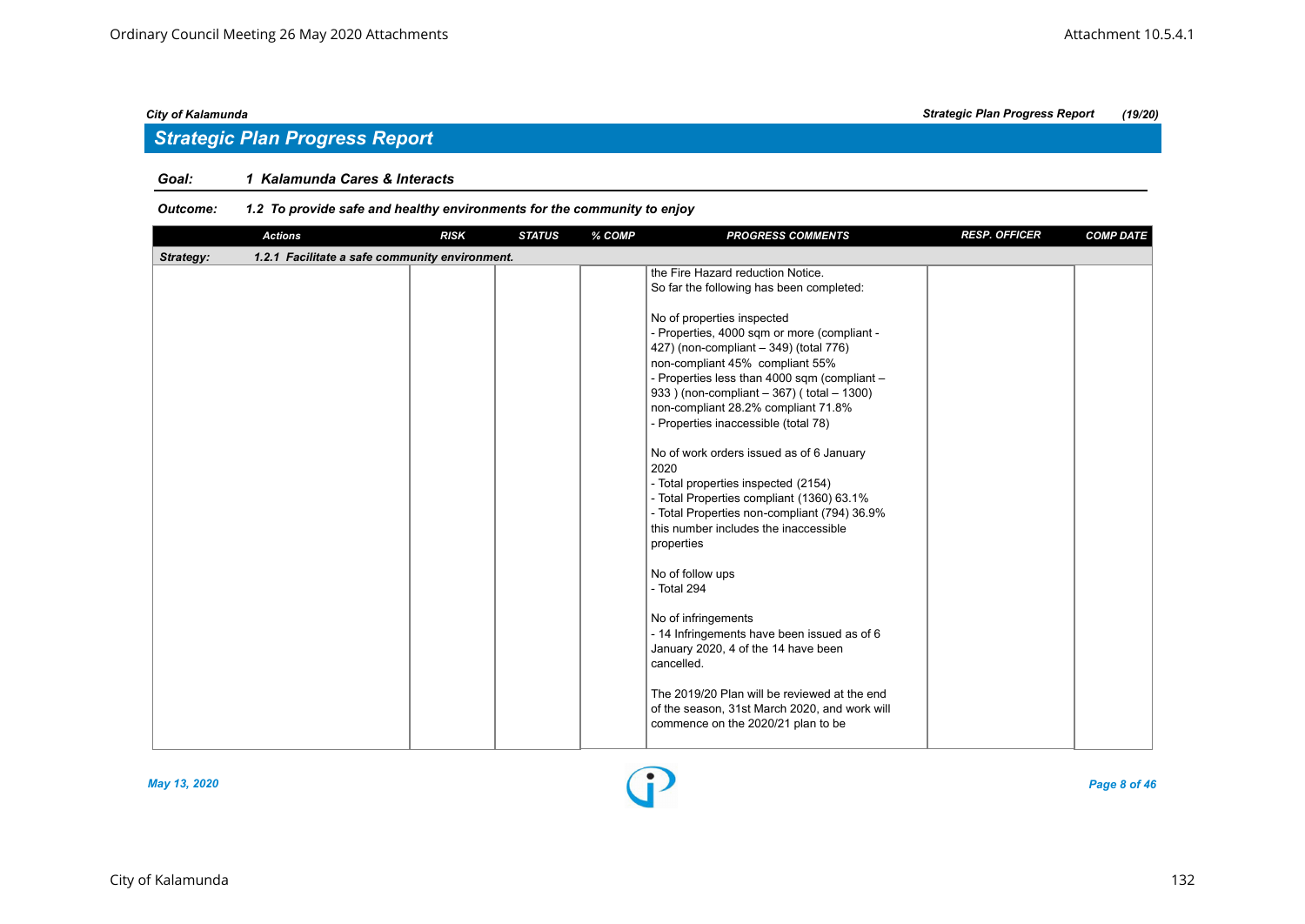## *Strategic Plan Progress Report*

#### *Goal: 1 Kalamunda Cares & Interacts*

| <b>Actions</b>                                                                                                                                                              | <b>RISK</b>                                    | <b>STATUS</b> | % COMP | <b>PROGRESS COMMENTS</b>                                                                                                                                                                                                                                                                                                                                                                                                                                                                                                                                                                                                                                                      | <b>RESP. OFFICER</b>                             | <b>COMP DATE</b> |  |  |  |  |  |
|-----------------------------------------------------------------------------------------------------------------------------------------------------------------------------|------------------------------------------------|---------------|--------|-------------------------------------------------------------------------------------------------------------------------------------------------------------------------------------------------------------------------------------------------------------------------------------------------------------------------------------------------------------------------------------------------------------------------------------------------------------------------------------------------------------------------------------------------------------------------------------------------------------------------------------------------------------------------------|--------------------------------------------------|------------------|--|--|--|--|--|
| Strategy:                                                                                                                                                                   | 1.2.1 Facilitate a safe community environment. |               |        |                                                                                                                                                                                                                                                                                                                                                                                                                                                                                                                                                                                                                                                                               |                                                  |                  |  |  |  |  |  |
|                                                                                                                                                                             |                                                |               |        | completed by May 2020 for review.<br>3/4 update.<br>The 19/20 Fire season is now complete with a<br>total of 4,244 properties inspected.<br>The next actions are to:<br>- undertake a report into the season for the<br>Kalamunda leadership team<br>- Trial new electronic inspection tools such as<br>Zooddata and Intramaps Roam.<br>- Prepare a new community engagement<br>strategy for the 20/21 season<br>- Prepare a new Annual Fire Hazard<br>Assessment Notice with the Chief Bush Fire<br>Control Officer and a new Fire Hazard<br>Assessment Plan.<br>Given the Covid 19 Pandemic there may<br>some changes to the way the fire season is<br>managed next season. |                                                  |                  |  |  |  |  |  |
| 1.2.1.3 Ensure the City's Emergency<br>Management Arrangements, including the<br>Local Recovery Plan, are in place and<br>comply with the Emergency Management<br>Act 2005. | None                                           | In Progress   | 50%    | - Annual desktop exercise completed.<br>- Exercise involved a storm scenario and<br>tested the City's Business Continuity Plan, IT<br>Disaster Recovery Plan and the LEMA and<br>supporting plans.<br>- Report has been completed and will<br>submitted to the District Emergency<br>Management Committee as part of the annual<br>report which is due at the end of each<br>financial year.                                                                                                                                                                                                                                                                                  | <b>Coordinator Community</b><br>Safety (AC00018) | 30/06/2020       |  |  |  |  |  |

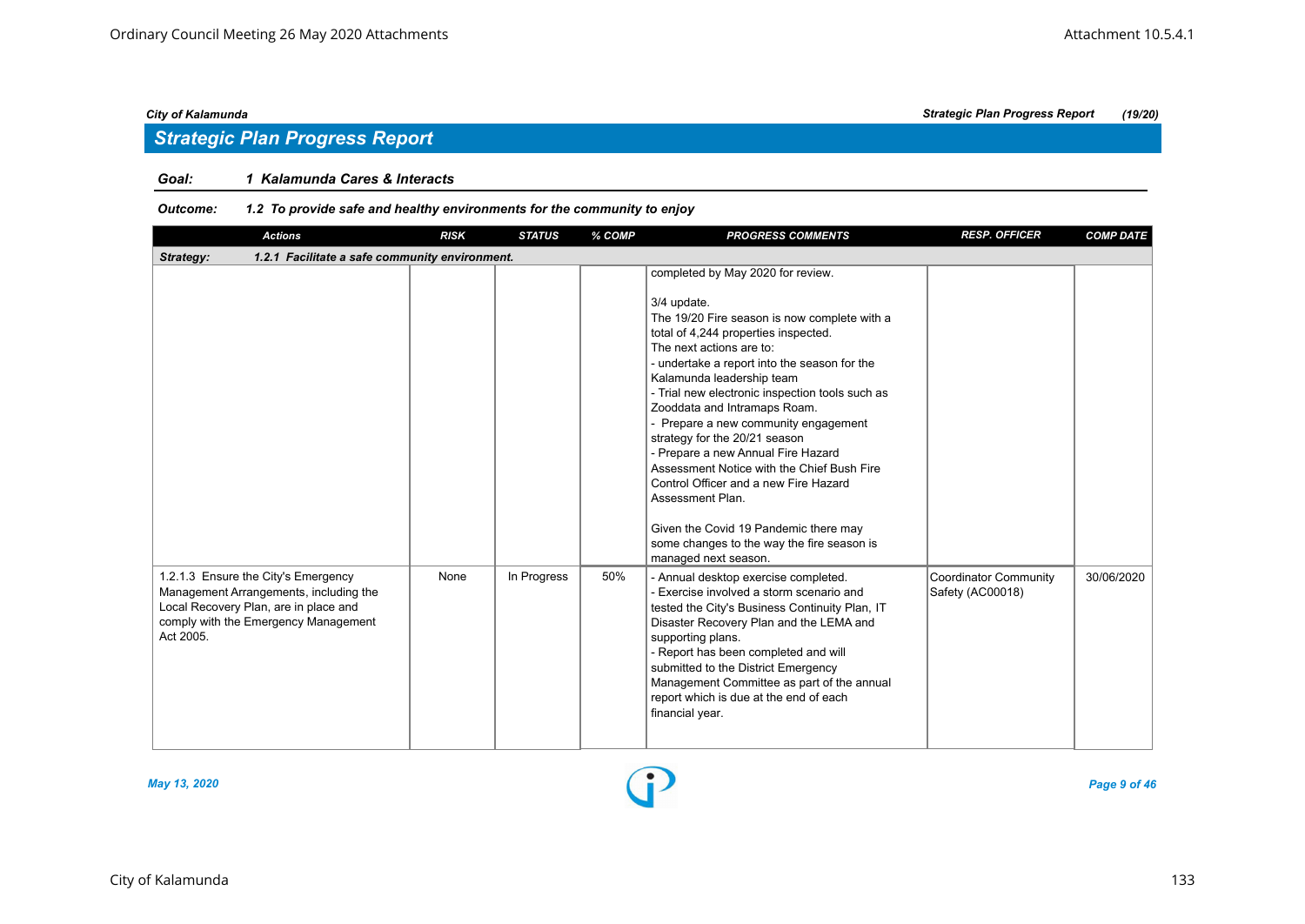## *Strategic Plan Progress Report*

#### *Goal: 1 Kalamunda Cares & Interacts*

#### *Outcome: 1.2 To provide safe and healthy environments for the community to enjoy*

| <b>Actions</b>                                                                                                             | <b>RISK</b> | <b>STATUS</b> | % COMP | <b>PROGRESS COMMENTS</b>                                                                                                                                                                                                                                                                                                                                                                                                                                                                                                             | <b>RESP. OFFICER</b>                             | <b>COMP DATE</b> |
|----------------------------------------------------------------------------------------------------------------------------|-------------|---------------|--------|--------------------------------------------------------------------------------------------------------------------------------------------------------------------------------------------------------------------------------------------------------------------------------------------------------------------------------------------------------------------------------------------------------------------------------------------------------------------------------------------------------------------------------------|--------------------------------------------------|------------------|
| 1.2.1 Facilitate a safe community environment.<br>Strategy:                                                                |             |               |        |                                                                                                                                                                                                                                                                                                                                                                                                                                                                                                                                      |                                                  |                  |
|                                                                                                                            |             |               |        | - Local emergency management committee<br>(LEMC) and local recovery committee (LRC)<br>have had meetings as required.<br>- Staff from Community Safety have attended<br>a number of risk workshops, and a state<br>exercise on heatwave.<br>3/4 Update<br>The draft 2019 Local Emergency<br>Management Arrangements was endorsed by<br>the City Local Emergency Management<br>Committee on the 27 February 2020. The<br>LEMA was scheduled on the agenda at the<br>next DEMC in March however due to Covid-19<br>this was cancelled. |                                                  |                  |
| 1.2.1.4 Review Local Emergency<br>Management Arrangements and<br>compliance with State Emergency<br>Management Policy 2.5. | None        | In Progress   | 90%    | The Local Emergency Management<br>Arrangements (LEMA) have been reviewed<br>with input from Local Emergency<br>Management Committee (LEMC) and<br>redrafted in line with the State Emergency<br>Management Guidelines. The City has been<br>liaising with the District Emergency<br>Management Adviser (DEMA) who represents<br>the District Emergency Management<br>Committee and DFES. It is anticipated to<br>present the LEMA to the next LEMC for<br>endorsement.<br>The draft LEMA has been significantly                      | <b>Coordinator Community</b><br>Safety (AC00018) | 30/06/2020       |



*May 13, 2020 Page 10 of 46*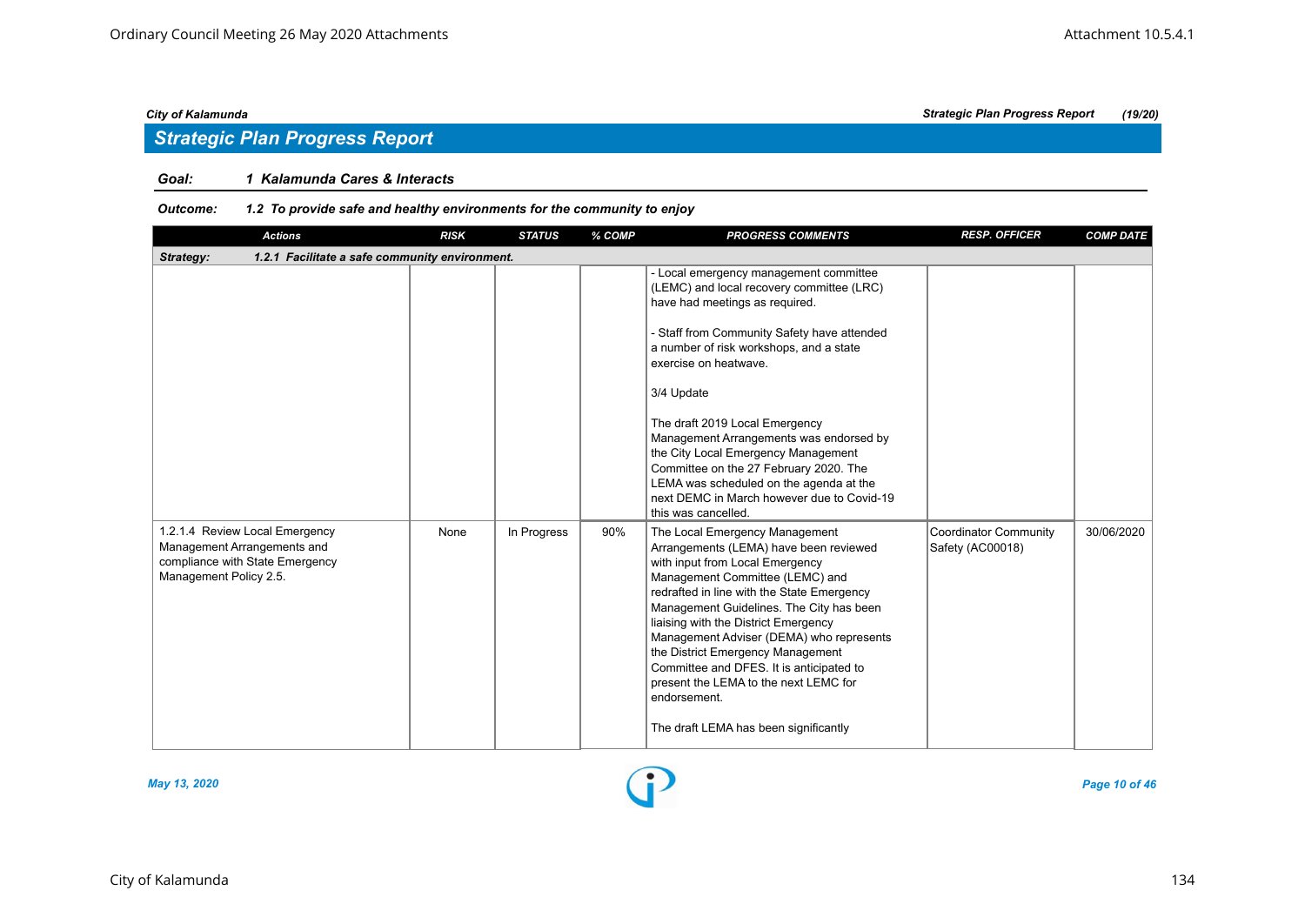## *Strategic Plan Progress Report*

#### *Goal: 1 Kalamunda Cares & Interacts*

#### *Outcome: 1.2 To provide safe and healthy environments for the community to enjoy*

| <b>Actions</b>                                                                                         | <b>RISK</b> | <b>STATUS</b> | % COMP | <b>PROGRESS COMMENTS</b>                                                                                                                                                                                                                                                              | <b>RESP. OFFICER</b>                                          | <b>COMP DATE</b> |
|--------------------------------------------------------------------------------------------------------|-------------|---------------|--------|---------------------------------------------------------------------------------------------------------------------------------------------------------------------------------------------------------------------------------------------------------------------------------------|---------------------------------------------------------------|------------------|
| 1.2.1 Facilitate a safe community environment.<br>Strategy:                                            |             |               |        |                                                                                                                                                                                                                                                                                       |                                                               |                  |
|                                                                                                        |             |               |        | reviewed and updated. Currently with the<br>Department of Fire and Emergency Services,<br>District Emergency Advisor for compliance<br>check.<br>Comments have been received from DFES.<br>DEMA which will be incorporated into the<br>LEMA, with the aim to have it submitted to the |                                                               |                  |
|                                                                                                        |             |               |        | Feb 2020 LEMC meeting for endorsement.<br>3/4 Update<br>The draft 2019 Local Emergency<br>Management Arrangements were endorsed by<br>the City Local Emergency Management<br>Committee on 27 February 2020. The LEMA<br>was scheduled on the agenda at the next                       |                                                               |                  |
|                                                                                                        |             |               |        | DEMC in March however due to Covid-19 this<br>was cancelled.                                                                                                                                                                                                                          |                                                               |                  |
| 1.2.1.5 Develop the City's Bushfire Risk<br>Mitigation Plan in collaboration with key<br>stakeholders. | None        | Completed     | 100%   | Council adopted the Bushfire Risk<br>Management Plan at the December 2019<br>OCM noting that this Plan has been endorsed<br>by the Office of Bushfire Risk Management.<br>Action complete                                                                                             | Manager Parks &<br><b>Environmental Services</b><br>(TO00019) | 26/07/2020       |
| <b>Actions</b>                                                                                         | <b>RISK</b> | <b>STATUS</b> | % COMP | <b>PROGRESS COMMENTS</b>                                                                                                                                                                                                                                                              | <b>RESP. OFFICER</b>                                          | <b>COMP DATE</b> |
| Strategy:                                                                                              |             |               |        | 1.2.2 Advocate and promote healthy lifestyle choices by encouraging the community to become more physically active.                                                                                                                                                                   |                                                               |                  |
| 1.2.2.1 Deliver the Community Health &<br>Wellbeing Plan initiatives for the current<br>year.          | None        | In Progress   | 50%    | Actions taken this quarter include:<br>- the City's Smoothie Bike to events, to<br>promote healthy eating and physical activity,<br>- facilitating Foodbank's Food Sensations<br>cooking classes,                                                                                     | Coordinator<br>Environmental Health<br>Services (CS00006)     | 30/06/2020       |

*May 13, 2020 Page 11 of 46*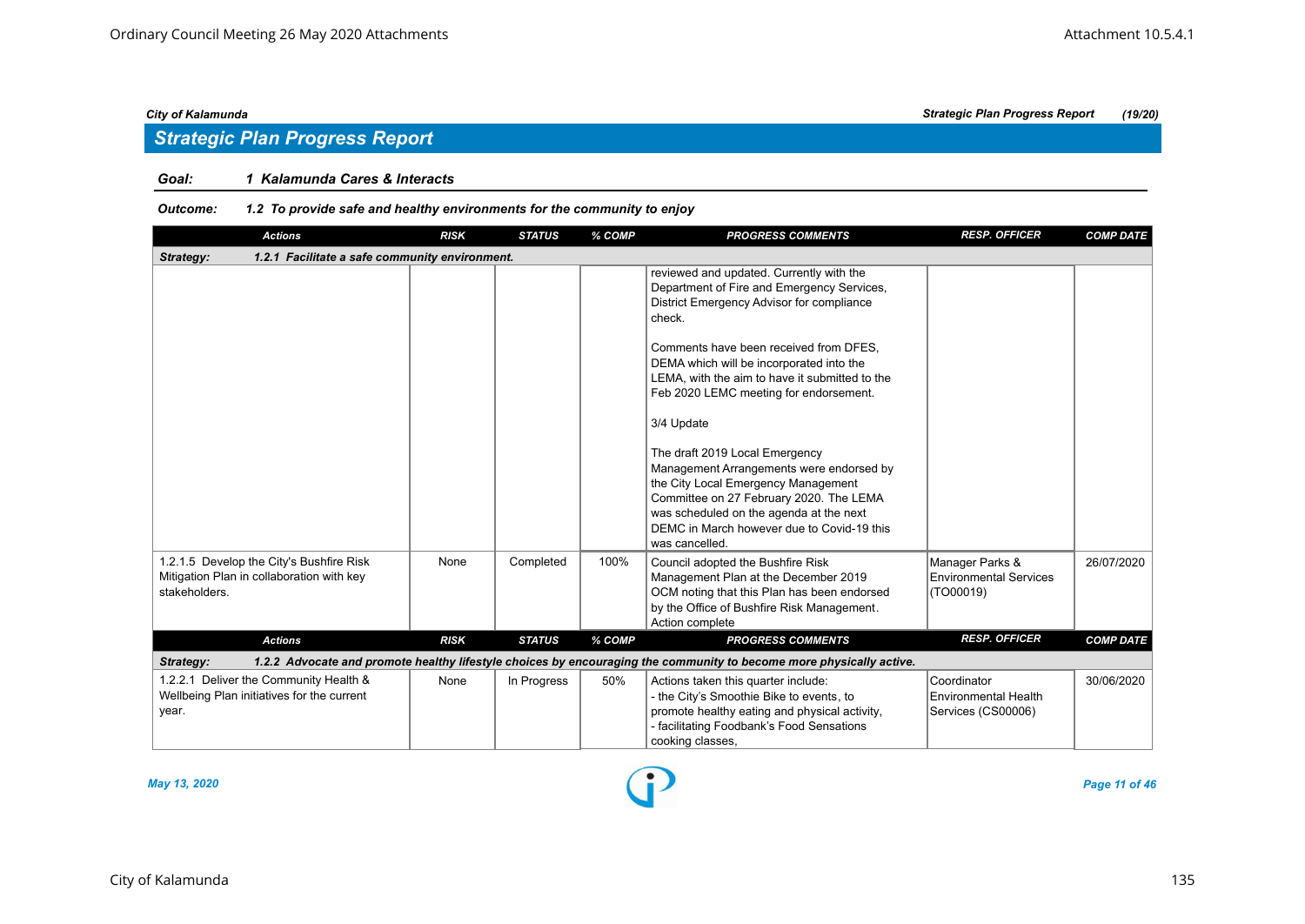## *Strategic Plan Progress Report*

### *Goal: 1 Kalamunda Cares & Interacts*

| <b>Actions</b>                                                                                                                                                           | <b>RISK</b>                                                                                                         | <b>STATUS</b> | % COMP | <b>PROGRESS COMMENTS</b>                                                                                                                                                                                                                                                                                                                                                                                                                     | <b>RESP. OFFICER</b>                                 | <b>COMP DATE</b> |  |  |  |  |  |
|--------------------------------------------------------------------------------------------------------------------------------------------------------------------------|---------------------------------------------------------------------------------------------------------------------|---------------|--------|----------------------------------------------------------------------------------------------------------------------------------------------------------------------------------------------------------------------------------------------------------------------------------------------------------------------------------------------------------------------------------------------------------------------------------------------|------------------------------------------------------|------------------|--|--|--|--|--|
| Strategy:                                                                                                                                                                | 1.2.2 Advocate and promote healthy lifestyle choices by encouraging the community to become more physically active. |               |        |                                                                                                                                                                                                                                                                                                                                                                                                                                              |                                                      |                  |  |  |  |  |  |
|                                                                                                                                                                          |                                                                                                                     |               |        | - mental health awareness workshops<br>delivered within the community by supporting<br>NGO's.<br>- supporting state and federal health<br>promotion campaigns concerning injury<br>prevention, healthy eating and physical<br>exercise and smoking cessation.<br>-preparation of annual report on<br>implementation of the Health Plan.<br>The City has also continued its partnerships<br>with the Cancer Council and Act Belong<br>Commit. |                                                      |                  |  |  |  |  |  |
| <b>Actions</b>                                                                                                                                                           | <b>RISK</b>                                                                                                         | <b>STATUS</b> | % COMP | <b>PROGRESS COMMENTS</b>                                                                                                                                                                                                                                                                                                                                                                                                                     | <b>RESP. OFFICER</b>                                 | <b>COMP DATE</b> |  |  |  |  |  |
| 1.2.3 Provide high quality and accessible recreational and social spaces and facilities.<br>Strategy:                                                                    |                                                                                                                     |               |        |                                                                                                                                                                                                                                                                                                                                                                                                                                              |                                                      |                  |  |  |  |  |  |
| 1.2.3.1 Implement the initiatives within<br>the Kalamunda Bicycle Plan 2018.                                                                                             | None                                                                                                                | In Progress   | 75%    | Projects continue to be identified, scoped,<br>budgeted and delivered as per the original<br>program, subject to capital funding limits. In<br>2019/2020 the City is delivering the Welshpool<br>Road East Shared Path connection, designing<br>and delivering part of the High Wycombe<br>Local Route projects, and has had funding<br>approved for the Hale to Dawson Local<br>Cycling Route and the Dundas to Berkshire<br>Shared Path.   | Manager Asset<br>Planning (TO00018)                  | 30/06/2020       |  |  |  |  |  |
| 1.2.3.2 Masterplan - High Wycombe<br>Recreation & Scott Reserve. Develop a<br>Master Plan to guide future development<br>of the reserve and consult with user<br>groups. | None                                                                                                                | In Progress   | 84%    | The Draft Scott Reserve Master Plan has<br>been revised following an extended<br>community engagement process and has<br>been workshopped with Councillors.<br>The Draft Plan is currently available for public<br>comment before final consideration of Council                                                                                                                                                                             | <b>Manager Community</b><br>Development<br>(DE00007) | 30/06/2020       |  |  |  |  |  |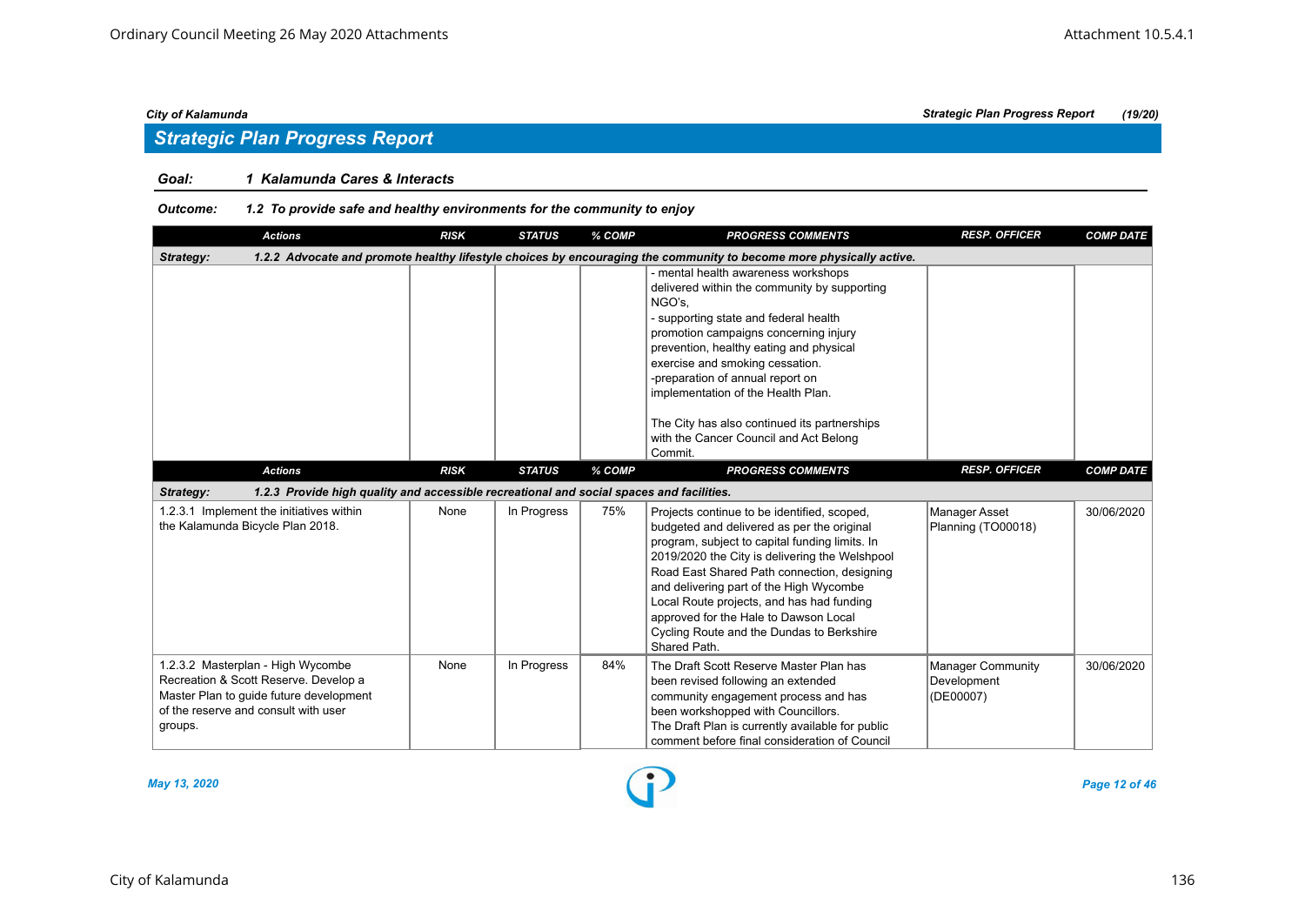## *Strategic Plan Progress Report*

#### *Goal: 1 Kalamunda Cares & Interacts*

#### *Outcome: 1.2 To provide safe and healthy environments for the community to enjoy*

| <b>Actions</b>                                                                                                                                                                                                | <b>RISK</b> | <b>STATUS</b> | % COMP | <b>PROGRESS COMMENTS</b>                                                                                                                                                                                                                                                                                                                                                                                                                                                                                                                 | <b>RESP. OFFICER</b>                                 | <b>COMP DATE</b> |
|---------------------------------------------------------------------------------------------------------------------------------------------------------------------------------------------------------------|-------------|---------------|--------|------------------------------------------------------------------------------------------------------------------------------------------------------------------------------------------------------------------------------------------------------------------------------------------------------------------------------------------------------------------------------------------------------------------------------------------------------------------------------------------------------------------------------------------|------------------------------------------------------|------------------|
| 1.2.3 Provide high quality and accessible recreational and social spaces and facilities.<br>Strategy:                                                                                                         |             |               |        |                                                                                                                                                                                                                                                                                                                                                                                                                                                                                                                                          |                                                      |                  |
|                                                                                                                                                                                                               |             |               |        | in mid 2020.                                                                                                                                                                                                                                                                                                                                                                                                                                                                                                                             |                                                      |                  |
| 1.2.3.3 Advocate to secure external<br>funding to deliver Stage 1 of the Perth<br>Hills Trails Loop Master Plan - Kalamunda<br>to Pickering Brook. If achieved, progress<br>design and approvals for stage 2. | None        | In Progress   | 85%    | The Perth Hill Trails Loop Stage 1 is due to be<br>completed by June 30, 2020. The following<br>actions have been completed thus far:<br>Detailed design<br>- Dieback assessment<br>- Flora and fauna study<br>- Aboriginal heritage assessment                                                                                                                                                                                                                                                                                          | <b>Manager Community</b><br>Development<br>(DE00007) | 30/06/2020       |
| 1.2.3.4 Implement the Maida Vale<br>Reserve Masterplan subject to securing<br>suitable funding.                                                                                                               | None        | In Progress   | 85%    | Council adopted the Maida Vale Master Plan<br>in December 2018. The key projects currently<br>being progressed include:<br>- City Officers facilitated a Funding Advocacy<br>Strategy Workshop with reserve stakeholders<br>to clarify actions, roles and responsibilities.<br>- The City engaged Focus Lighting to develop<br>a detailed design for the upgrade of power to<br>the reserve and a sports floodlighting design<br>on the eastern oval (Soccer), which is now<br>completed.                                                | <b>Manager Community</b><br>Development<br>(DE00007) | 30/06/2020       |
| 1.2.3.5 Implement the Ray Owen Master<br>Plan, subject to securing suitable funding.                                                                                                                          | None        | In Progress   | 84%    | In 2015 the Ray Owen Master Plan was<br>developed with the City currently seeking<br>external funding to implement the plan. The<br>key projects currently being progressed by the<br>City include:<br>- Seeking external funding opportunities.<br>The City is currently working with stakeholder<br>groups to actively seek external funding<br>opportunities including through the Growth<br>Areas Perth and Peel (GAPP) business case<br>to Infrastructure Australia and engagement<br>with local State Members of Parliament in the | <b>Manager Community</b><br>Development<br>(DE00007) | 30/06/2020       |



*May 13, 2020 Page 13 of 46*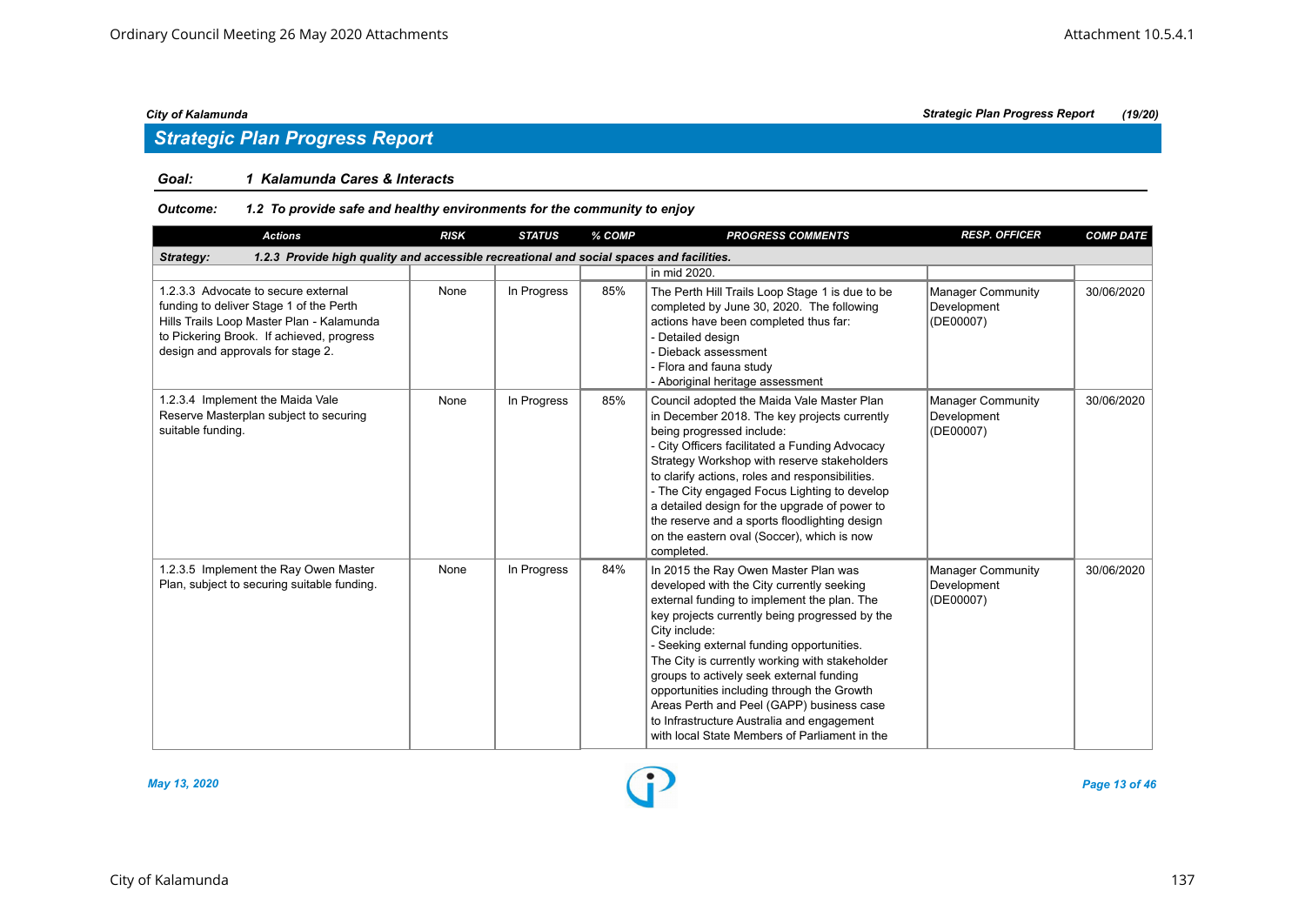## *Strategic Plan Progress Report*

### *Goal: 1 Kalamunda Cares & Interacts*

#### *Outcome: 1.2 To provide safe and healthy environments for the community to enjoy*

| <b>Actions</b>                                                                                                                            | <b>RISK</b> | <b>STATUS</b> | % COMP | <b>PROGRESS COMMENTS</b>                                                                                                                                                                                                                                                                                                                                                                                                                                                                                                                                                                                                                                                                                                                                                                                                                                              | <b>RESP. OFFICER</b>                                 | <b>COMP DATE</b> |
|-------------------------------------------------------------------------------------------------------------------------------------------|-------------|---------------|--------|-----------------------------------------------------------------------------------------------------------------------------------------------------------------------------------------------------------------------------------------------------------------------------------------------------------------------------------------------------------------------------------------------------------------------------------------------------------------------------------------------------------------------------------------------------------------------------------------------------------------------------------------------------------------------------------------------------------------------------------------------------------------------------------------------------------------------------------------------------------------------|------------------------------------------------------|------------------|
| Strategy:<br>1.2.3 Provide high quality and accessible recreational and social spaces and facilities.                                     |             |               |        |                                                                                                                                                                                                                                                                                                                                                                                                                                                                                                                                                                                                                                                                                                                                                                                                                                                                       |                                                      |                  |
|                                                                                                                                           |             |               |        | lead up to the 2021 State Election.<br>- Four court extension to the Ray Owen Sports<br>Stadium. An architect has now consulted with<br>the Kalamunda & Districts Netball Association<br>Inc. (KDNA) and Kalamunda & Districts<br>Basketball Association Inc. (KDBA) to develop<br>concept designs and cost estimates for the<br>project.<br>- Revised carpark design. The City has<br>appointed a specialised consultant to develop<br>detailed designs of the revised car park at the<br>Reserve that address the concerns raised by<br>the community during the public advertising<br>period.<br>- Investigation into water availability for future<br>playing field space.<br>The investigation into water availability is<br>currently ongoing.<br>- Power distribution. A power upgrade has<br>occurred however it is yet to be distributed<br>across the site. |                                                      |                  |
| 1.2.3.6 Aquatic Facility Study - Determine<br>the future community needs and preferred<br>location of aquatic facilities within the City. | None        | In Progress   | 80%    | In September 2019, CCS Strategic were<br>appointed to develop a business case for a<br>future aquatic facility within the City. Progress<br>to date includes:<br>- A project initiation meeting was held between<br>Officers and CCS Strategic.<br>- The development of a draft Community<br>Engagement Plan which included community<br>consultation sessions and a survey that<br>occurred during November/December 2019.                                                                                                                                                                                                                                                                                                                                                                                                                                           | <b>Manager Community</b><br>Development<br>(DE00007) | 31/12/2020       |



*May 13, 2020 Page 14 of 46*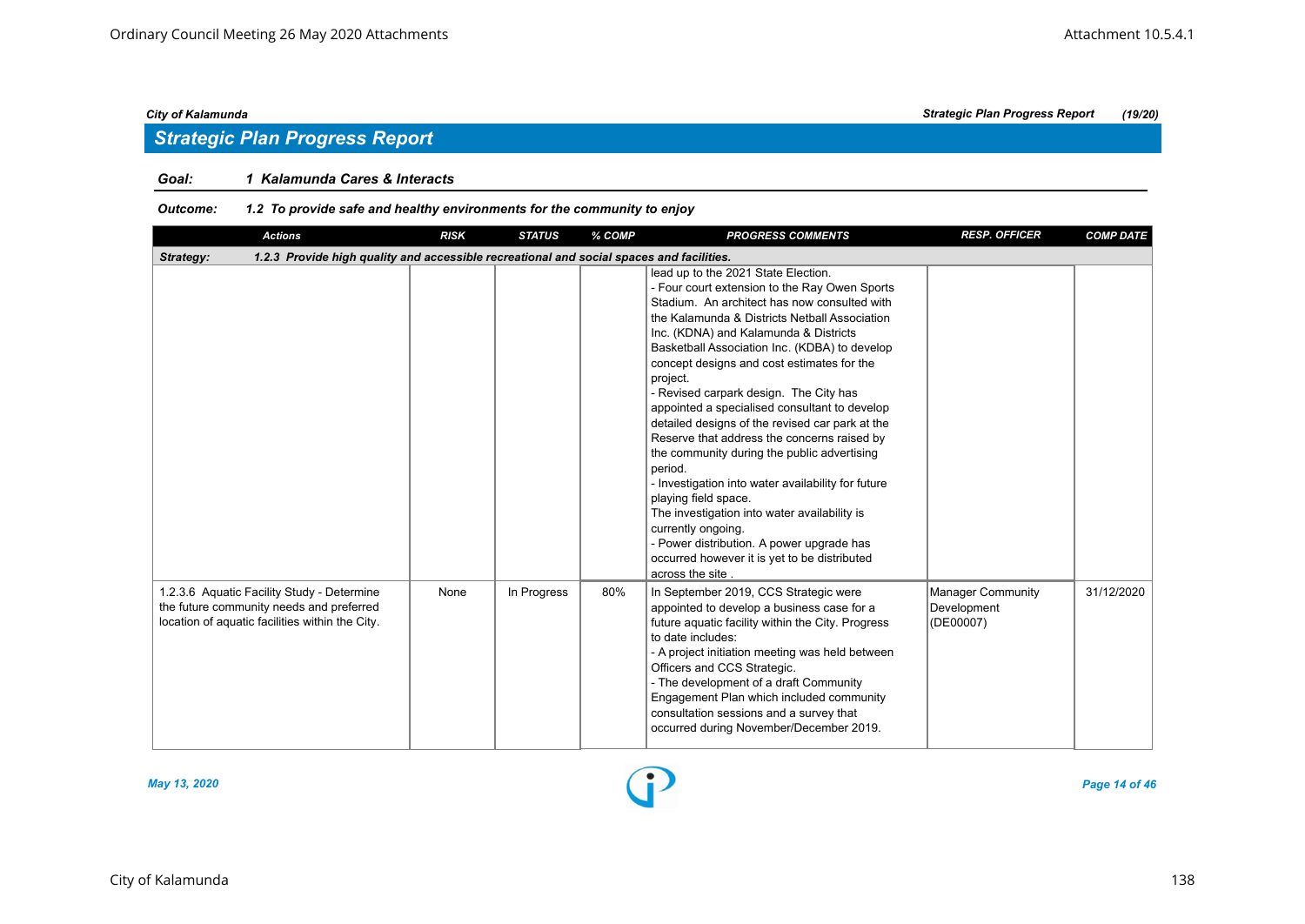## *Strategic Plan Progress Report*

#### *Goal: 1 Kalamunda Cares & Interacts*

#### *Outcome: 1.2 To provide safe and healthy environments for the community to enjoy*

| <b>Actions</b>                                                                                                                                                                                                   | <b>RISK</b> | <b>STATUS</b> | % COMP | <b>PROGRESS COMMENTS</b>                                                                                                                                                                                                                                                                                                                                                                                                                                                                                                                                                                                                   | <b>RESP. OFFICER</b>                                 | <b>COMP DATE</b> |
|------------------------------------------------------------------------------------------------------------------------------------------------------------------------------------------------------------------|-------------|---------------|--------|----------------------------------------------------------------------------------------------------------------------------------------------------------------------------------------------------------------------------------------------------------------------------------------------------------------------------------------------------------------------------------------------------------------------------------------------------------------------------------------------------------------------------------------------------------------------------------------------------------------------------|------------------------------------------------------|------------------|
| 1.2.3 Provide high quality and accessible recreational and social spaces and facilities.<br><b>Strategy:</b>                                                                                                     |             |               |        |                                                                                                                                                                                                                                                                                                                                                                                                                                                                                                                                                                                                                            |                                                      |                  |
|                                                                                                                                                                                                                  |             |               |        | - The development of a preliminary analysis of<br>suitable sites across the City, which will be<br>further investigated by the project team and<br>CCS Strategic.                                                                                                                                                                                                                                                                                                                                                                                                                                                          |                                                      |                  |
| 1.2.3.8 Masterplan - Hartfield Park Stage<br>2 - Develop a Masterplan to guide future<br>development of the Park and consult with<br>user groups.                                                                | None        | In Progress   | 84%    | In September 2019, Dave Lanfear Consulting<br>(DLC) was appointed to develop the Hartfield<br>Park Master Plan 'Stage 2' Facilities<br>Co-location Strategy. Progress to date<br>includes:<br>- A project initiation meeting being held<br>between Officers and DLC.<br>- The development of a Community<br>Engagement Plan.<br>- Workshops with all relevant reserve user<br>groups, to ascertain current and future needs.<br>- Further community workshops and a survey<br>will be conducted mid 2020.<br>- Consultant developing draft concepts that<br>will then be workshopped with all stakeholders<br>in mid 2020. | <b>Manager Community</b><br>Development<br>(DE00007) | 30/06/2020       |
| 1.2.3.9 Recreation Centres - Hartfield<br>Park & High Wycombe - Ensure<br>maximum utilisation of the City's facilities<br>by providing high quality and affordable<br>activities, programs and support services. | None        | In Progress   | 84%    | A diverse range of activities are provided<br>through the City's Recreation Facilities<br>including gym, fitness classes, holiday<br>programs, lifestyle programs, junior programs<br>and active seniors classes.<br>Attendances for the first quarter were:<br>- Hartfield Park Recreation Centre: 28849<br>- High Wycombe Community and Recreation<br>Centre: 10052<br>Attendances for the second quarter were:<br>- Hartfield Park Recreation Centre: 23602                                                                                                                                                             | Manager Community<br>Development<br>(DE00007)        | 30/06/2020       |



*May 13, 2020 Page 15 of 46*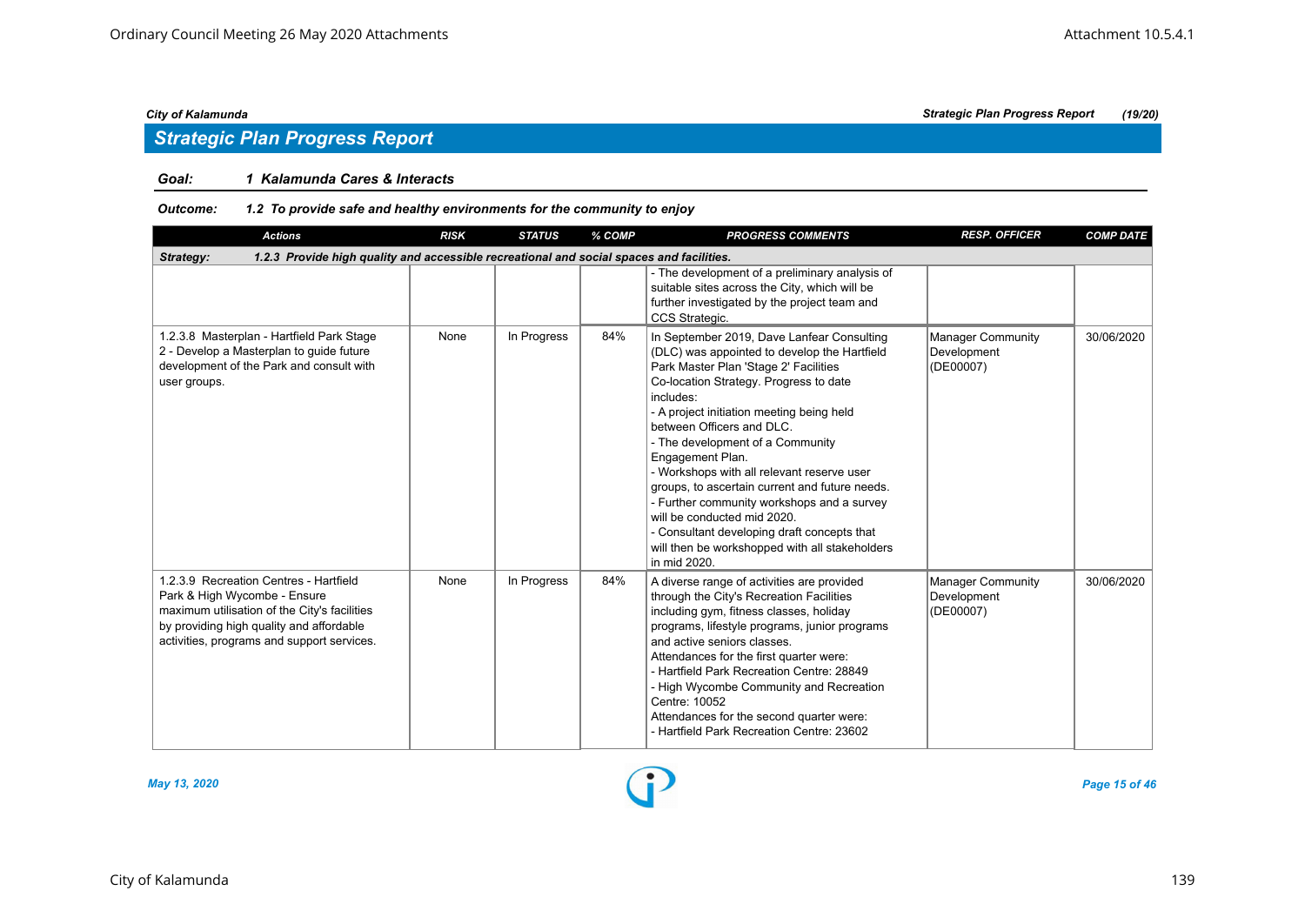# *Strategic Plan Progress Report*

#### *Goal: 1 Kalamunda Cares & Interacts*

*Outcome: 1.2 To provide safe and healthy environments for the community to enjoy*

|           | Actions                                                                                  | <b>RISK</b> | STATUS | % COMP | <b>PROGRESS COMMENTS</b>                  | <b>RESP. OFFICER</b> | <b>COMP DATE</b> |
|-----------|------------------------------------------------------------------------------------------|-------------|--------|--------|-------------------------------------------|----------------------|------------------|
| Strategy: | 1.2.3 Provide high quality and accessible recreational and social spaces and facilities. |             |        |        |                                           |                      |                  |
|           |                                                                                          |             |        |        | - High Wycombe Community and Recreation   |                      |                  |
|           |                                                                                          |             |        |        | Centre: 11173                             |                      |                  |
|           |                                                                                          |             |        |        | Attendances for the third quarter were:   |                      |                  |
|           |                                                                                          |             |        |        | - Hartfield Park Recreation Centre: 21331 |                      |                  |
|           |                                                                                          |             |        |        | - High Wycombe Community and Recreation   |                      |                  |
|           |                                                                                          |             |        |        | Centre: 7378                              |                      |                  |

#### *Outcome: 1.3 To support the active participation of local communities*

| <b>Actions</b>                                                                                                                                                                                     | <b>RISK</b> | <b>STATUS</b> | % COMP | <b>PROGRESS COMMENTS</b>                                                                                                                                                                                                                                                                                                                                                                                                                                                                                                                                                                                                                                                                        | <b>RESP. OFFICER</b>                                | <b>COMP DATE</b> |
|----------------------------------------------------------------------------------------------------------------------------------------------------------------------------------------------------|-------------|---------------|--------|-------------------------------------------------------------------------------------------------------------------------------------------------------------------------------------------------------------------------------------------------------------------------------------------------------------------------------------------------------------------------------------------------------------------------------------------------------------------------------------------------------------------------------------------------------------------------------------------------------------------------------------------------------------------------------------------------|-----------------------------------------------------|------------------|
| 1.3.1 Support local communities to connect, grow and shape the future of Kalamunda.<br>Strategy:                                                                                                   |             |               |        |                                                                                                                                                                                                                                                                                                                                                                                                                                                                                                                                                                                                                                                                                                 |                                                     |                  |
| 1.3.1.1 In consultation with the Strategic<br>Sport and Recreation Committee (SSRC),<br>facilitate the provision of the City's Capital<br>Grants Program in accordance with set<br>funding rounds. | None        | In Progress   | 83%    | The Strategic Sport and Recreation<br>Committee (SSRC) considers Capital Grant<br>requests from sport and recreation groups on<br>an annual basis. Capital Grant applications<br>closed on 30 September 2019 with the City<br>receiving two applications. The applicants<br>have since worked with the City's Technical<br>Officers, to update their applications to<br>address identified technical issues.<br>The SSRC convened during the months of<br>February and March 2020, to consider,<br>assess and prioritise the two applications. As<br>a result the SSRC has made<br>recommendations to Council, that will be<br>considered as part of the annual budget<br>deliberation process. | Manager Community<br>Development<br>(DE00007)       | 30/07/2020       |
| 1.3.1.2 Implement the "Creating Active"<br>Citizens Plan" initiatives for empowering<br>community to engage in activity that<br>delivers measurable increases in local                             | None        | In Progress   | 79%    | Implementation of "Kalamunda Connected"<br>included the recent delivery of the inaugural<br>Community Builders Conference which took<br>place on Friday 27 September from 10am to                                                                                                                                                                                                                                                                                                                                                                                                                                                                                                               | Manager Customer &<br>Public Relations<br>(DE00008) | 31/07/2020       |

*May 13, 2020 Page 16 of 46*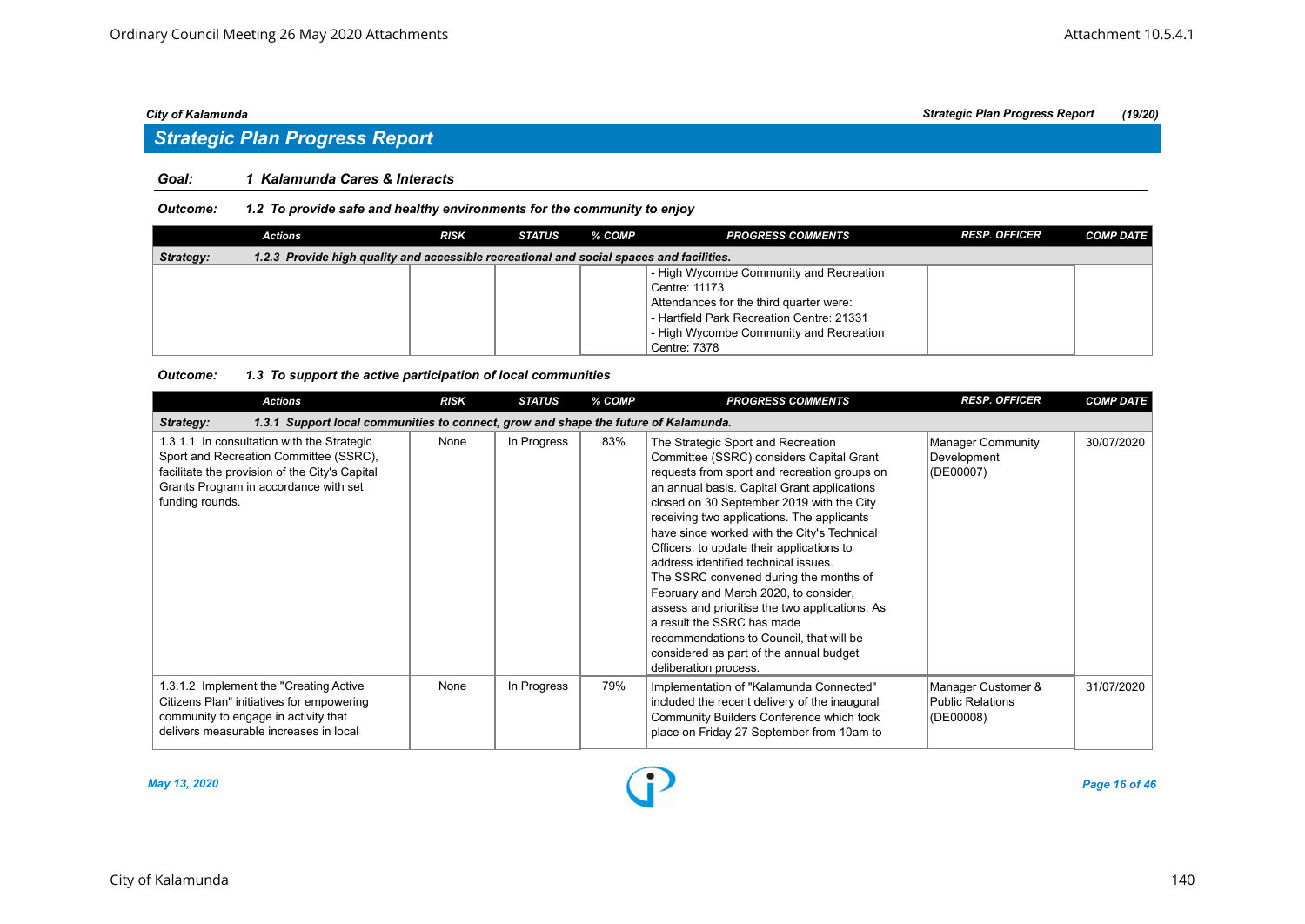## *Strategic Plan Progress Report*

### *Goal: 1 Kalamunda Cares & Interacts*

#### *Outcome: 1.3 To support the active participation of local communities*

| <b>Actions</b>                                                                                   | <b>RISK</b> | <b>STATUS</b> | % COMP | <b>PROGRESS COMMENTS</b>                                                                                                                                                                                                                                                                                                                                                                                                                                                                                                                                                                                                                                                                                                                                                                                                                                                                                                                                                                                                                                                                                                                                                                      | <b>RESP. OFFICER</b> | <b>COMP DATE</b> |
|--------------------------------------------------------------------------------------------------|-------------|---------------|--------|-----------------------------------------------------------------------------------------------------------------------------------------------------------------------------------------------------------------------------------------------------------------------------------------------------------------------------------------------------------------------------------------------------------------------------------------------------------------------------------------------------------------------------------------------------------------------------------------------------------------------------------------------------------------------------------------------------------------------------------------------------------------------------------------------------------------------------------------------------------------------------------------------------------------------------------------------------------------------------------------------------------------------------------------------------------------------------------------------------------------------------------------------------------------------------------------------|----------------------|------------------|
| 1.3.1 Support local communities to connect, grow and shape the future of Kalamunda.<br>Strategy: |             |               |        |                                                                                                                                                                                                                                                                                                                                                                                                                                                                                                                                                                                                                                                                                                                                                                                                                                                                                                                                                                                                                                                                                                                                                                                               |                      |                  |
| capacity and active citizenship.                                                                 |             |               |        | 4pm at the Kalamunda Performing Arts<br>Centre.<br>The Community Builders Conference<br>showcased community builders - those who<br>are dedicated to 'building' their community<br>through volunteering and the sharing of their<br>time, talent and passion.<br>The City received a number of letters and<br>emails from attendees, congratulating the City<br>on its work.<br>Another success has been the Adopt-a-Patch<br>launch:<br>Students from yr1 to yr11 have been learning<br>about the six Noongar seasons, the impact of<br>waste on the environment and which native<br>animals live in their local bushland area. Over<br>the next two years they will continue to learn<br>about environmental topics including waste<br>management, bird identification and the<br>impact of Phytophthora Dieback on local<br>bushland.<br>Adopt-a-Patch has strong curricular links and<br>is designed to be extended into the local<br>community, with students of all ages<br>encouraged to work with local Friends Groups<br>to volunteer their time working on local<br>bushland reserves.<br>Since the program inception in March, more<br>than 250 native plants have been planted to |                      |                  |



*May 13, 2020 Page 17 of 46*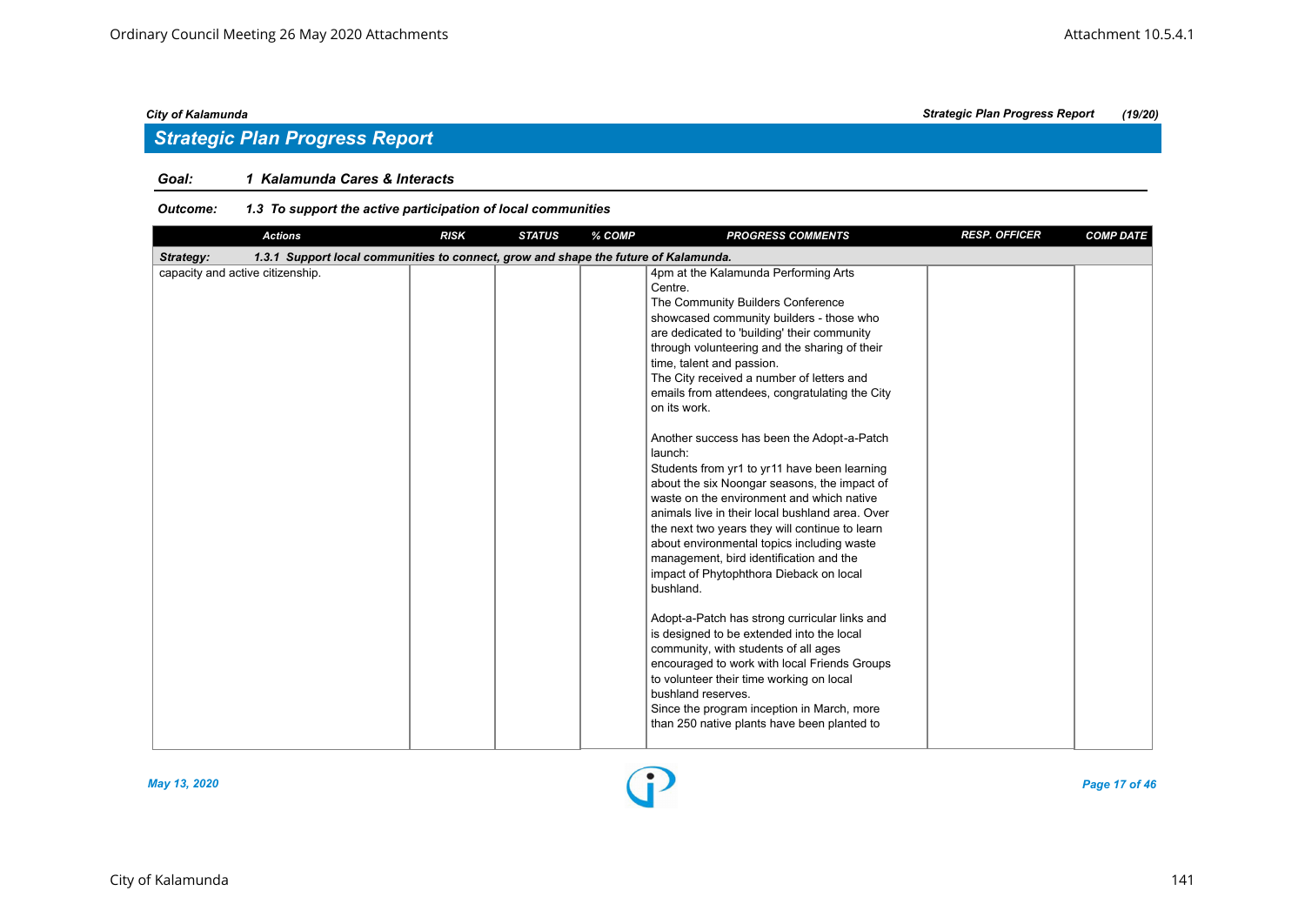## *Strategic Plan Progress Report*

### *Goal: 1 Kalamunda Cares & Interacts*

#### *Outcome: 1.3 To support the active participation of local communities*

| <b>Actions</b>                                                                                   | <b>RISK</b> | <b>STATUS</b> | % COMP | <b>PROGRESS COMMENTS</b>                                                                                                                                                                                                                                                                                                                                                                                                                                                                                                                                                                                                                                                                                                                                                                                                                                                                                                                                                                                                                                                                                                                                                                                                                                                                                                    | <b>RESP. OFFICER</b> | <b>COMP DATE</b> |
|--------------------------------------------------------------------------------------------------|-------------|---------------|--------|-----------------------------------------------------------------------------------------------------------------------------------------------------------------------------------------------------------------------------------------------------------------------------------------------------------------------------------------------------------------------------------------------------------------------------------------------------------------------------------------------------------------------------------------------------------------------------------------------------------------------------------------------------------------------------------------------------------------------------------------------------------------------------------------------------------------------------------------------------------------------------------------------------------------------------------------------------------------------------------------------------------------------------------------------------------------------------------------------------------------------------------------------------------------------------------------------------------------------------------------------------------------------------------------------------------------------------|----------------------|------------------|
| 1.3.1 Support local communities to connect, grow and shape the future of Kalamunda.<br>Strategy: |             |               |        |                                                                                                                                                                                                                                                                                                                                                                                                                                                                                                                                                                                                                                                                                                                                                                                                                                                                                                                                                                                                                                                                                                                                                                                                                                                                                                                             |                      |                  |
|                                                                                                  |             |               |        | improve local habitat and a large quantity of<br>rubbish removed from local reserves and local<br>school grounds. 16 school incursions have<br>now been undertaken to improve student's<br>environmental awareness - and this is just in<br>the first half of the first year of the program!<br>To further support student learning, each<br>school is receiving a resource pack to support<br>students learning, including Virtual Reality<br>(VR) goggles, flora, fauna and fungi<br>identification guides, posters explaining<br>Noongar seasons and language,<br>macro-lenses for photographing bugs, leaves<br>and mosses and more!<br>Strong partnerships with local Friends Groups<br>and an inclusive approach to delivering the<br>program has been highly effective in engaging<br>with local schools. The City has collaborated<br>with the Eastern Metropolitan Regional<br>Council and Noongar Elder Uncle Neville<br>Collard to deliver the program.<br>Using this integrated community approach,<br>Adopt-a-Patch supports the City of<br>Kalamunda's Strategic Business Plan, Local<br><b>Environment Strategy and Local Biodiversity</b><br>Strategy, as well as the Kalamunda<br>Connected - Active Citizens Strategy.<br>The program is set to grow in 2020, with two<br>more local schools set to join. |                      |                  |
|                                                                                                  |             |               |        |                                                                                                                                                                                                                                                                                                                                                                                                                                                                                                                                                                                                                                                                                                                                                                                                                                                                                                                                                                                                                                                                                                                                                                                                                                                                                                                             |                      |                  |

*May 13, 2020 Page 18 of 46*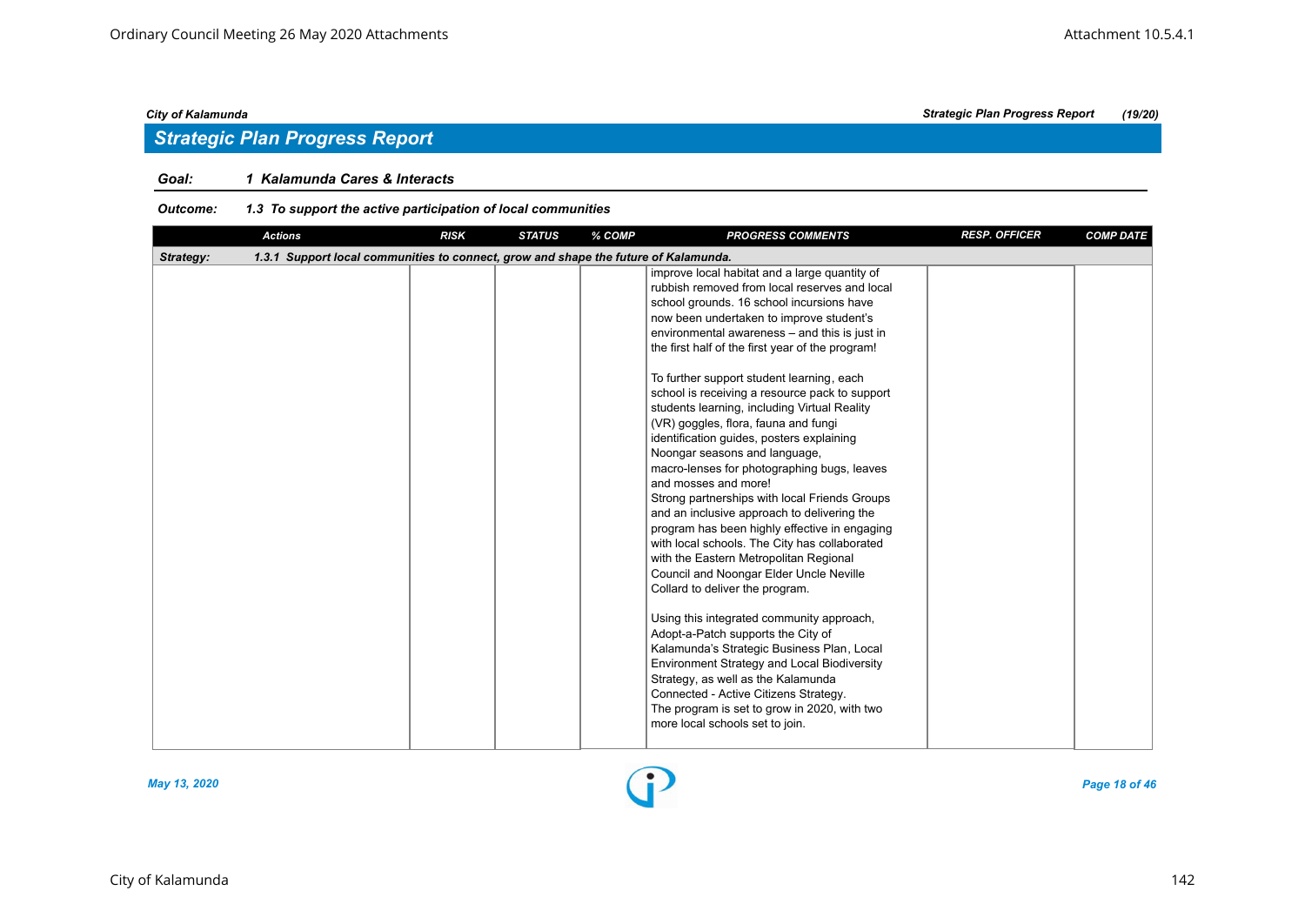## *Strategic Plan Progress Report*

### *Goal: 1 Kalamunda Cares & Interacts*

#### *Outcome: 1.3 To support the active participation of local communities*

| <b>Actions</b>                                                                                                                                              | <b>RISK</b> | <b>STATUS</b> | % COMP | <b>PROGRESS COMMENTS</b>                                                                                                                                                                                                                                                                                                                                                                                        | <b>RESP. OFFICER</b>                                       | <b>COMP DATE</b> |
|-------------------------------------------------------------------------------------------------------------------------------------------------------------|-------------|---------------|--------|-----------------------------------------------------------------------------------------------------------------------------------------------------------------------------------------------------------------------------------------------------------------------------------------------------------------------------------------------------------------------------------------------------------------|------------------------------------------------------------|------------------|
| 1.3.1 Support local communities to connect, grow and shape the future of Kalamunda.<br>Strategy:                                                            |             |               |        |                                                                                                                                                                                                                                                                                                                                                                                                                 |                                                            |                  |
|                                                                                                                                                             |             |               |        | We have also Established the Good<br>Neighbour Program and continue with the<br>Local Heroes program.                                                                                                                                                                                                                                                                                                           |                                                            |                  |
| <b>Actions</b>                                                                                                                                              | <b>RISK</b> | <b>STATUS</b> | % COMP | <b>PROGRESS COMMENTS</b>                                                                                                                                                                                                                                                                                                                                                                                        | <b>RESP. OFFICER</b>                                       | <b>COMP DATE</b> |
| 1.3.2 Encourage and promote active participation in social and cultural events.<br>Strategy:                                                                |             |               |        |                                                                                                                                                                                                                                                                                                                                                                                                                 |                                                            |                  |
| 1.3.2.1 Develop and implement the<br>Community Events Program for the<br>current year, delivering high quality<br>community events.                         | None        | Completed     | 100%   | - Perth Hills Spring Festival complete<br>- Seniors Week program complete<br>- Thank a Volunteer day held the first Friday<br>in December.<br>- Christmas Festival and Summer Series<br>complete<br>- Corymbia Festival - Complete<br>NAIDOC events - Cancelled due to<br>COVID-19.<br><b>EMERGENCY SERVICES DINNER -</b><br>Postponed until further notice due to<br>COVID-19 - request to hold in early 2021. | Manager Customer &<br><b>Public Relations</b><br>(DE00008) | 30/06/2020       |
| 1.3.2.2 Develop and implement Building<br>Asset Plans for KPAC to ensure ongoing<br>maintenance and required renewal works<br>are programmed and delivered. | None        | In Progress   | 25%    | Plan is being prepared.                                                                                                                                                                                                                                                                                                                                                                                         | <b>Manager Asset</b><br>Planning (TO00018)                 | 30/06/2021       |
| 1.3.2.3 Implementation of Arts Strategy.                                                                                                                    | None        | In Progress   | 75%    | Arts Strategy adopted by Council 25 June<br>2019. Public Arts Contribution policy was<br>adopted by Council at November OCM. Public<br>Arts Master plan consultant appointed in Q1<br>2020 and works underway. Handover with<br>Coordinator Culture, Arts and Libraries<br>completed 02/04/2020.                                                                                                                | Coordinator Culture,<br>Arts & Libraries<br>(CSS002)       | 30/06/2020       |
|                                                                                                                                                             |             |               |        |                                                                                                                                                                                                                                                                                                                                                                                                                 |                                                            |                  |



*May 13, 2020 Page 19 of 46*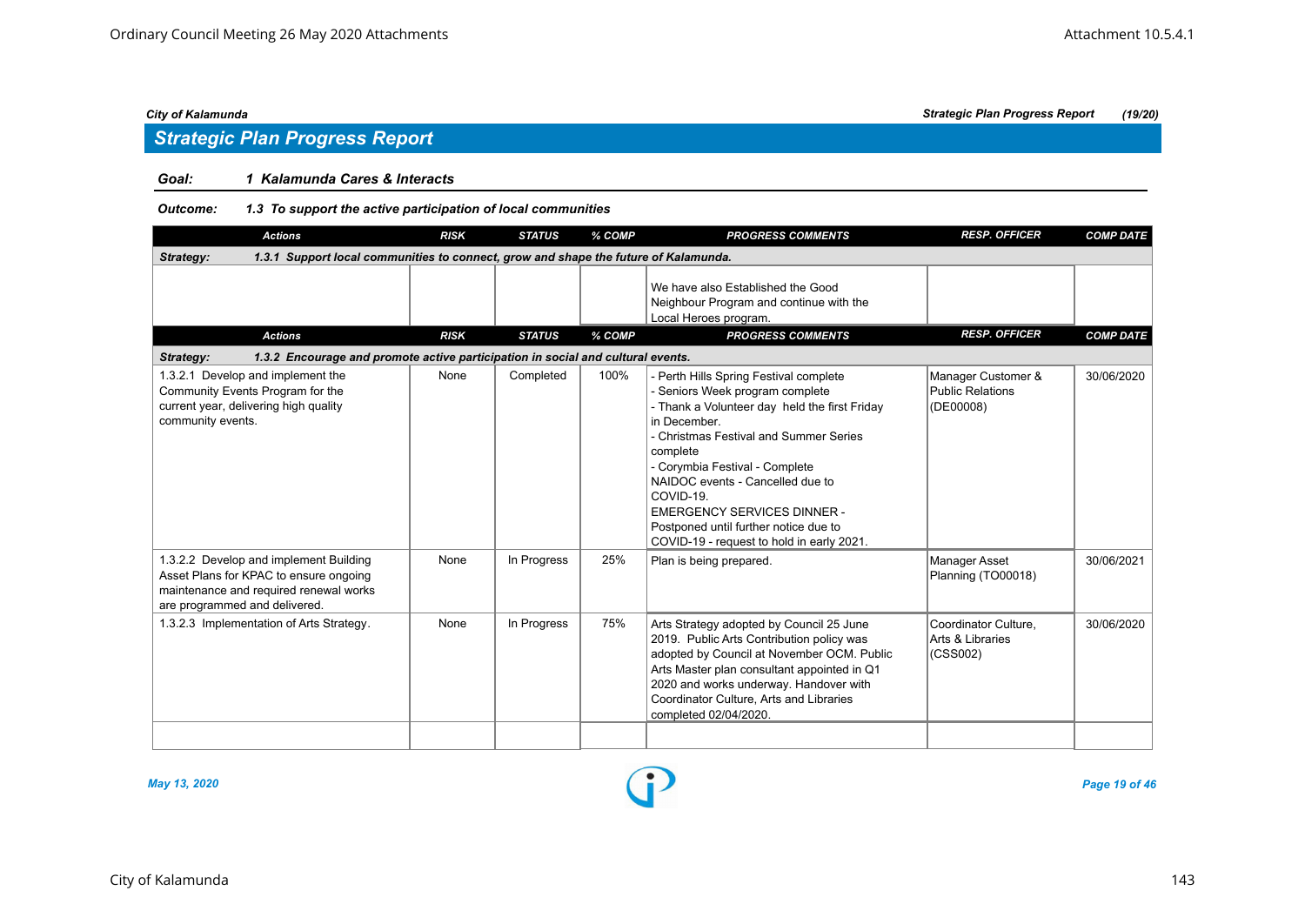## *Strategic Plan Progress Report*

### *Goal: 1 Kalamunda Cares & Interacts*

#### *Outcome: 1.3 To support the active participation of local communities*

| <b>Actions</b>                                                                               | <b>RISK</b> | <b>STATUS</b> | % COMP | <b>PROGRESS COMMENTS</b>                                                                                                                                                                                                                                                                                                                                                                                                                                                                                                                 | <b>RESP. OFFICER</b>                                   | <b>COMP DATE</b> |
|----------------------------------------------------------------------------------------------|-------------|---------------|--------|------------------------------------------------------------------------------------------------------------------------------------------------------------------------------------------------------------------------------------------------------------------------------------------------------------------------------------------------------------------------------------------------------------------------------------------------------------------------------------------------------------------------------------------|--------------------------------------------------------|------------------|
| 1.3.2 Encourage and promote active participation in social and cultural events.<br>Strategy: |             |               |        |                                                                                                                                                                                                                                                                                                                                                                                                                                                                                                                                          |                                                        |                  |
| 1.3.2.4 Promotion of the Kalamunda<br>History Village.                                       | None        | In Progress   | 75%    | - Students are travelling from Beijing to attend<br>the education programme with accompanying<br>television promotion.<br>- January School Holiday programme<br>completed and successful, April School<br>Holiday Programme suspended due to<br>COVID19 Crisis.<br>- History Village closed from late March due to<br>COVID19 Crisis with staff redeployed to to<br>other duties and nominated projects<br>- Ongoing discussions with Historical Society<br>with regards opening hours being more<br>reflective of Visitor Centre hours. | <b>Coordinator Tourism</b><br>Development<br>(AC00017) | 30/06/2020       |
| 1.3.2.5 Implement KPAC Actions from<br>review, subject to funding.                           | None        | In Progress   | 75%    | New recruit commenced on 13 January 2020.<br>Electronic signage proposal reviewed and<br>deemed unsatisfactory. New proposal being<br>sought that better reflects the prominent<br>location and character of the buildings with the<br>aim fabrication and installation commences by<br>EOFY. Coordinator of Culture & the Arts<br>currently and commenced 31 March and<br>handover underway.                                                                                                                                            | Coordinator Culture,<br>Arts & Libraries<br>(CSS002)   | 30/06/2020       |
| 1.3.2.6 Implement actions from Zig Zag<br>Gallery Review, subject to funding.                | None        | In Progress   | 75%    | Coordinator Culture, Arts and Libraries<br>commenced 31 March 2020. Coordinator has<br>been on-boarded, this action will move<br>forward within the cultural team.                                                                                                                                                                                                                                                                                                                                                                       | Manager Commercial &<br>Cultural Services<br>(CSS001)  | 30/06/2020       |

*City of Kalamunda Strategic Plan Progress Report (19/20)*

*May 13, 2020 Page 20 of 46*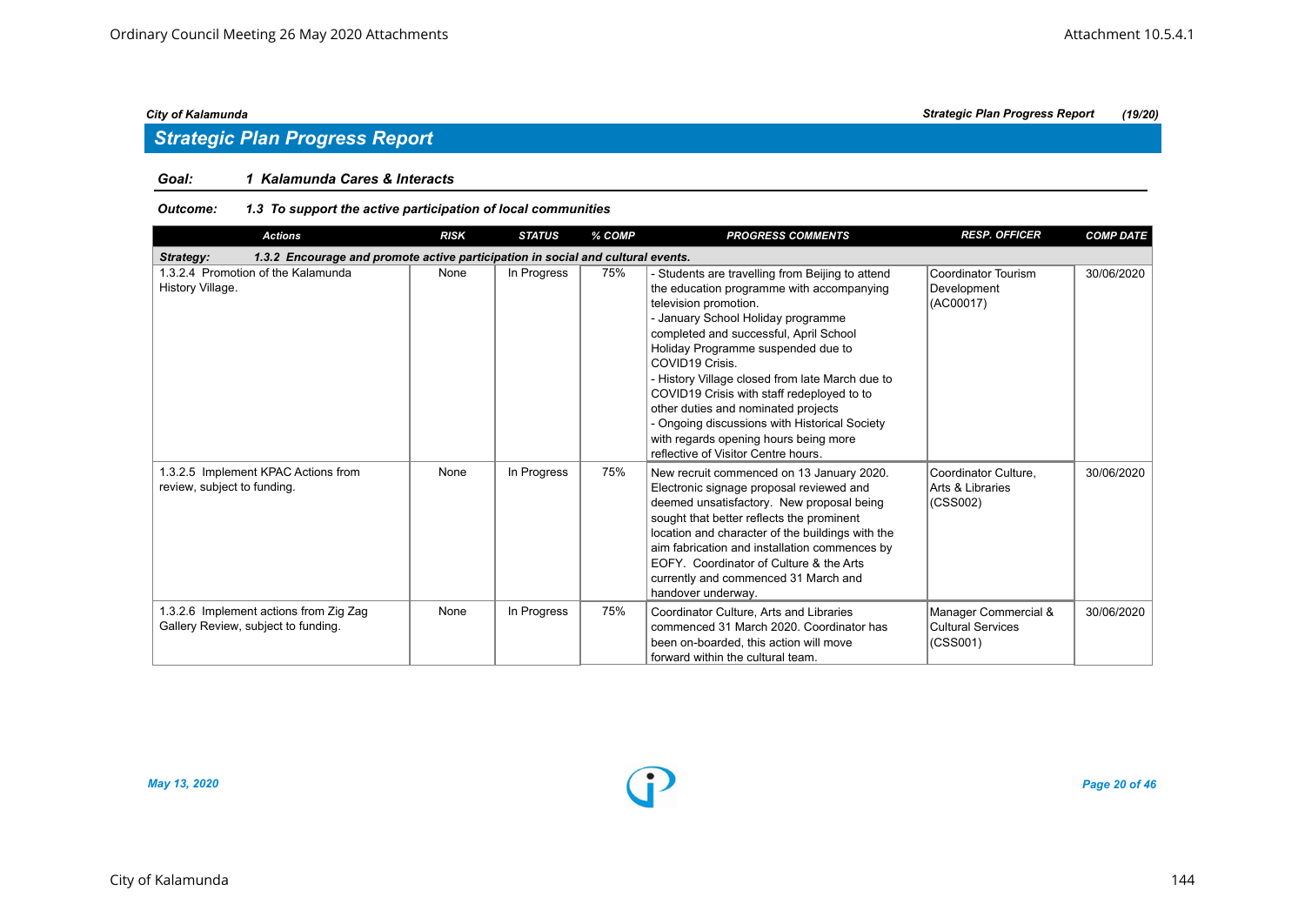## *Strategic Plan Progress Report*

### *Goal: 2 Kalamunda Clean & Green*

| Outcome: | 2.1 To protect and enhance the environmental values of the City |
|----------|-----------------------------------------------------------------|
|----------|-----------------------------------------------------------------|

| <b>Actions</b>                                                                                                                              | <b>RISK</b> | <b>STATUS</b> | % COMP | <b>PROGRESS COMMENTS</b>                                                                                                                                                                                                                                                                                                                                                                                                                                                                                                                                                                                                                                                                                                                                          | <b>RESP. OFFICER</b>                                   | <b>COMP DATE</b> |
|---------------------------------------------------------------------------------------------------------------------------------------------|-------------|---------------|--------|-------------------------------------------------------------------------------------------------------------------------------------------------------------------------------------------------------------------------------------------------------------------------------------------------------------------------------------------------------------------------------------------------------------------------------------------------------------------------------------------------------------------------------------------------------------------------------------------------------------------------------------------------------------------------------------------------------------------------------------------------------------------|--------------------------------------------------------|------------------|
| 2.1.1 Enhance our bushland, natural areas, waterways and reserves.<br>Strategy:                                                             |             |               |        |                                                                                                                                                                                                                                                                                                                                                                                                                                                                                                                                                                                                                                                                                                                                                                   |                                                        |                  |
| 2.1.1.1 Significant Tree Protection -<br>Develop and implement policy and<br>practices to protect trees of significance<br>across the City. | None        | In Progress   | 33%    | The Council considered a preliminary<br>advertising process for the future Significant<br>Tree Policy in October 2019. Community<br>engagement will commence in early 2020.<br>Submissions will inform the preparation of a<br>draft Local Planning Policy regarding<br>significant trees, to be progressed in the first<br>half of 2020.                                                                                                                                                                                                                                                                                                                                                                                                                         | Principal Strategic<br>Planner (TO00038)               | 30/06/2021       |
| 2.1.1.2 Implement actions and plans from<br>the Local Environment Strategy.                                                                 | None        | In Progress   | 75%    | The following actions identified within the<br>Local Environment Strategy have<br>commenced:<br>Preparation of Policy regarding POS<br>Development<br>Assessment of Parks & Reserves for<br>recreational, sport & environmental values<br>(POS Strategy)<br>Kalamunda Urban Forest Strategy<br>Catchment Management (as part of<br>Kalamunda Flowing)<br>Water Resources for parks (Non Potable<br>Water Strategy)<br>Water Efficiency (Waterwise program)<br>2nd Managed Aquifer Recharge<br><b>Water Wise Council</b><br>Investigations into Renewable Power<br>Support for Friends Groups, Adopt a Patch<br>and School Education<br>Preparation of Local Biodiversity Strategy<br>Policy regarding Significant Trees on Private<br>Property<br>Waste Plan 2030 | Manager Parks &<br>Environmental Services<br>(TO00019) | 30/06/2023       |



*May 13, 2020 Page 21 of 46*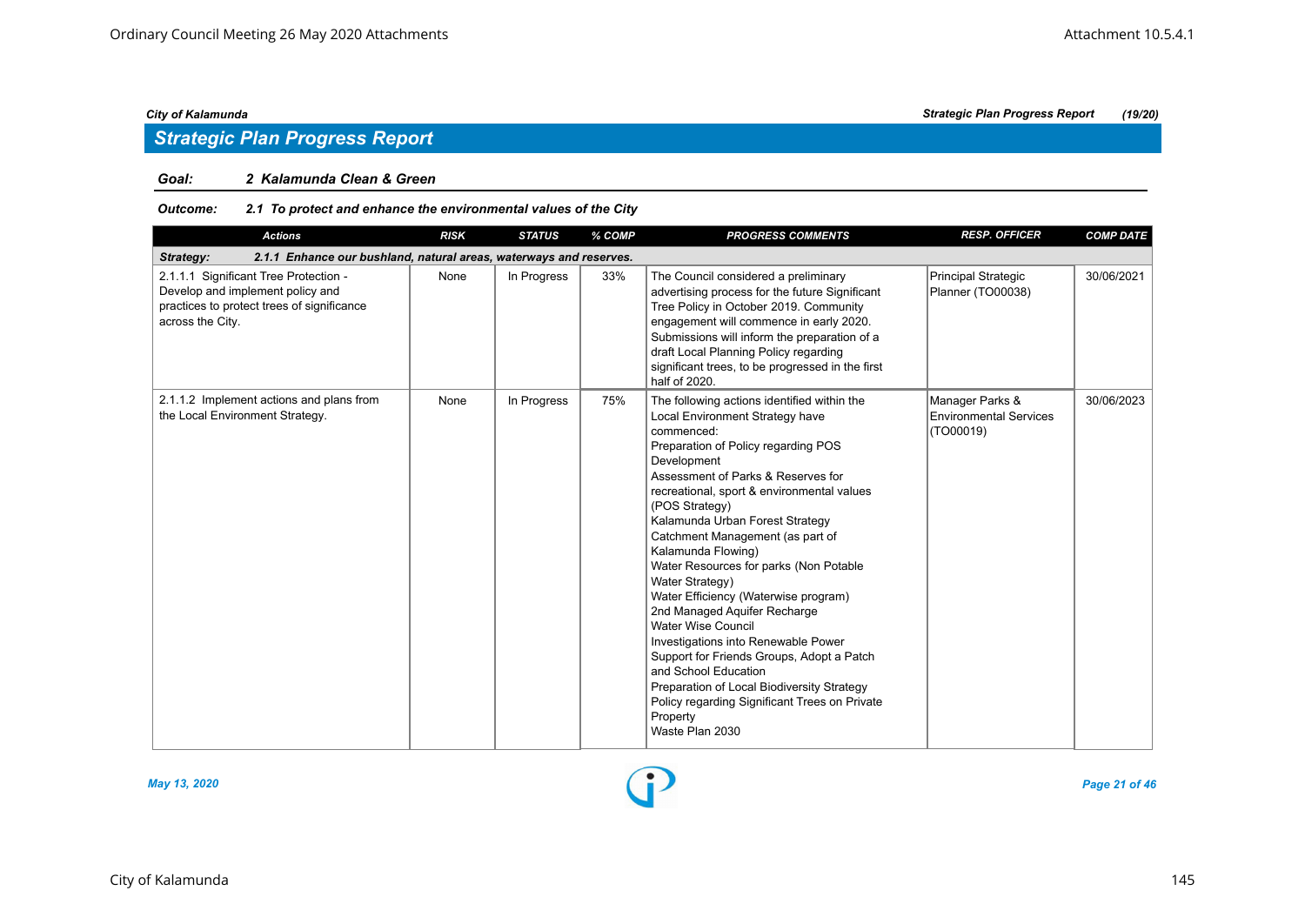# *Strategic Plan Progress Report*

#### *Goal: 2 Kalamunda Clean & Green*

#### *Outcome: 2.1 To protect and enhance the environmental values of the City*

| <b>Actions</b>                                                                     | <b>RISK</b> | <b>STATUS</b> | % COMP | <b>PROGRESS COMMENTS</b>                                                                           | <b>RESP. OFFICER</b>                                          | <b>COMP DATE</b> |
|------------------------------------------------------------------------------------|-------------|---------------|--------|----------------------------------------------------------------------------------------------------|---------------------------------------------------------------|------------------|
| Strategy:<br>2.1.1 Enhance our bushland, natural areas, waterways and reserves.    |             |               |        |                                                                                                    |                                                               |                  |
|                                                                                    |             |               |        | <b>Litter Reduction</b>                                                                            |                                                               |                  |
| <b>Actions</b>                                                                     | <b>RISK</b> | <b>STATUS</b> | % COMP | <b>PROGRESS COMMENTS</b>                                                                           | <b>RESP. OFFICER</b>                                          | <b>COMP DATE</b> |
| 2.1.2 Support the conservation and enhancement of our biodiversity.<br>Strategy:   |             |               |        |                                                                                                    |                                                               |                  |
| Develop the 2020 Local<br>2.1.2.1<br><b>Biodiversity Strategy</b>                  | None        | In Progress   | 88%    | Consultant has commenced works, initial<br>briefing and workshop conducted. Action is on<br>target | Manager Parks &<br><b>Environmental Services</b><br>(TO00019) | 30/06/2020       |
|                                                                                    |             |               |        |                                                                                                    |                                                               |                  |
| <b>Actions</b>                                                                     | <b>RISK</b> | <b>STATUS</b> | % COMP | <b>PROGRESS COMMENTS</b>                                                                           | <b>RESP. OFFICER</b>                                          | <b>COMP DATE</b> |
| 2.1.3 Community engagement and education in environmental management.<br>Strategy: |             |               |        |                                                                                                    |                                                               |                  |

#### *Outcome: 2.2 To achieve environmental sustainability through effective natural resource management*

| <b>Actions</b>                                                                                                                                           | <b>RISK</b> | <b>STATUS</b> | % COMP | <b>PROGRESS COMMENTS</b>                                                                                                                                                                                                          | <b>RESP. OFFICER</b>                                    | <b>COMP DATE</b> |  |  |  |
|----------------------------------------------------------------------------------------------------------------------------------------------------------|-------------|---------------|--------|-----------------------------------------------------------------------------------------------------------------------------------------------------------------------------------------------------------------------------------|---------------------------------------------------------|------------------|--|--|--|
| 2.2.1 Facilitate the appropriate use of water and energy supplies for the City.<br>Strategy:                                                             |             |               |        |                                                                                                                                                                                                                                   |                                                         |                  |  |  |  |
| Develop a potable water plan<br>2.2.1<br>aimed at ensuring efficient and effective<br>use of potable water within City operated<br>facilities.           | None        | In Progress   | 10%    | Work has commenced on identifying key sites<br>and outcomes for a potable water plan. City<br>has received Water Corporation Waterwise<br>Council certification. Plan is now being<br>developed in line with Waterwise principles | Manager Asset &<br><b>Waste Operations</b><br>(TO00017) | 30/06/2020       |  |  |  |
| 2.2.1.2 Energy Management Plan -<br>analyse energy consumption by type in<br>City managed and owned facilities.<br>Develop a plan to reduce consumption, | None        | In Progress   | 15%    | Works continue on roll out of LED lighting in<br>key areas.<br>Energy Management Plan has commenced<br>through data gathering of all buildings to                                                                                 | Manager Asset &<br><b>Waste Operations</b><br>(TO00017) | 30/06/2021       |  |  |  |

*May 13, 2020 Page 22 of 46*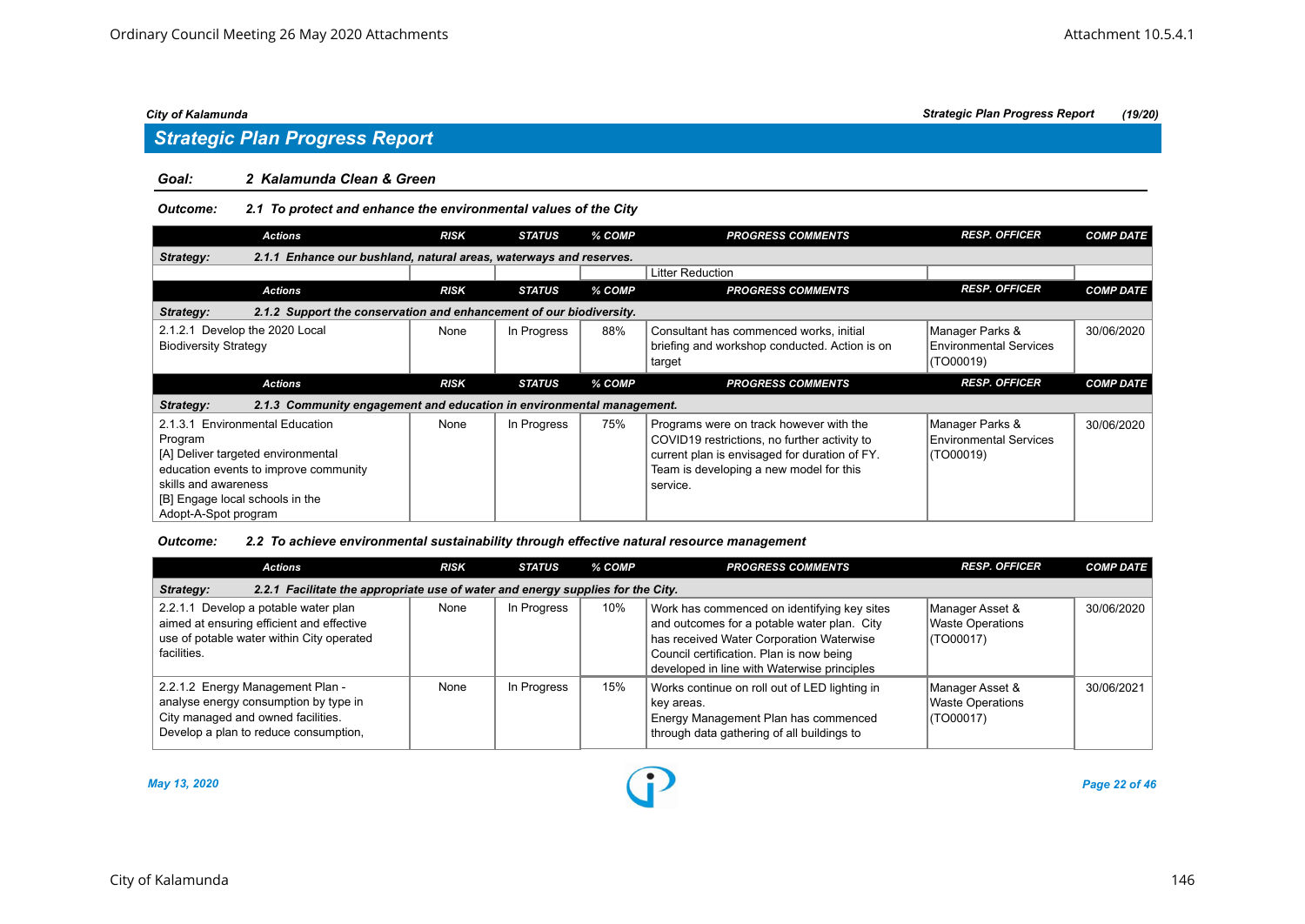### *Strategic Plan Progress Report*

#### *Goal: 2 Kalamunda Clean & Green*

#### *Outcome: 2.2 To achieve environmental sustainability through effective natural resource management*

| <b>Actions</b>                                                                                                                                                                                                                  | <b>RISK</b> | <b>STATUS</b> | % COMP | <b>PROGRESS COMMENTS</b>                                                                                                                                              | <b>RESP. OFFICER</b>                                          | <b>COMP DATE</b> |  |  |  |  |
|---------------------------------------------------------------------------------------------------------------------------------------------------------------------------------------------------------------------------------|-------------|---------------|--------|-----------------------------------------------------------------------------------------------------------------------------------------------------------------------|---------------------------------------------------------------|------------------|--|--|--|--|
| 2.2.1 Facilitate the appropriate use of water and energy supplies for the City.<br>Strategy:                                                                                                                                    |             |               |        |                                                                                                                                                                       |                                                               |                  |  |  |  |  |
| including energy auditing and efficiency<br>measures.                                                                                                                                                                           |             |               |        | identify gaps where energy analysis will<br>require further work<br>Formalised Energy Management Plan will be<br>drafted by end June 2020.                            |                                                               |                  |  |  |  |  |
| 2.2.1.3 Waterwise - The City is<br>recognised as a Waterwise Council by the<br>Water Corporation.                                                                                                                               | None        | Completed     | 100%   | City's Waterwise Plan has been endorsed by<br><b>Water Corporation</b>                                                                                                | Manager Parks &<br><b>Environmental Services</b><br>(TO00019) | 31/12/2019       |  |  |  |  |
| <b>Actions</b>                                                                                                                                                                                                                  | <b>RISK</b> | <b>STATUS</b> | % COMP | <b>PROGRESS COMMENTS</b>                                                                                                                                              | <b>RESP. OFFICER</b>                                          | <b>COMP DATE</b> |  |  |  |  |
| 2.2.2 Use technology to produce innovative solutions to reduce power and water usage.<br>Strategy:                                                                                                                              |             |               |        |                                                                                                                                                                       |                                                               |                  |  |  |  |  |
| 2.2.2.1 Water Resource Plan<br>(Non-Potable) - Develop a non-potable<br>water master plan for irrigation of parks,<br>reserves and other POS to reduce use of<br>potable supply including MAR.                                  | None        | In Progress   | 85%    | The Draft Non Potable Water Plan has been<br>finalised and QA checks being undertaken.<br>The report is under final review, with an aim to<br>take to Council in June | Manager Asset Delivery<br>(PD00004)                           | 31/03/2020       |  |  |  |  |
| 2.2.2.2 Renewable Electricity Plan -<br>Undertake a feasibility study into the<br>potential for the City to facilitate a<br>large-scale solar PV farm on City land to<br>offset its carbon footprint from electricity<br>usage. | None        | In Progress   | 60%    | Consultant has commenced task of providing<br>feasibility study and will complete task by end<br>June                                                                 | Director Asset Services<br>(DE00002)                          | 30/06/2020       |  |  |  |  |

#### *Outcome: 2.3 To reduce the amount of waste produced and increase the amount of reuse and recycling of waste*

|                                                                       | Actions                             | RISK | <b>STATUS</b> | % COMP | <b>PROGRESS COMMENTS</b>                                                                                                                           | <b>RESP. OFFICER</b>                             | <b>COMP DATE</b> |  |  |
|-----------------------------------------------------------------------|-------------------------------------|------|---------------|--------|----------------------------------------------------------------------------------------------------------------------------------------------------|--------------------------------------------------|------------------|--|--|
| 2.3.1 Identify and implement strategies to reduce waste.<br>Strategy: |                                     |      |               |        |                                                                                                                                                    |                                                  |                  |  |  |
| Plan 2030                                                             | 2.3.1.1 Develop the Kalamunda Waste | None | In Progress   | 90%    | Draft Waste Plan in required DWER format<br>I has been finalised and submitted to DWER for<br>review, being one of the first Councils to do<br>SO. | Manager Asset &<br>Waste Operations<br>(TO00017) | 30/06/2020       |  |  |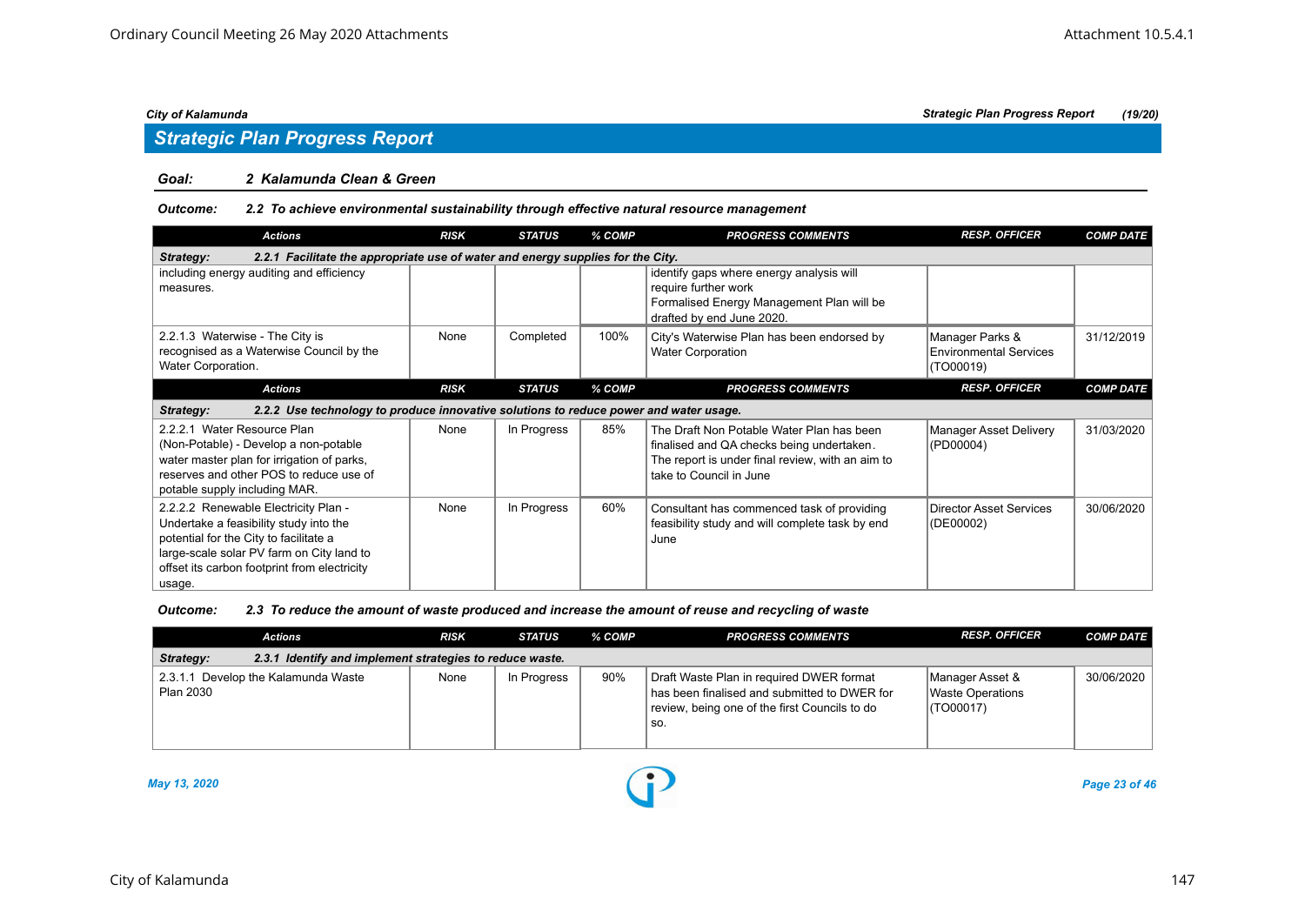# *Strategic Plan Progress Report*

#### *Goal: 2 Kalamunda Clean & Green*

#### *Outcome: 2.3 To reduce the amount of waste produced and increase the amount of reuse and recycling of waste*

| <b>Actions</b>                                                                                                                                                                           | <b>RISK</b> | <b>STATUS</b> | % COMP | <b>PROGRESS COMMENTS</b>                                                                                                                                                                                                                                                                                                                                                                                                                                                   | <b>RESP. OFFICER</b>                                    | <b>COMP DATE</b> |  |  |  |  |
|------------------------------------------------------------------------------------------------------------------------------------------------------------------------------------------|-------------|---------------|--------|----------------------------------------------------------------------------------------------------------------------------------------------------------------------------------------------------------------------------------------------------------------------------------------------------------------------------------------------------------------------------------------------------------------------------------------------------------------------------|---------------------------------------------------------|------------------|--|--|--|--|
| 2.3.1 Identify and implement strategies to reduce waste.<br>Strategy:                                                                                                                    |             |               |        |                                                                                                                                                                                                                                                                                                                                                                                                                                                                            |                                                         |                  |  |  |  |  |
|                                                                                                                                                                                          |             |               |        | Community survey on waste & recycling has<br>been conducted which will feed into the Waste<br>Plan<br>Works progress with EMRC on a FOGO<br>solution                                                                                                                                                                                                                                                                                                                       |                                                         |                  |  |  |  |  |
| 2.3.1.2 Walliston Resource Recovery<br>Facility review - Investigate and develop<br>options for upgrading the Walliston<br>Resource Recovery in accordance with<br>licencing conditions. | None        | In Progress   | 95%    | DWER have provided City with a DRAFT<br>licence and set of conditions to be met. Most<br>were anticipated and factored into the Capital<br>Works program. However conditions for<br>substantive sealing of areas within WTS and<br>creation of major retention basins. The City's<br>consultant has negotiated with DWER an<br>extension to June 2020 before the formalised<br>Licence and conditions are issued, allowing<br>further negotiation on the draft conditions. | Manager Asset &<br><b>Waste Operations</b><br>(TO00017) | 30/06/2020       |  |  |  |  |

#### *Outcome: 2.4 To ensure contaminated sites are safe and managed to ultimate use*

| <b>Actions</b>                                                                                                                                                                                                                                                | <b>RISK</b> | <b>STATUS</b> | % COMP | <b>PROGRESS COMMENTS</b>                                                                                                                                                                                                                                                                                                                                                                                          | <b>RESP. OFFICER</b>                                        | <b>COMP DATE</b> |  |  |  |  |
|---------------------------------------------------------------------------------------------------------------------------------------------------------------------------------------------------------------------------------------------------------------|-------------|---------------|--------|-------------------------------------------------------------------------------------------------------------------------------------------------------------------------------------------------------------------------------------------------------------------------------------------------------------------------------------------------------------------------------------------------------------------|-------------------------------------------------------------|------------------|--|--|--|--|
| 2.4.1 Identify, examine and manage risk associated with contaminated sites.<br>Strategy:                                                                                                                                                                      |             |               |        |                                                                                                                                                                                                                                                                                                                                                                                                                   |                                                             |                  |  |  |  |  |
| 2.4.1.1 Contaminated Site Investigation<br>and Management - appropriately<br>investigate all City controlled<br>contaminated sites and identify potential<br>risks and issues that require mitigation in<br>line with policy and legislative<br>requirements. | None        | In Progress   | 43%    | - Brand Rd - Stage 2 Detailed Site<br>Investigation has commenced, the installation<br>of bores and other sampling equipment is to<br>be completed by end of February 2020.<br>Private Bore Sampling is scheduled in<br>January 2020. Affected sites have been<br>reported to DWER and contact made with<br>landowners.<br>- Dawson Avenue/Pioneer Park - Request for<br>quote prepared for preparation of tender | l Coordinator<br>Environmental Health<br>Services (CS00006) | 30/06/2020       |  |  |  |  |



*May 13, 2020 Page 24 of 46*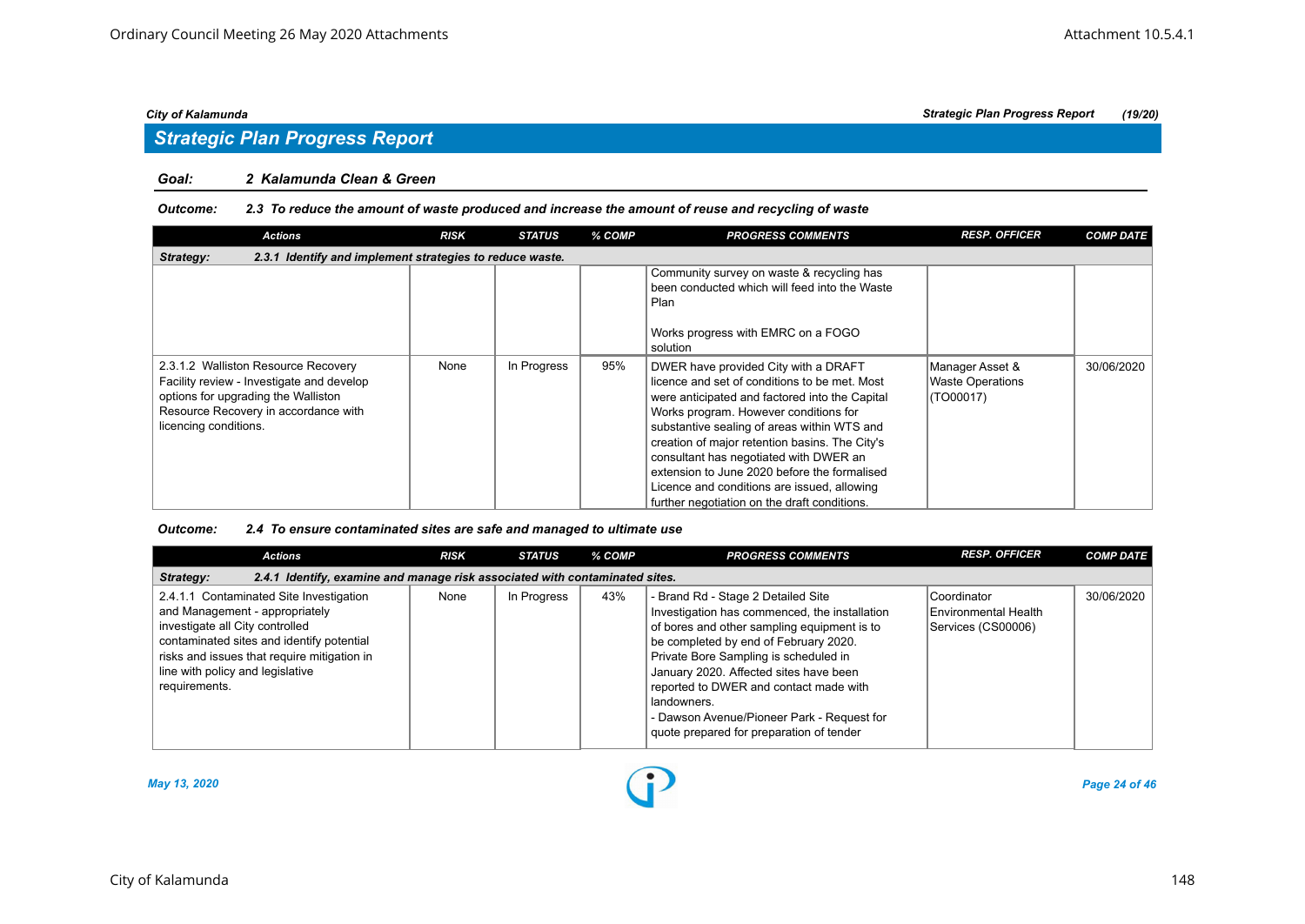## *Strategic Plan Progress Report*

#### *Goal: 2 Kalamunda Clean & Green*

### *Outcome: 2.4 To ensure contaminated sites are safe and managed to ultimate use*

| <b>Actions</b>                                                                           | <b>RISK</b> | <b>STATUS</b> | % COMP | <b>PROGRESS COMMENTS</b>                                                                                                                                                                                                                                                                                                                                                                                                                                                                                                                                                                                                                                                                                                                                                                                                                                                                                                                                                                                                                                                                                    | <b>RESP. OFFICER</b> | <b>COMP DATE</b> |
|------------------------------------------------------------------------------------------|-------------|---------------|--------|-------------------------------------------------------------------------------------------------------------------------------------------------------------------------------------------------------------------------------------------------------------------------------------------------------------------------------------------------------------------------------------------------------------------------------------------------------------------------------------------------------------------------------------------------------------------------------------------------------------------------------------------------------------------------------------------------------------------------------------------------------------------------------------------------------------------------------------------------------------------------------------------------------------------------------------------------------------------------------------------------------------------------------------------------------------------------------------------------------------|----------------------|------------------|
| 2.4.1 Identify, examine and manage risk associated with contaminated sites.<br>Strategy: |             |               |        |                                                                                                                                                                                                                                                                                                                                                                                                                                                                                                                                                                                                                                                                                                                                                                                                                                                                                                                                                                                                                                                                                                             |                      |                  |
|                                                                                          |             |               |        | scope. Will go to market in January.<br>- Ledger Rd - Biannual emu pick to remove<br>asbestos has occurred, dam has been<br>sampled and asbestos management plan has<br>been updated.<br>- Maida Vale Reserve - DWER have<br>requested an update on this site, will begin<br>procurement process for Preliminary Site<br>Investigation on the site in January 2020.<br>3/4 Update<br><b>Brand Road</b><br>Completion of October 2019 groundwater<br>monitoring event<br>Completion of private bore survey and<br>delivery of letters to residents<br>Installation of 21 additional landfill gas<br>monitoring wells<br>Installation of ten additional groundwater<br>delineation wells<br>Installation of two deep groundwater<br>monitoring wells<br>Installation of three offsite monitoring<br>wells<br>Retrofitting newly installed monitoring<br>wells with gas taps<br>Installation of two additional offsite<br>monitoring wells (variation $2$ ) – note only one<br>was installed refer to 360 Environmental<br>response to Auditor comment A2 for why the<br>other one wasn't installed (54847 KAL |                      |                  |



*May 13, 2020 Page 25 of 46*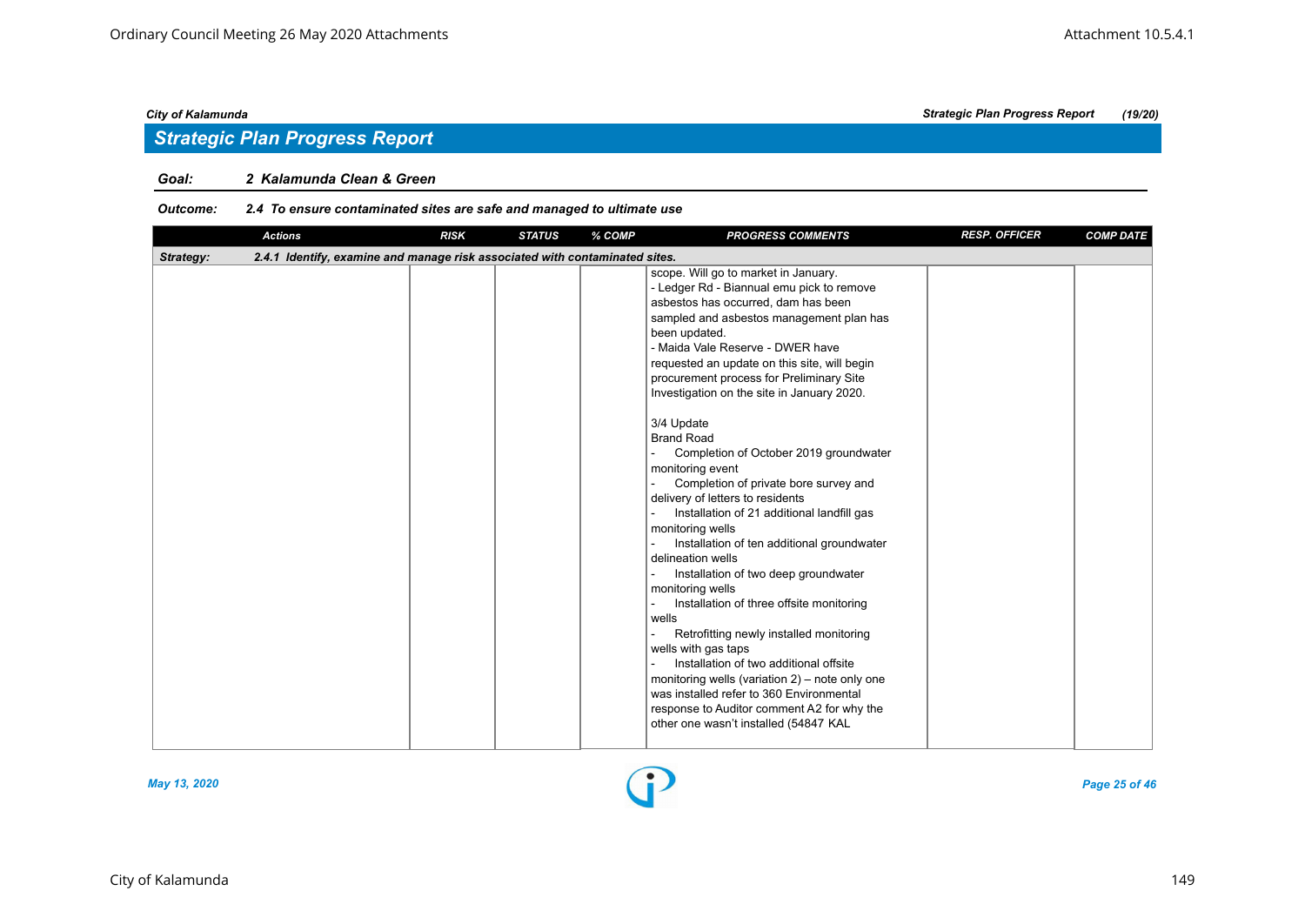## *Strategic Plan Progress Report*

#### *Goal: 2 Kalamunda Clean & Green*

### *Outcome: 2.4 To ensure contaminated sites are safe and managed to ultimate use*

|           | <b>Actions</b>                                                              | <b>RISK</b> | <b>STATUS</b> | % COMP | <b>PROGRESS COMMENTS</b>                                                                                                                                                                                                                                                                                                                                                                                                                                                                                                                                                                                                                                                                                                                                                                                                                                                                                                                         | <b>RESP. OFFICER</b> | <b>COMP DATE</b> |
|-----------|-----------------------------------------------------------------------------|-------------|---------------|--------|--------------------------------------------------------------------------------------------------------------------------------------------------------------------------------------------------------------------------------------------------------------------------------------------------------------------------------------------------------------------------------------------------------------------------------------------------------------------------------------------------------------------------------------------------------------------------------------------------------------------------------------------------------------------------------------------------------------------------------------------------------------------------------------------------------------------------------------------------------------------------------------------------------------------------------------------------|----------------------|------------------|
| Strategy: | 2.4.1 Identify, examine and manage risk associated with contaminated sites. |             |               |        |                                                                                                                                                                                                                                                                                                                                                                                                                                                                                                                                                                                                                                                                                                                                                                                                                                                                                                                                                  |                      |                  |
|           |                                                                             |             |               |        | T03 Rev B - Review SAQP Rev2 Phase 2<br>DSI Brand Rd Final)<br>Completion of March 2020 groundwater<br>monitoring event<br>Completion of sampling of drums<br>containing waste (soils)<br>Completed survey of newly installed<br>groundwater monitoring wells<br>Completion of 1 of six landfill gas<br>monitoring events<br>Dawson / Pioneer<br>Talis consultants appointed to undertake<br>desktop review of all the previous reports<br>prepared for Dawson/Pioneer Park and to<br>prepare tender documentations for DSI<br>Ledger Road<br>The asbestos management plan has been<br>updated and advice received from DoH. The<br>Department have requested an updated<br>remediation action plan which is being<br>prepared demonstrating when remediation<br>works have been undertaken.<br>Maida Vale<br>GHD has been appointed to undertake a<br>preliminary site inspection and draft a<br>sampling analysis and quality plan for the old |                      |                  |
|           |                                                                             |             |               |        | landfill.                                                                                                                                                                                                                                                                                                                                                                                                                                                                                                                                                                                                                                                                                                                                                                                                                                                                                                                                        |                      |                  |



*May 13, 2020 Page 26 of 46*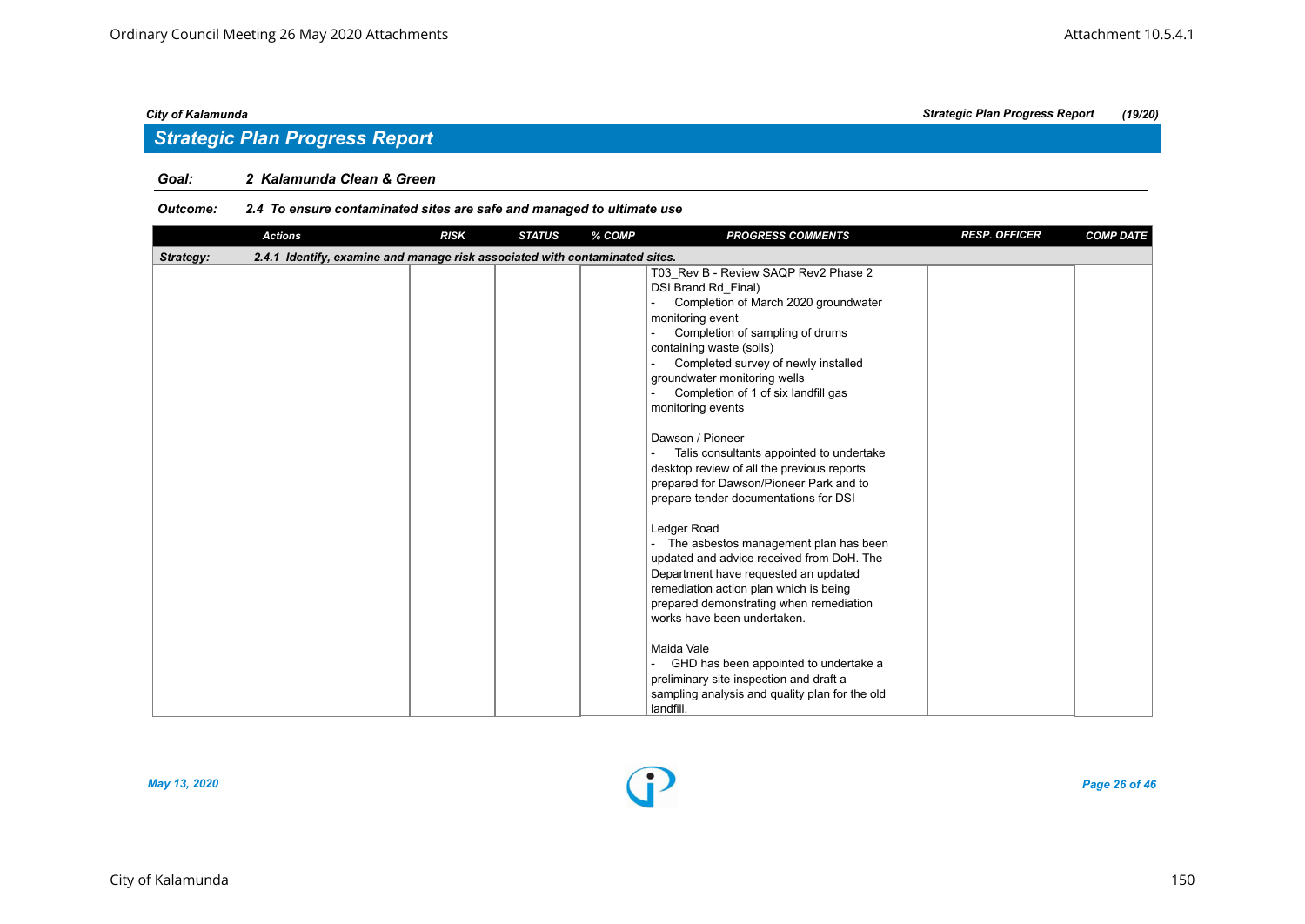## *Strategic Plan Progress Report*

### *Goal: 3 Kalamunda Develops*

#### *Outcome: 3.1 To plan for sustainable population growth*

| <b>Actions</b>                                                                                                                                                                                | <b>RISK</b> | <b>STATUS</b> | % COMP | <b>PROGRESS COMMENTS</b>                                                                                                                                                                                                                                                                                                                                                                                                                                                                                                                                                                                                                                                                                                                                                                                                                                                                                                                                                                                                                                                    | <b>RESP. OFFICER</b>                     | <b>COMP DATE</b> |
|-----------------------------------------------------------------------------------------------------------------------------------------------------------------------------------------------|-------------|---------------|--------|-----------------------------------------------------------------------------------------------------------------------------------------------------------------------------------------------------------------------------------------------------------------------------------------------------------------------------------------------------------------------------------------------------------------------------------------------------------------------------------------------------------------------------------------------------------------------------------------------------------------------------------------------------------------------------------------------------------------------------------------------------------------------------------------------------------------------------------------------------------------------------------------------------------------------------------------------------------------------------------------------------------------------------------------------------------------------------|------------------------------------------|------------------|
| Strategy:                                                                                                                                                                                     |             |               |        | 3.1.1 Plan for diverse and sustainable housing, community facilities and industrial development to meet changing social and economic needs.                                                                                                                                                                                                                                                                                                                                                                                                                                                                                                                                                                                                                                                                                                                                                                                                                                                                                                                                 |                                          |                  |
| 3.1.1.1 Local Planning Strategy and<br>Scheme Review - Review the Local<br>Planning Strategy, ensuring sustainable<br>development and preservation of<br>environmental values are recognised. | None        | In Progress   | 70%    | Public Open Space Strategy:<br>- Public Open Space Strategy adopted by<br>Council in July 2018 and is currently in<br>implementation phase.<br>Industrial Development Strategy:<br>- Industrial Development Strategy adopted by<br>Council in December 2018 and is currently in<br>implementation phase.<br>Environmental Land Use Planning Strategy:<br>- Environmental Land Use Planning Strategy<br>adopted by Council in July 2019 and is<br>currently in implementation phase.<br><b>Activity Centres Strategy:</b><br>- Draft Activity Centre Strategy has been<br>prepared.<br>- Feedback from Councillor's Strategic Retreat<br>in Feb 2019 has been assimilated into the<br>document.<br>- Scheduled to be presented to Council for<br>public advertising at the same time as the<br>Kalamunda Activity Centre Plan in Q1 of 2020.<br>Housing Strategy:<br>- The draft Housing Strategy has been<br>prepared and preliminary community<br>engagement is complete.<br>- Scheduled to be presented to Council in Q4<br>of 2019 or Q1 of 2020 for public advertising. | Principal Strategic<br>Planner (TO00038) | 30/06/2022       |



*May 13, 2020 Page 27 of 46*

*City of Kalamunda Strategic Plan Progress Report (19/20)*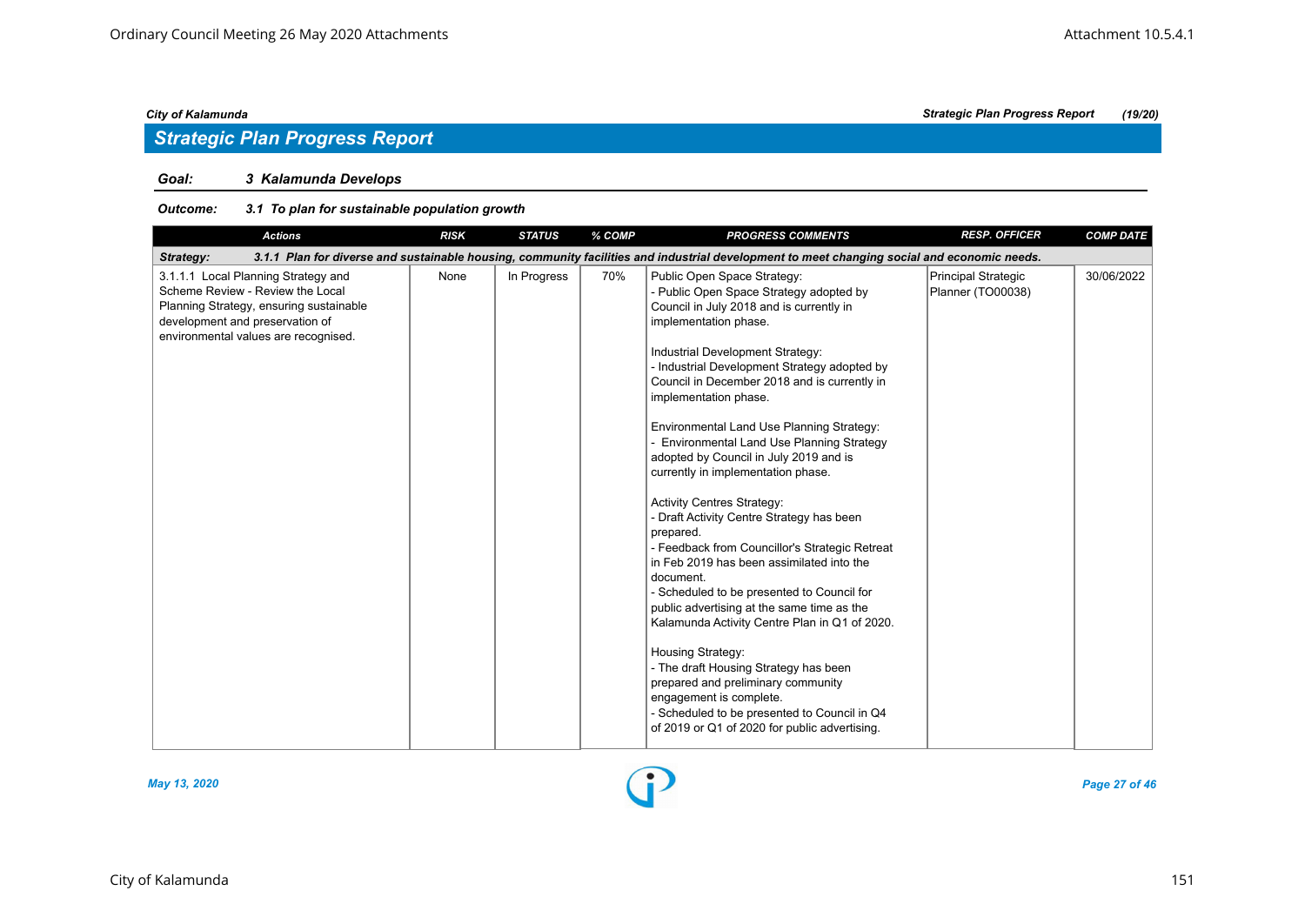## *Strategic Plan Progress Report*

### *Goal: 3 Kalamunda Develops*

#### *Outcome: 3.1 To plan for sustainable population growth*

| <b>Actions</b>                                                                                                                                           | <b>RISK</b> | <b>STATUS</b> | % COMP | <b>PROGRESS COMMENTS</b>                                                                                                                                                                                                                                                                                                                                                                                                                                                                                                                                                                                                | <b>RESP. OFFICER</b>                     | <b>COMP DATE</b> |  |  |  |  |
|----------------------------------------------------------------------------------------------------------------------------------------------------------|-------------|---------------|--------|-------------------------------------------------------------------------------------------------------------------------------------------------------------------------------------------------------------------------------------------------------------------------------------------------------------------------------------------------------------------------------------------------------------------------------------------------------------------------------------------------------------------------------------------------------------------------------------------------------------------------|------------------------------------------|------------------|--|--|--|--|
| 3.1.1 Plan for diverse and sustainable housing, community facilities and industrial development to meet changing social and economic needs.<br>Strategy: |             |               |        |                                                                                                                                                                                                                                                                                                                                                                                                                                                                                                                                                                                                                         |                                          |                  |  |  |  |  |
|                                                                                                                                                          |             |               |        | Rural Strategy:<br>- Draft Rural Strategy has been scoped with<br>parts progressed.<br>- Considers preliminary outcomes from<br>investigations undertaken by Department of<br>Primary Industries and Regional Development<br>and the Department of Water and<br>Environment Regulation.<br>- Further progress is pending outcomes from<br>the State Government Pickering Brook and<br>Surrounds Sustainability and Tourism<br>Taskforce and Working Group.<br>Infrastructure and Servicing Strategy:<br>- the final sub-strategy to the above, to be<br>assimilated into the future Local Planning<br>Strategy in 2020. |                                          |                  |  |  |  |  |
| 3.1.1.2 Develop activity centre plans for<br>the City's district centres in Kalamunda<br>and Forrestfield.                                               | None        | In Progress   | 75%    | - The draft Kalamunda Activity Centre Plan<br>(KACP) was adopted by the Council for<br>advertising in May 2019;<br>- Public advertising completed September<br>2019;<br>- Currently considering submissions and<br>preparing a detailed schedule of modifications<br>to draft Kalamunda Activity Centre Plan and<br>associated information. This is expected to be<br>in a position to be presented to the Council by<br>early 2020.<br>WAPC endorsement of the KACP will<br>subsequently be required.                                                                                                                  | Principal Strategic<br>Planner (TO00038) | 01/12/2020       |  |  |  |  |

*May 13, 2020 Page 28 of 46*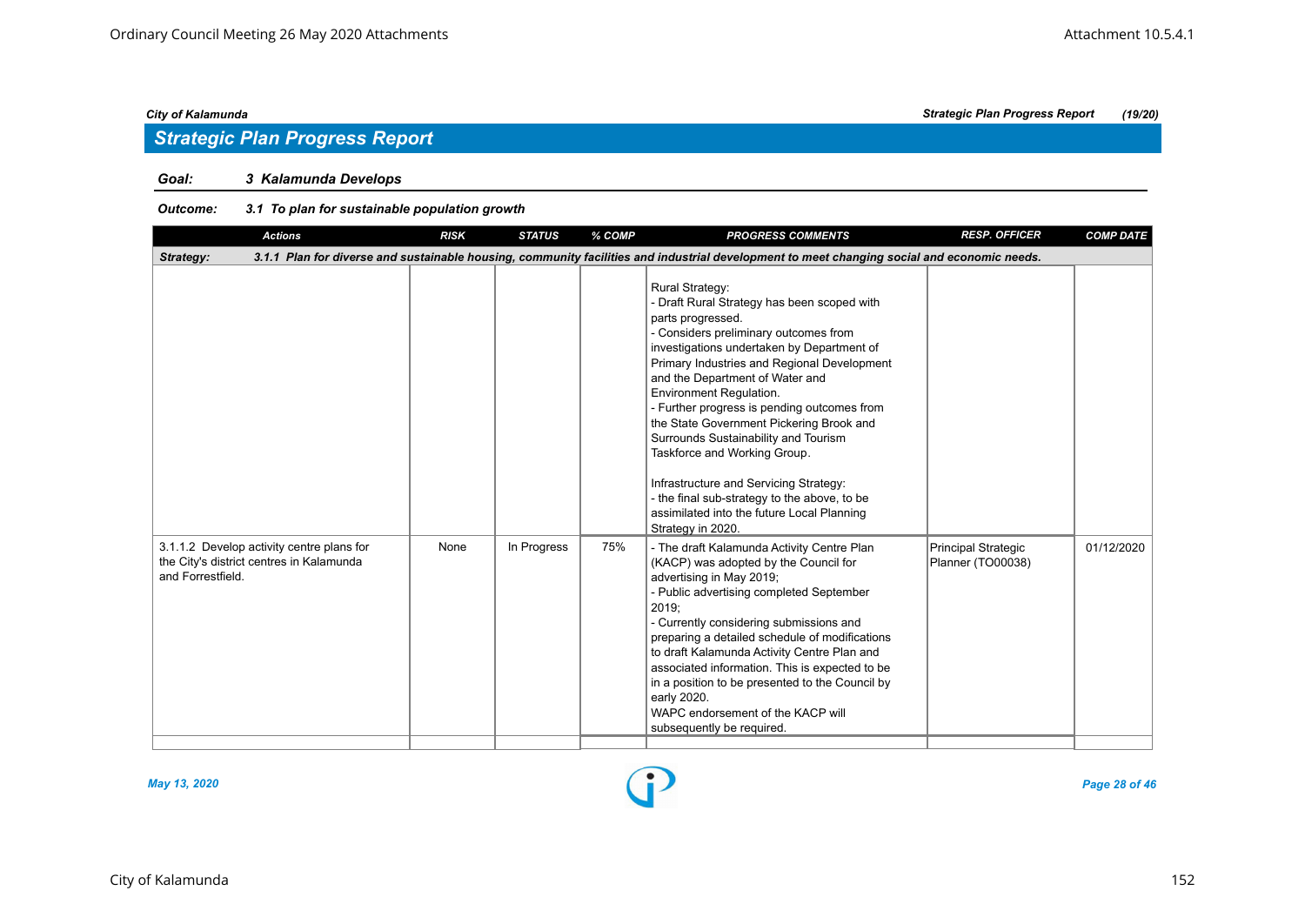## *Strategic Plan Progress Report*

### *Goal: 3 Kalamunda Develops*

#### *Outcome: 3.1 To plan for sustainable population growth*

| <b>Actions</b>                                                                                                                                                                                                                   | <b>RISK</b> | <b>STATUS</b> | % COMP | <b>PROGRESS COMMENTS</b>                                                                                                                                                                                                                                                                                                                                                                                                                                                                                                                                                                                                                                                                                                                                                                                                                                                                                                                                                                                                                                                                                                                                                                                    | <b>RESP. OFFICER</b>                     | <b>COMP DATE</b> |
|----------------------------------------------------------------------------------------------------------------------------------------------------------------------------------------------------------------------------------|-------------|---------------|--------|-------------------------------------------------------------------------------------------------------------------------------------------------------------------------------------------------------------------------------------------------------------------------------------------------------------------------------------------------------------------------------------------------------------------------------------------------------------------------------------------------------------------------------------------------------------------------------------------------------------------------------------------------------------------------------------------------------------------------------------------------------------------------------------------------------------------------------------------------------------------------------------------------------------------------------------------------------------------------------------------------------------------------------------------------------------------------------------------------------------------------------------------------------------------------------------------------------------|------------------------------------------|------------------|
| Strategy:                                                                                                                                                                                                                        |             |               |        | 3.1.1 Plan for diverse and sustainable housing, community facilities and industrial development to meet changing social and economic needs.                                                                                                                                                                                                                                                                                                                                                                                                                                                                                                                                                                                                                                                                                                                                                                                                                                                                                                                                                                                                                                                                 |                                          |                  |
| 3.1.1.3 Forrestfield North Structure<br>Plans: Plan for sustainable land use<br>options around the future railway station.<br>Manage consultant team to deliver<br>structure plans to facilitate subdivision<br>and development. | None        | In Progress   | 60%    | <b>Residential Precinct Local Structure Plan:</b><br>- Draft LSP adopted by Council and forwarded<br>to WAPC in Dec 2018.<br>- MRS Amendment initiation request also<br>forwarded to WAPC.<br>- WAPC's Statutory Planning Committee<br>deferred consideration of the Residential<br>Precinct LSP in May 2019 to address how<br>environmental values would be retained and<br>managed.<br>- Council resolved to appeal the WAPC on the<br>basis that no decision has been made. The<br>City is currently working through SAT to<br>resolve the environmental issues.<br>- WAPC resolved to request modifications to<br>the LSP and resubmit for approval. The<br>modifications are expected to be resubmitted<br>to the WAPC in Q2 of 2020.<br><b>Transit Oriented Development Precinct Local</b><br>Structure Plan:<br>- TOD Precinct LSP in the process of being<br>prepared with key inputs required by State<br>Government agencies.<br>- Preliminary Draft TOD Precinct LSP<br>presented to Council at Feb 2019 Strategic<br>Retreat.<br>- Preliminary Draft TOD Precinct LSP<br>forwarded to METRONET for State<br>Government Agency review March 2019.<br>- Draft TOD expected to be presented to the | Principal Strategic<br>Planner (TO00038) | 30/06/2022       |



*May 13, 2020 Page 29 of 46*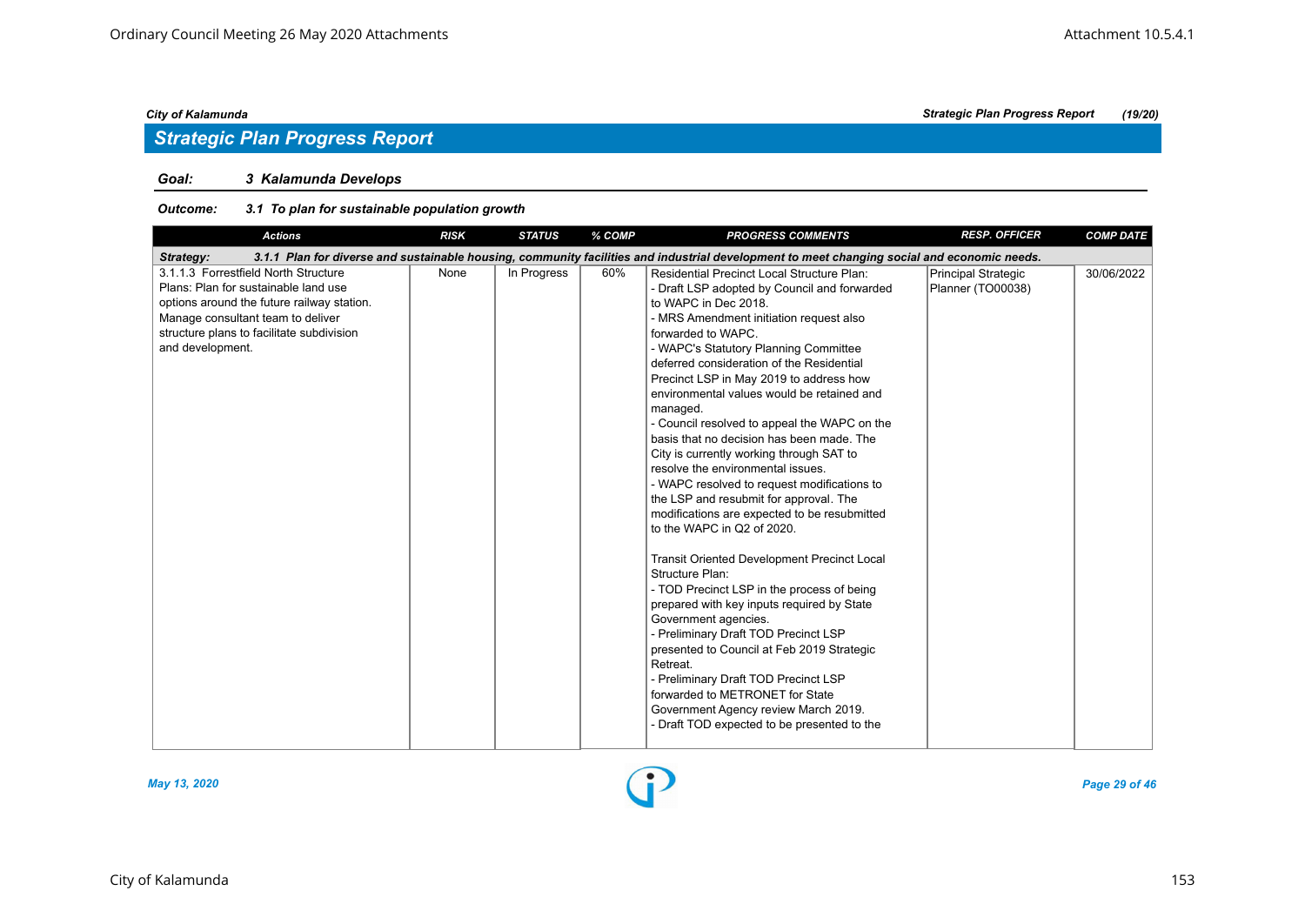## *Strategic Plan Progress Report*

#### *Goal: 3 Kalamunda Develops*

#### *Outcome: 3.1 To plan for sustainable population growth*

| <b>Actions</b>                                                                                                                                                                                                                                                                                               | <b>RISK</b> | <b>STATUS</b> | % COMP | <b>PROGRESS COMMENTS</b>                                                                                                                                                                                                                                                                                                                                                                                                                                                                                                                                                                                                                                                                                                                                                                                                                                                                                                                                                        | <b>RESP. OFFICER</b>                     | <b>COMP DATE</b> |  |  |  |  |
|--------------------------------------------------------------------------------------------------------------------------------------------------------------------------------------------------------------------------------------------------------------------------------------------------------------|-------------|---------------|--------|---------------------------------------------------------------------------------------------------------------------------------------------------------------------------------------------------------------------------------------------------------------------------------------------------------------------------------------------------------------------------------------------------------------------------------------------------------------------------------------------------------------------------------------------------------------------------------------------------------------------------------------------------------------------------------------------------------------------------------------------------------------------------------------------------------------------------------------------------------------------------------------------------------------------------------------------------------------------------------|------------------------------------------|------------------|--|--|--|--|
| 3.1.1 Plan for diverse and sustainable housing, community facilities and industrial development to meet changing social and economic needs.<br>Strategy:                                                                                                                                                     |             |               |        |                                                                                                                                                                                                                                                                                                                                                                                                                                                                                                                                                                                                                                                                                                                                                                                                                                                                                                                                                                                 |                                          |                  |  |  |  |  |
|                                                                                                                                                                                                                                                                                                              |             |               |        | Council by mid 2020 for the purposes of<br>initiating public advertising.<br>- TOD Precinct LSP expected to be inherited<br>by Development WA in the context of a<br>Redevelopment Scheme.                                                                                                                                                                                                                                                                                                                                                                                                                                                                                                                                                                                                                                                                                                                                                                                      |                                          |                  |  |  |  |  |
| 3.1.1.4 Planning investigation areas -<br>progress the planning, community<br>engagement and technical investigations<br>for [A] Pickering Brook townsite<br>expansion, [B] Wattle Grove South, [C]<br>Cambridge Reserve, [D] Heidelberg Park,<br>[E] Maddington Kenwick Strategic<br><b>Employment Area</b> | None        | In Progress   | 80%    | Pickering Brook townsite investigations are<br>being considered in the context of, and is<br>pending, the recommendations coming out of<br>the Pickering Brook and Surrounds<br>Sustainability and Tourism Taskforce.<br>Wattle Grove South<br>The City has appointed a planning consultant<br>to progress comprehensive community<br>engagement and land use concept plans for<br>Wattle Grove South. The community<br>engagement process commenced first with<br>online/digital engagement in late 2019.<br>Visioning workshops are expected to occur in<br>early 2020. Flora and fauna surveys were<br>undertaken in spring 2019.<br>Cambridge reserve concept plan is currently<br>being updated to address environmental and<br>water management constraints, expected<br>completion of concept by early 2020. An<br>amendment will subsequently be required to<br>commence the transfer process, to be<br>progressed in 2020.<br>Heidelberg Park - community consultation | Principal Strategic<br>Planner (TO00038) | 30/06/2023       |  |  |  |  |

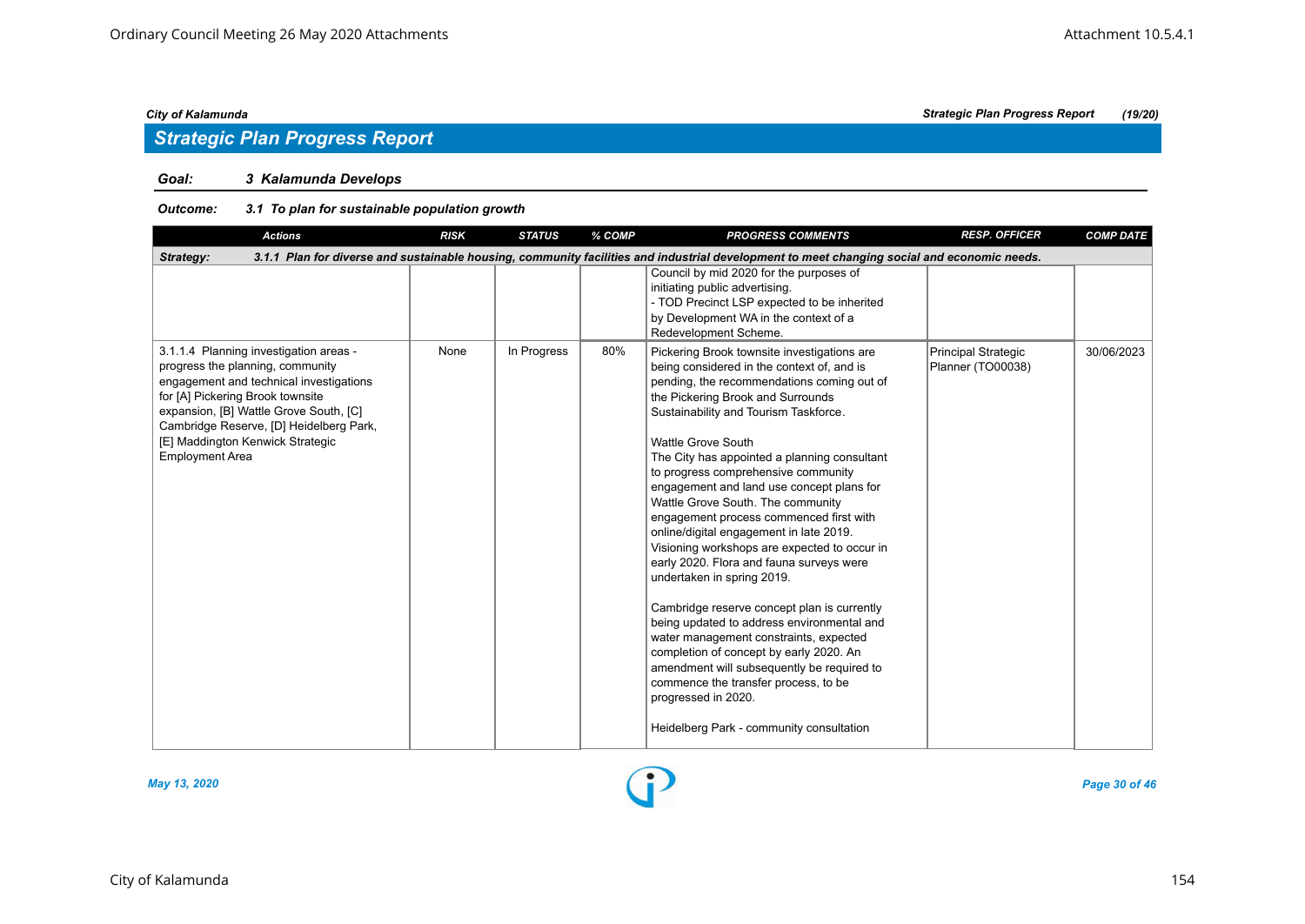## *Strategic Plan Progress Report*

### *Goal: 3 Kalamunda Develops*

#### *Outcome: 3.1 To plan for sustainable population growth*

| <b>Actions</b>                                                                                                                                                                                                                                                                          | <b>RISK</b> | <b>STATUS</b> | % COMP | <b>PROGRESS COMMENTS</b>                                                                                                                                                                                                                                                                                                                                                                                                                                                                                                                                                                                                                                                                                                                                                                                                        | <b>RESP. OFFICER</b>                            | <b>COMP DATE</b> |  |  |  |
|-----------------------------------------------------------------------------------------------------------------------------------------------------------------------------------------------------------------------------------------------------------------------------------------|-------------|---------------|--------|---------------------------------------------------------------------------------------------------------------------------------------------------------------------------------------------------------------------------------------------------------------------------------------------------------------------------------------------------------------------------------------------------------------------------------------------------------------------------------------------------------------------------------------------------------------------------------------------------------------------------------------------------------------------------------------------------------------------------------------------------------------------------------------------------------------------------------|-------------------------------------------------|------------------|--|--|--|
| 3.1.1 Plan for diverse and sustainable housing, community facilities and industrial development to meet changing social and economic needs.<br>Strategy:                                                                                                                                |             |               |        |                                                                                                                                                                                                                                                                                                                                                                                                                                                                                                                                                                                                                                                                                                                                                                                                                                 |                                                 |                  |  |  |  |
|                                                                                                                                                                                                                                                                                         |             |               |        | indicated significant support for aged care and<br>public open space upgrades. The City lodged<br>a request for a Metropolitan Region Scheme<br>amendment in December 2019. The City is<br>progressing with the development of a<br>preliminary concept plan that is expected to be<br>to the Council in early 2020.<br>Maddington Kenwick Strategic Employment<br>Area<br>Area north-west of Coldwell Road requires<br>finalisation of DCP in liaison with the City of<br>Gosnells, this is underway. Flora and fauna<br>surveys are being undertaken in spring 2019<br>for area between Coldwell and Brook Road.<br>Hydrological investigations in this area are on<br>hold pending a detailed brief being prepared<br>by the City of Gosnells in liaison with the EPA.<br>This is likely to take well into 2020 to finalise. |                                                 |                  |  |  |  |
| 3.1.1.5 Wattle Grove Cell 9 Project<br>Management - Undertake an annual<br>review of the Cell 9 Development<br>Contribution Plan.                                                                                                                                                       | None        | Completed     | 100%   | DCP adopted by the Council in August 2019,<br>changing the rate from \$26,588 per lot to<br>\$24,187 per lot.<br>2020 annual review to be commenced in early<br>2020.                                                                                                                                                                                                                                                                                                                                                                                                                                                                                                                                                                                                                                                           | <b>Principal Strategic</b><br>Planner (TO00038) | 30/06/2020       |  |  |  |
| 3.1.1.6 Operational Strategic Planning -<br>[A] FF/HW stage 1 annual DCP review,<br>FF/HW stage 1 project management. [B]<br>Review planning design guidelines. [C]<br>Incorporate review and response to<br>Government policy at strategic level as<br>required. Monitor and implement | None        | In Progress   | 70%    | FF/HW Stage 1 annual DCP review<br>commenced for 2018/19 & 2019/20. Currently<br>finalising infrastructure cost analysis. Currently<br>undertaking analysis of DCP infrastructure<br>and administrative costs with regard to the<br>appropriate calculation method - expected to<br>be initiated by the Council in 2020.                                                                                                                                                                                                                                                                                                                                                                                                                                                                                                        | Principal Strategic<br>Planner (TO00038)        | 30/06/2020       |  |  |  |



*May 13, 2020 Page 31 of 46*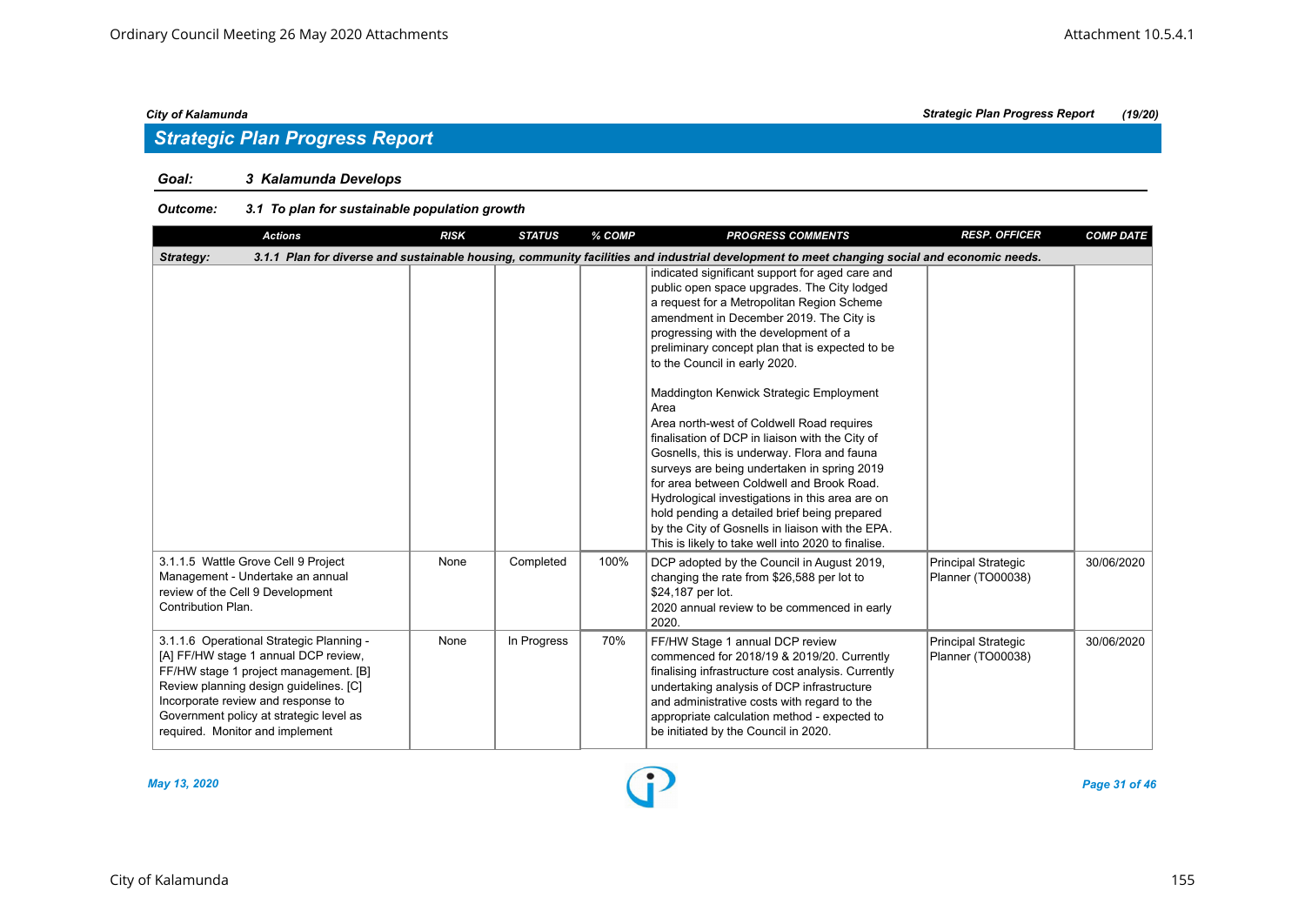## *Strategic Plan Progress Report*

### *Goal: 3 Kalamunda Develops*

#### *Outcome: 3.1 To plan for sustainable population growth*

| <b>Actions</b>                                                                                                                                                | <b>RISK</b> | <b>STATUS</b> | % COMP | <b>PROGRESS COMMENTS</b>                                                                                                                                                                                                                                                                                                                                                                                                                                                                                                                                                                                                                                               | <b>RESP. OFFICER</b>                   | <b>COMP DATE</b> |
|---------------------------------------------------------------------------------------------------------------------------------------------------------------|-------------|---------------|--------|------------------------------------------------------------------------------------------------------------------------------------------------------------------------------------------------------------------------------------------------------------------------------------------------------------------------------------------------------------------------------------------------------------------------------------------------------------------------------------------------------------------------------------------------------------------------------------------------------------------------------------------------------------------------|----------------------------------------|------------------|
| Strategy:                                                                                                                                                     |             |               |        | 3.1.1 Plan for diverse and sustainable housing, community facilities and industrial development to meet changing social and economic needs.                                                                                                                                                                                                                                                                                                                                                                                                                                                                                                                            |                                        |                  |
| innovative strategic planning practice.                                                                                                                       |             |               |        | FF/HW Stage 1 design guidelines adopted by<br>the Council in August 2019.<br>Provided written submissions for:<br>- Draft SPP3.6 Infrastructure Contributions<br>completed in September 2019.<br>- Draft Perth Airport Masterplan 2020<br>completed in October 2019.<br>- Draft Perth Airport West (South) Major<br>Development Plan completed in September<br>2019.<br>- Design WA Precinct Design Planning<br>Framework submission completed in October<br>2019.<br>- Action Plan for Planning Reform (August<br>2019) submission completed in September<br>2019.<br>- WAPC Aged Care Position Statement<br>submission expected to be completed in<br>February 2019. |                                        |                  |
| 3.1.1.7 Statutory Planning Processes -<br>Biennial review of existing local planning<br>policies and implement of new Local<br>Planning Policies as required. | None        | In Progress   | 75%    | Local Planning Policy 20 - Consulting Rooms<br>in Residential Areas was adopted by Council<br>for approval at the September 2019 OCM.<br>Local Planning Policy 23 - Retaining Walls<br>and Filling of Land was adopted by Council for<br>final approval at the December 2019 OCM<br>Local Planning Policy 27 - Forrestfield/High<br>Wycombe Industrial Area Stage 1 - Design<br>Guidelines was adopted by Council for<br>approval at the August 2019 OCM.                                                                                                                                                                                                              | Manager Approval<br>Services (TO00016) | 30/06/2020       |



*May 13, 2020 Page 32 of 46*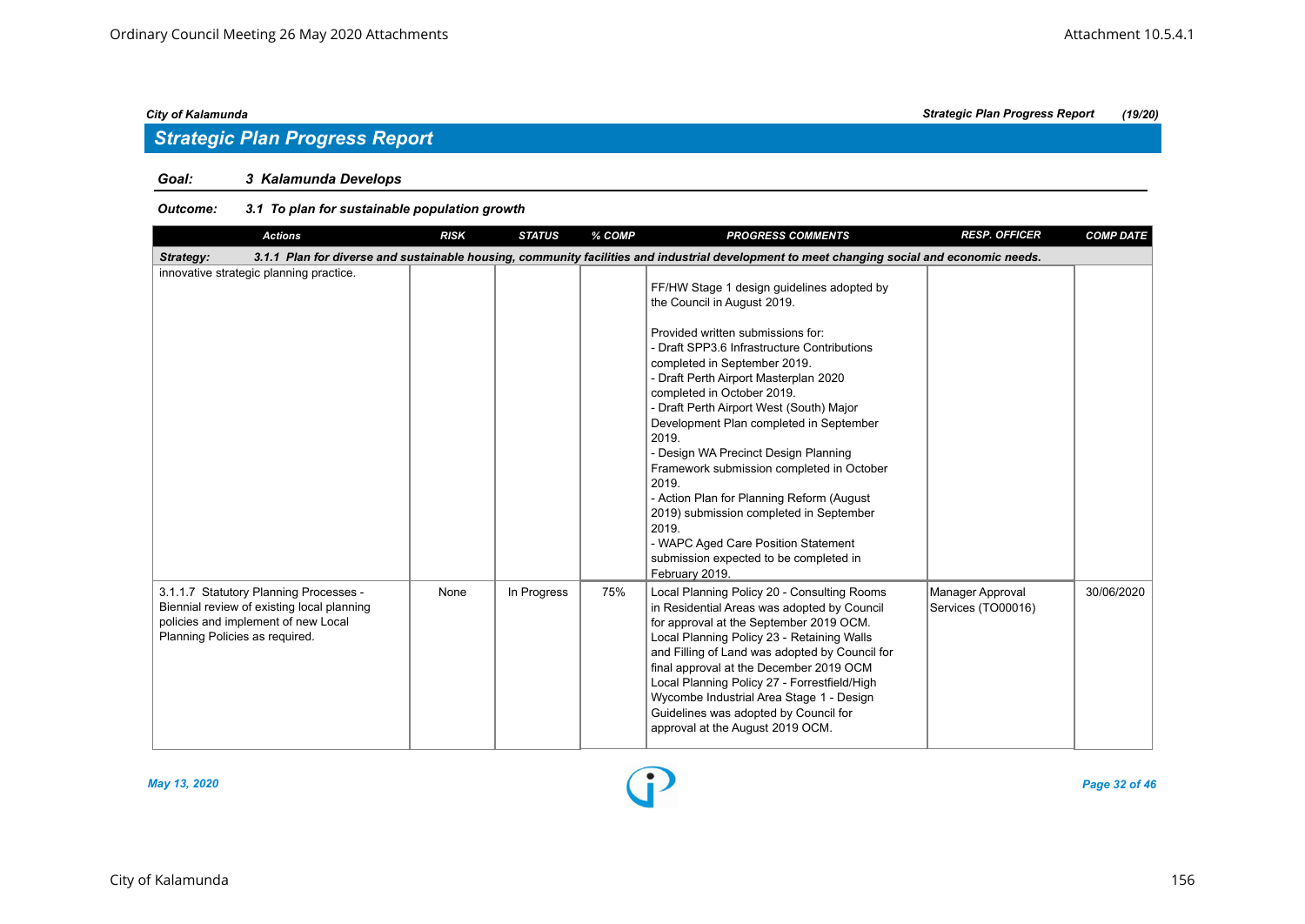## *Strategic Plan Progress Report*

### *Goal: 3 Kalamunda Develops*

#### *Outcome: 3.1 To plan for sustainable population growth*

| <b>Actions</b>                                                                                                  | <b>RISK</b> | <b>STATUS</b> | % COMP | <b>PROGRESS COMMENTS</b>                                                                                                                                                                                                                                                                                                                                                                                                                                                                                                                                                                                                                              | <b>RESP. OFFICER</b>                   | <b>COMP DATE</b> |
|-----------------------------------------------------------------------------------------------------------------|-------------|---------------|--------|-------------------------------------------------------------------------------------------------------------------------------------------------------------------------------------------------------------------------------------------------------------------------------------------------------------------------------------------------------------------------------------------------------------------------------------------------------------------------------------------------------------------------------------------------------------------------------------------------------------------------------------------------------|----------------------------------------|------------------|
| Strategy:                                                                                                       |             |               |        | 3.1.1 Plan for diverse and sustainable housing, community facilities and industrial development to meet changing social and economic needs.                                                                                                                                                                                                                                                                                                                                                                                                                                                                                                           |                                        |                  |
|                                                                                                                 |             |               |        | Local Planning Policy 25 - Interim Developer<br>Contributions was adopted by Council for<br>approval at the December 2019 OCM.<br>Local Planning Policy 26 - Public Art<br>Contributions was adopted by Council at the<br>November 2019 OCM.<br>Local Planning Policy 29 - Holiday Houses - to<br>be considered for adoption at the April OCM.<br>Review of LPP's at the May OCM<br>Local Planning Policy 10 - Family Day Care<br>and Child Care Premises<br>Local Planning Policy 11 - Public Notifications<br>on Planning Proposals<br>Local Planning Policy 16 - Design Advisory<br>Committees                                                     |                                        |                  |
| 3.1.1.8 Planning Service Standards -<br>Customer survey form is provided with all<br>new planning applications. | None        | In Progress   | 75%    | Planning - January - March 2020<br>20 responses were received, , with 85% either<br>satisfied, very satisfied or neutral, and 15%<br>unsatisfied and very unsatisfied.<br>The survey responses found that 92% of<br>respondents found the Statutory planning<br>team friendly and helpful.<br>to the question how satisfied were you with the<br>level of service provided, with 85% of<br>respondents being either satisfied or very<br>satisfied<br>Building:<br>16 responses were received, to the question<br>how satisfied were you with the level of<br>service provided, with 100% of respondents<br>being either satisfied or very satisfied. | Manager Approval<br>Services (TO00016) | 30/06/2020       |



*May 13, 2020 Page 33 of 46*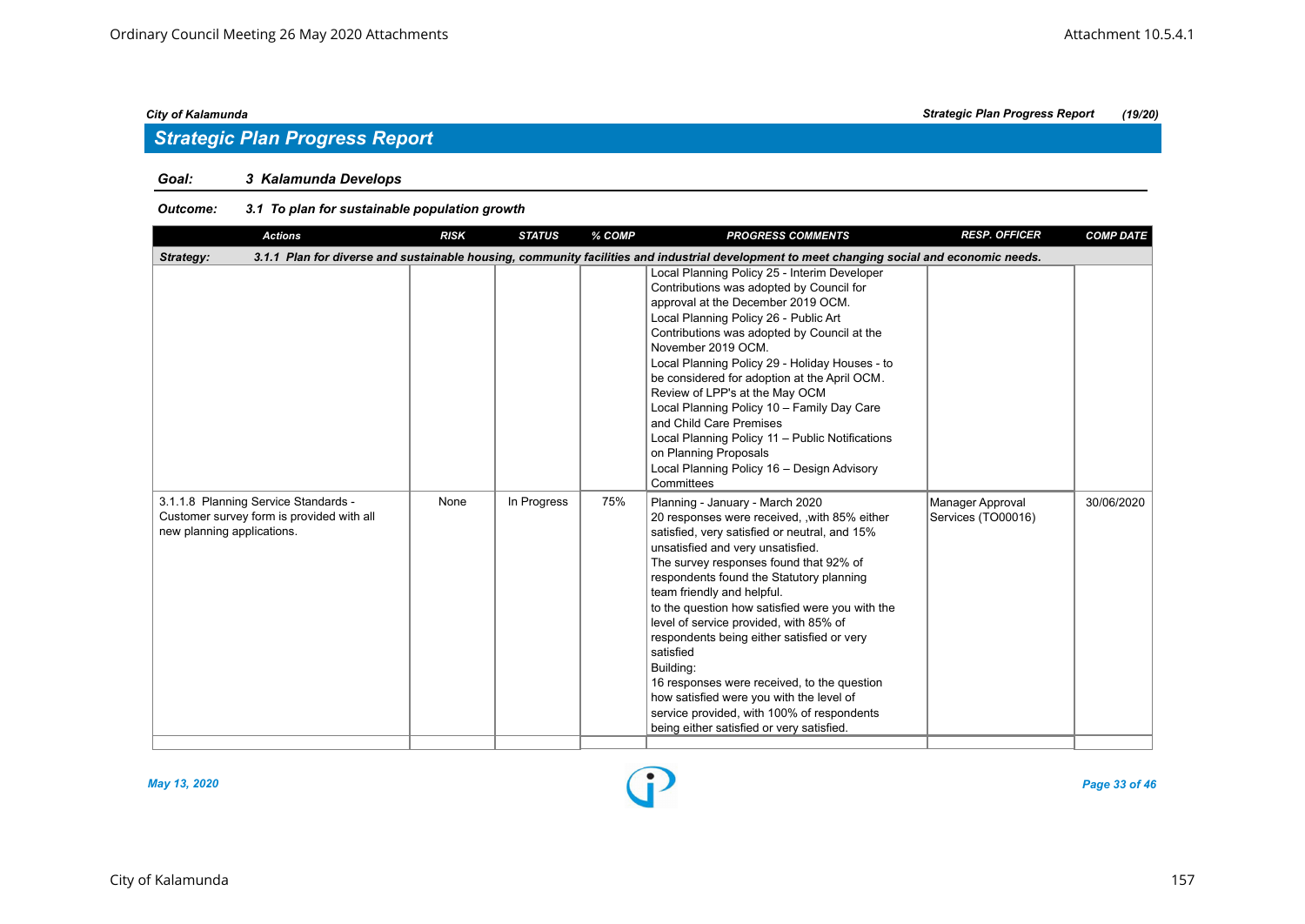# *Strategic Plan Progress Report*

#### *Goal: 3 Kalamunda Develops*

#### *Outcome: 3.1 To plan for sustainable population growth*

| <b>Actions</b>                                                                                                                                                                                                                                            | <b>RISK</b> | <b>STATUS</b> | % COMP | <b>PROGRESS COMMENTS</b>                                                                                                                                                                                                                                                                                                                                                                                                                                                                                                                                                                                                                                                                                                                                                                                                                                                                                                                                                            | <b>RESP. OFFICER</b>                     | <b>COMP DATE</b> |  |  |  |  |
|-----------------------------------------------------------------------------------------------------------------------------------------------------------------------------------------------------------------------------------------------------------|-------------|---------------|--------|-------------------------------------------------------------------------------------------------------------------------------------------------------------------------------------------------------------------------------------------------------------------------------------------------------------------------------------------------------------------------------------------------------------------------------------------------------------------------------------------------------------------------------------------------------------------------------------------------------------------------------------------------------------------------------------------------------------------------------------------------------------------------------------------------------------------------------------------------------------------------------------------------------------------------------------------------------------------------------------|------------------------------------------|------------------|--|--|--|--|
| 3.1.1 Plan for diverse and sustainable housing, community facilities and industrial development to meet changing social and economic needs.<br>Strategy:                                                                                                  |             |               |        |                                                                                                                                                                                                                                                                                                                                                                                                                                                                                                                                                                                                                                                                                                                                                                                                                                                                                                                                                                                     |                                          |                  |  |  |  |  |
| 3.1.1.9 Residential Development Design<br>Policy - Policy is developed and endorsed<br>by Council.                                                                                                                                                        | None        | In Progress   | 80%    | Local Planning Policy 21 - Residential Design<br>will be referred to Council in early 2020 for<br>final approval.                                                                                                                                                                                                                                                                                                                                                                                                                                                                                                                                                                                                                                                                                                                                                                                                                                                                   | Principal Statutory<br>Planner (TO00026) | 30/06/2020       |  |  |  |  |
| 3.1.1.10 Develop, monitor and report<br>KPIs to ensure all approvals are<br>processed within agreed timeframes and<br>are advertised and communicated broadly<br>and effectively. Approvals are<br>communicated and processed within<br>given timeframes. | None        | In Progress   | 75%    | Planning statistics are reported for Basic (20)<br>days), Standard (60 days) and Complex (90<br>days) development applications on a monthly<br>basis. The statistics are reviewed and<br>monitored to ensure compliance with the<br>statutory time frames.<br>Planning Applications processed January -<br>March period:<br>81 development applications processed -<br>97% completed within agreed time frames as<br>follows:<br>Basic development applications (20 days) 20<br>applications, 90% completed on time<br>Standard development applications (60 days)<br>20 applications, 100% completed on time<br>Complex development applications (90 days)<br>41 applications, 100% completed on time<br>Building Permits January - March period:<br>Certified Building Permits 115 permits<br>processed with 97% completed with the<br>statutory 10 day timeframes.<br>Uncertified Building Permits - 118 processed<br>with 96% completed with the statutory 25 day<br>timeframe. | Manager Approval<br>Services (TO00016)   | 30/06/2020       |  |  |  |  |

#### *Outcome: 3.2 To connect the community to quality amenities*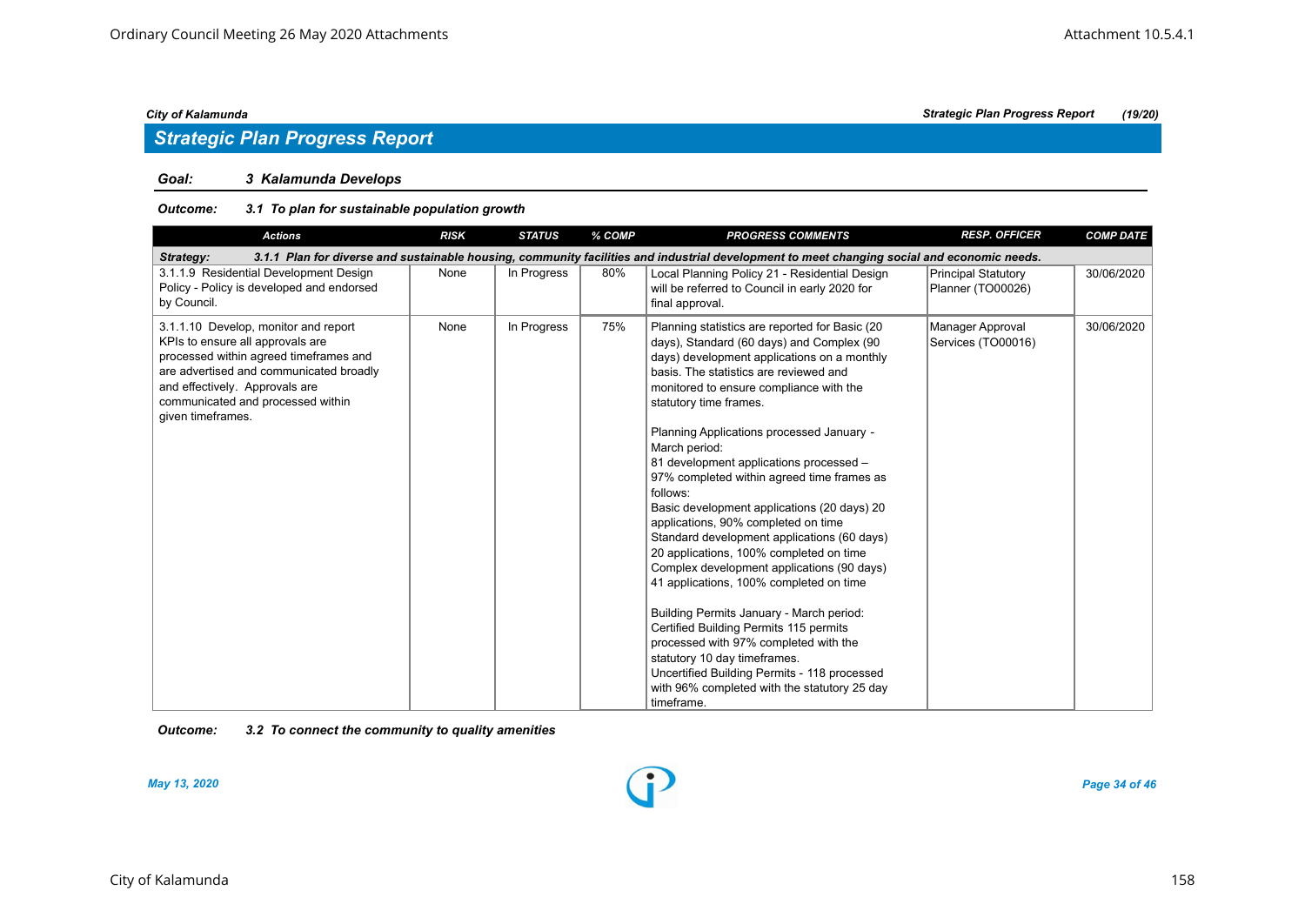## *Strategic Plan Progress Report*

#### *Goal: 3 Kalamunda Develops*

#### *Outcome: 3.2 To connect the community to quality amenities*

| <b>Actions</b>                                                                                                                                                                                                                                                              | <b>RISK</b> | <b>STATUS</b> | % COMP | <b>PROGRESS COMMENTS</b>                                                                                                                                                                                                                                                                                                                                                                                                                                                                                                                                                                                                                                                                                                                                                                                                             | <b>RESP. OFFICER</b>                                 | <b>COMP DATE</b> |  |  |  |  |
|-----------------------------------------------------------------------------------------------------------------------------------------------------------------------------------------------------------------------------------------------------------------------------|-------------|---------------|--------|--------------------------------------------------------------------------------------------------------------------------------------------------------------------------------------------------------------------------------------------------------------------------------------------------------------------------------------------------------------------------------------------------------------------------------------------------------------------------------------------------------------------------------------------------------------------------------------------------------------------------------------------------------------------------------------------------------------------------------------------------------------------------------------------------------------------------------------|------------------------------------------------------|------------------|--|--|--|--|
| Strategy:<br>3.2.1 Optimal management of all assets.                                                                                                                                                                                                                        |             |               |        |                                                                                                                                                                                                                                                                                                                                                                                                                                                                                                                                                                                                                                                                                                                                                                                                                                      |                                                      |                  |  |  |  |  |
| 3.2.1.1 Civic Centre & High Wycombe<br>Hub Investigation - Identify potential site<br>locations, develop future concepts, as<br>well as funding sources for new Civic<br>Facilities and Community Digital Hub<br>located within the Forrestfield North<br>Station precinct. | None        | In Progress   | 33%    | Relates to planning for the TOD Precinct LSP<br>in Forrestfield North. Subject to ongoing<br>discussions with the new Development WA<br>regarding land opportunities in Forrestfield<br>North TOD precinct.                                                                                                                                                                                                                                                                                                                                                                                                                                                                                                                                                                                                                          | Principal Strategic<br>Planner (TO00038)             | 30/06/2020       |  |  |  |  |
| 3.2.1.2 Undertake a review of the 10 year<br>priority actions outlined within the<br>Community Facilities Plan.                                                                                                                                                             | None        | In Progress   | 83%    | Annual priorities will be workshopped with<br>Councillors during May and June 2020 as part<br>of the Annual Budget Deliberation Process<br>and Long Term Financial Plan.                                                                                                                                                                                                                                                                                                                                                                                                                                                                                                                                                                                                                                                             | <b>Manager Community</b><br>Development<br>(DE00007) | 30/06/2020       |  |  |  |  |
| 3.2.1.3 Implement Stirk Park Master Plan<br>subject to securing external funding.                                                                                                                                                                                           | None        | In Progress   | 83%    | In July 2018, Council approved an<br>amendment to the Stirk Park Master Plan to<br>include a Skate park within the Youth Precinct<br>area, in lieu of a pump track. Council also<br>resolved to progress the detailed designs for<br>the following stage one priorities:<br>Playground upgrade.<br>Youth precinct.<br>$\bullet$<br>Path network upgrade.<br>$\bullet$<br><b>Skate Park</b><br>$\bullet$<br>Playground Progress - 'Design by Enquiry':<br>In September 2019, the City held a Design by<br>Enquiry workshop with local school students<br>to help quide the concept design stage of the<br>playground and youth precinct area. The<br>concept designs have now been developed<br>with cost estimates. This was provided to<br>Councillors at the March 2020 Strategic<br>Retreat.<br>Skate Park - 'Design by Enquiry': | <b>Manager Community</b><br>Development<br>(DE00007) | 30/06/2020       |  |  |  |  |



*May 13, 2020 Page 35 of 46*

*City of Kalamunda Strategic Plan Progress Report (19/20)*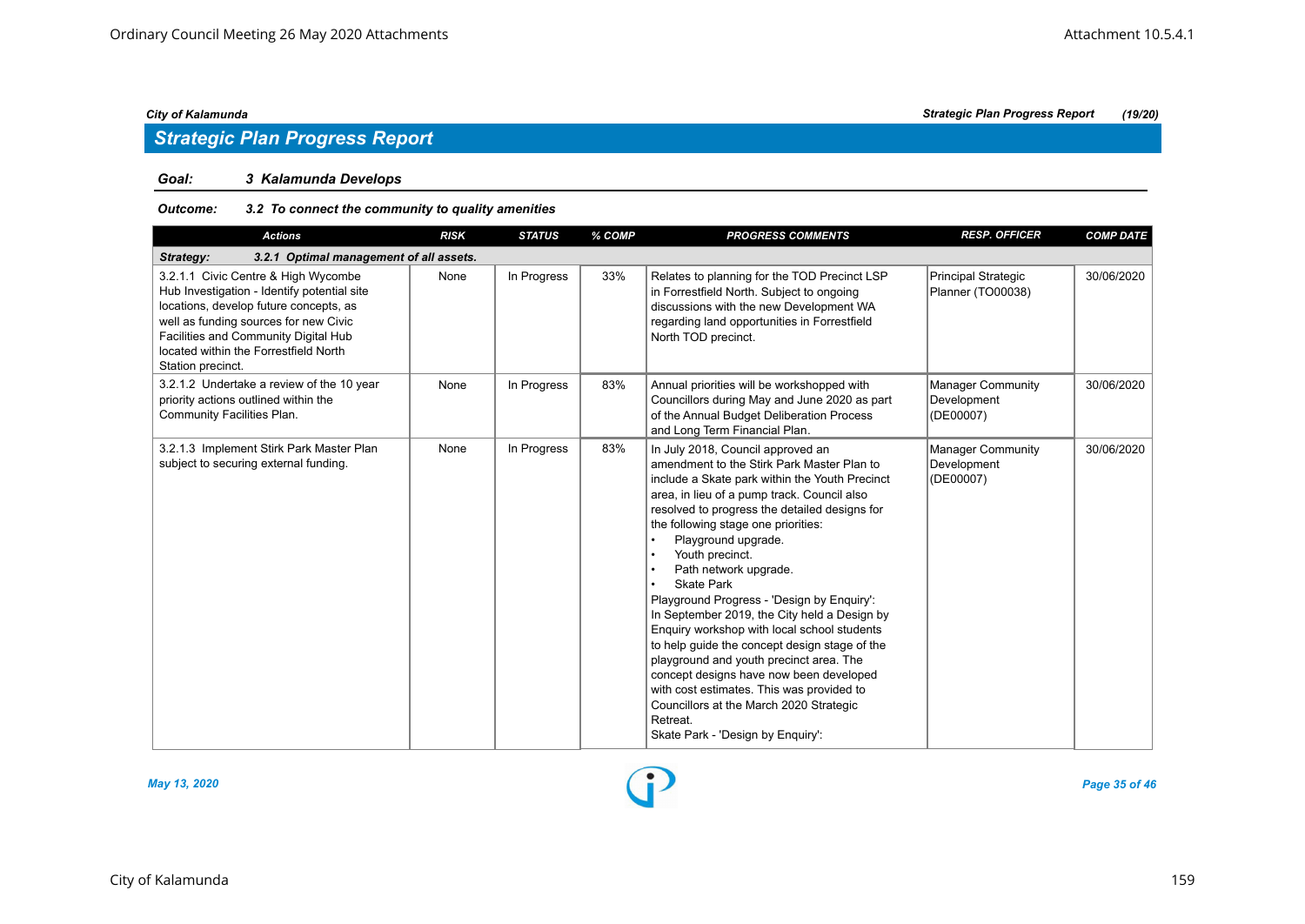## *Strategic Plan Progress Report*

#### *Goal: 3 Kalamunda Develops*

#### *Outcome: 3.2 To connect the community to quality amenities*

| <b>Actions</b>                                                                                                                                           | <b>RISK</b> | <b>STATUS</b> | % COMP | <b>PROGRESS COMMENTS</b>                                                                                                                                                                                                                                                                                                                                                                                                                                                                                                                                                                                                                   | <b>RESP. OFFICER</b>                | <b>COMP DATE</b> |  |  |  |  |
|----------------------------------------------------------------------------------------------------------------------------------------------------------|-------------|---------------|--------|--------------------------------------------------------------------------------------------------------------------------------------------------------------------------------------------------------------------------------------------------------------------------------------------------------------------------------------------------------------------------------------------------------------------------------------------------------------------------------------------------------------------------------------------------------------------------------------------------------------------------------------------|-------------------------------------|------------------|--|--|--|--|
| Strategy:<br>3.2.1 Optimal management of all assets.                                                                                                     |             |               |        |                                                                                                                                                                                                                                                                                                                                                                                                                                                                                                                                                                                                                                            |                                     |                  |  |  |  |  |
|                                                                                                                                                          |             |               |        | In March 2020, the City engaged Skate<br>Sculpture to deliver an online engagement<br>process with the community to develop a<br>concept design and cost estimate. The<br>engagement process is planned to be<br>undertaken during April 2020. Once<br>completed an overall the playground and<br>skate park designs will be integrated to<br>provide a concept design for all stage one<br>priorities. This is anticipated to be completed<br>in mid 2020.                                                                                                                                                                                |                                     |                  |  |  |  |  |
| 3.2.1.4 Implement the actions from the<br>adopted Asset Management Strategy to<br>improve the Asset Management practices<br>of the City.                 | None        | In Progress   | 75%    | All Asset Management Plans have been<br>endorsed by Council. A series of workshops<br>have been completed to develop the<br>maintenance strategy associated with roads,<br>drainage, buildings and pathways. The<br>maintenance strategy is approximately 50%<br>complete and is now on hold due to Covid-19.<br>Reviews of the Pathways and Parks asset<br>management plans are in progress. A<br>presentation has been prepared on Asset<br>Management, ready for presentation to SMG<br>and to adopt with staff inductions. The status<br>of actions from the Asset Management<br>Strategy is being regularly reviewed by the<br>IAMSC. | Manager Asset<br>Planning (TO00018) | 30/06/2020       |  |  |  |  |
| 3.2.1.5 Capital Works Program - Prepare<br>and issue the 10 year Capital Works<br>Program aligned to the Long Term<br>Financial Plan on an annual basis. | None        | In Progress   | 90%    | The Ten Year Capital Works Program has<br>been given a significant overhaul and aligned<br>through the LTFP, with initial briefing provided<br>to Council on 07/04/2020. There are<br>significant decisions still to be made with                                                                                                                                                                                                                                                                                                                                                                                                          | Manager Asset<br>Planning (TO00018) | 30/06/2020       |  |  |  |  |

*May 13, 2020 Page 36 of 46*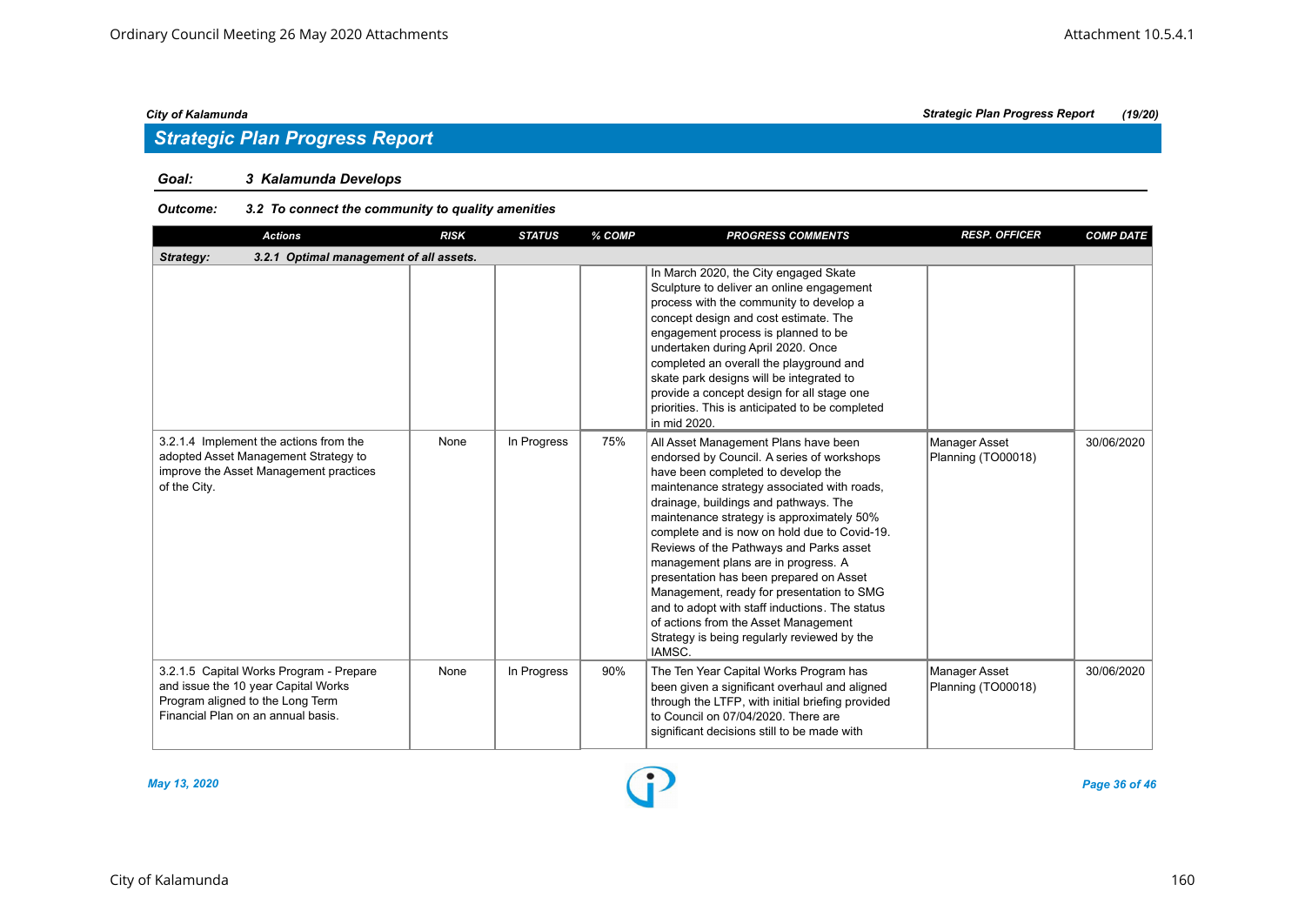## *Strategic Plan Progress Report*

#### *Goal: 3 Kalamunda Develops*

#### *Outcome: 3.2 To connect the community to quality amenities*

| <b>Actions</b>                                                                                                                  | <b>RISK</b> | <b>STATUS</b> | % COMP | <b>PROGRESS COMMENTS</b>                                                                                                                                                                                                                                                                                                                                                                                                                                 | <b>RESP. OFFICER</b>                                          | <b>COMP DATE</b> |  |  |  |
|---------------------------------------------------------------------------------------------------------------------------------|-------------|---------------|--------|----------------------------------------------------------------------------------------------------------------------------------------------------------------------------------------------------------------------------------------------------------------------------------------------------------------------------------------------------------------------------------------------------------------------------------------------------------|---------------------------------------------------------------|------------------|--|--|--|
| 3.2.1 Optimal management of all assets.<br>Strategy:                                                                            |             |               |        |                                                                                                                                                                                                                                                                                                                                                                                                                                                          |                                                               |                  |  |  |  |
|                                                                                                                                 |             |               |        | respect funding levels, so the program is<br>unlikely to be completed until budget adoption<br>in June 2020.                                                                                                                                                                                                                                                                                                                                             |                                                               |                  |  |  |  |
| 3.2.1.6 Develop area specific verge<br>landscaping guidelines.                                                                  | None        | In Progress   | 45%    | The first phase of this project is to undertake<br>an audit of existing street trees which will aid<br>in developing verge landscaping guidelines as<br>well as assisting in developing a robust street<br>tree planting program. Support to undertake<br>this audit will be engaged in January 2020 and<br>works commence thereafter.<br>Draft Landscape Guidelines are being<br>developed.                                                             | Manager Parks &<br><b>Environmental Services</b><br>(TO00019) | 30/06/2020       |  |  |  |
| 3.2.1.7 Implement the annual Capital<br>Works Program                                                                           | None        | In Progress   | 43%    | The Mid Term Review revised Total Capital<br>Works Program is \$26.7m. YTD Budget was<br>\$14.7m, YTD actual was \$11.5m. Roads<br>renewal works are underway which will result<br>in Year End budget being largely met.                                                                                                                                                                                                                                 | Manager Asset Delivery<br>(PD00004)                           | 30/06/2020       |  |  |  |
| 3.2.1.8 Prepare the Drainage Strategy,<br>'Kalamunda Flowing: A Drainage and<br>Waterways Strategy" as per the project<br>plan. | None        | In Progress   | 10%    | The Kalamunda Flowing Reference Group<br>has been setup as an internal group, following<br>insufficient interest from the community. To<br>assist with the strategy, a number of student<br>research projects have been proposed with<br>Curtin University and one has been taken up<br>in 2020. A new position, Senior Drainage<br>Engineer, has been approved and recruitment<br>is underway. This position will drive the deliver<br>of the strategy. | Manager Asset<br>Planning (TO00018)                           | 30/06/2022       |  |  |  |
| <b>Actions</b>                                                                                                                  | <b>RISK</b> | <b>STATUS</b> | % COMP | <b>PROGRESS COMMENTS</b>                                                                                                                                                                                                                                                                                                                                                                                                                                 | <b>RESP. OFFICER</b>                                          | <b>COMP DATE</b> |  |  |  |
| Strategy:                                                                                                                       |             |               |        | 3.2.2 Provide and advocate for improved transport solutions and better connectivity through integrated transport planning.                                                                                                                                                                                                                                                                                                                               |                                                               |                  |  |  |  |
|                                                                                                                                 |             |               |        |                                                                                                                                                                                                                                                                                                                                                                                                                                                          |                                                               |                  |  |  |  |

*May 13, 2020 Page 37 of 46*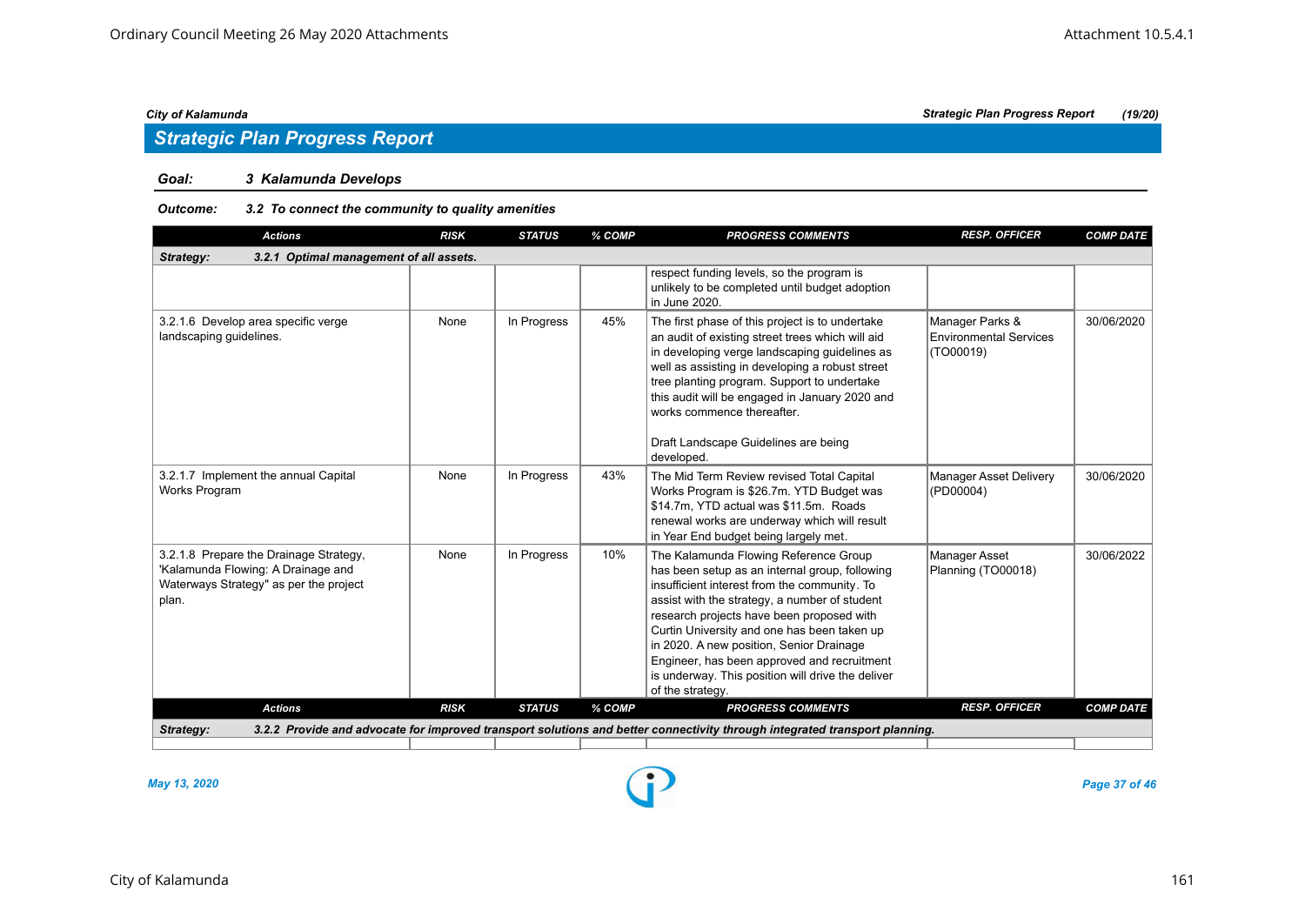## *Strategic Plan Progress Report*

#### *Goal: 3 Kalamunda Develops*

#### *Outcome: 3.2 To connect the community to quality amenities*

| <b>Actions</b>                                                                                                                          | <b>RISK</b> | STATUS      | % COMP | <b>PROGRESS COMMENTS</b>                       | <b>RESP. OFFICER</b> | <b>COMP DATE</b> |  |  |  |
|-----------------------------------------------------------------------------------------------------------------------------------------|-------------|-------------|--------|------------------------------------------------|----------------------|------------------|--|--|--|
| 3.2.2 Provide and advocate for improved transport solutions and better connectivity through integrated transport planning.<br>Strategy: |             |             |        |                                                |                      |                  |  |  |  |
| 3.2.2.1 Prepare the Transport Strategy                                                                                                  | None        | In Progress | 10%    | The Kalamunda Moving Reference Group has       | Manager Asset        | 30/06/2022       |  |  |  |
| "Kalamunda Moving: A Transport and                                                                                                      |             |             |        | been set up as an internal group following a   | Planning (TO00018)   |                  |  |  |  |
| Road Safety Strategy", as per the project                                                                                               |             |             |        | lack of interest from the community. To assist |                      |                  |  |  |  |
| plan.                                                                                                                                   |             |             |        | with the strategy, a number of student         |                      |                  |  |  |  |
|                                                                                                                                         |             |             |        | research projects have been proposed with      |                      |                  |  |  |  |
|                                                                                                                                         |             |             |        | iMove (via UWA and Edith Cowan University).    |                      |                  |  |  |  |
|                                                                                                                                         |             |             |        | but none were accepted. The list of projects   |                      |                  |  |  |  |
|                                                                                                                                         |             |             |        | will be reissued directly to UWA, Edith Cowan  |                      |                  |  |  |  |
|                                                                                                                                         |             |             |        | and Curtin for June 2020.                      |                      |                  |  |  |  |

#### *Outcome: 3.3 To develop and enhance the City's economy*

| <b>Actions</b>                                                                                                           | <b>RISK</b> | <b>STATUS</b> | % COMP | <b>PROGRESS COMMENTS</b>                                                                                                                                                                                                                                                                                                                                                                                                                                                                                                                                                                                                                                                              | <b>RESP. OFFICER</b>                             | <b>COMP DATE</b> |  |  |  |  |
|--------------------------------------------------------------------------------------------------------------------------|-------------|---------------|--------|---------------------------------------------------------------------------------------------------------------------------------------------------------------------------------------------------------------------------------------------------------------------------------------------------------------------------------------------------------------------------------------------------------------------------------------------------------------------------------------------------------------------------------------------------------------------------------------------------------------------------------------------------------------------------------------|--------------------------------------------------|------------------|--|--|--|--|
| 3.3.1 Facilitate and support the success and growth of industry and businesses.<br>Strategy:                             |             |               |        |                                                                                                                                                                                                                                                                                                                                                                                                                                                                                                                                                                                                                                                                                       |                                                  |                  |  |  |  |  |
| 3.3.1.1 Deliver the initiatives and targets<br>of the Economic Development Strategy<br>(2017-2022) for the current year. | None        | In Progress   | 75%    | - Newly created economic development<br>website now live. Website undated with<br>COVID 19 business initiatives.<br>- Freight and Logistics Hub partnership with<br>Canning, Belmont and Swan has been<br>officially branded as Link WA with<br>accompanying website and media launch in<br>September. Steering Committee have<br>endorsed the stakeholder engagement plan.<br>Communication plan under development.<br>- Planning harmonisation work has<br>commenced with input from planners<br>- Small Business Friendly LG Strategy<br>received CEO and Mayoral endorsement and<br>lodged with SBDC.<br>- Operational Implementation plan developed<br>and initiatives underway. | Coordinator Economic<br>Development<br>(AC00047) | 30/06/2020       |  |  |  |  |



*May 13, 2020 Page 38 of 46*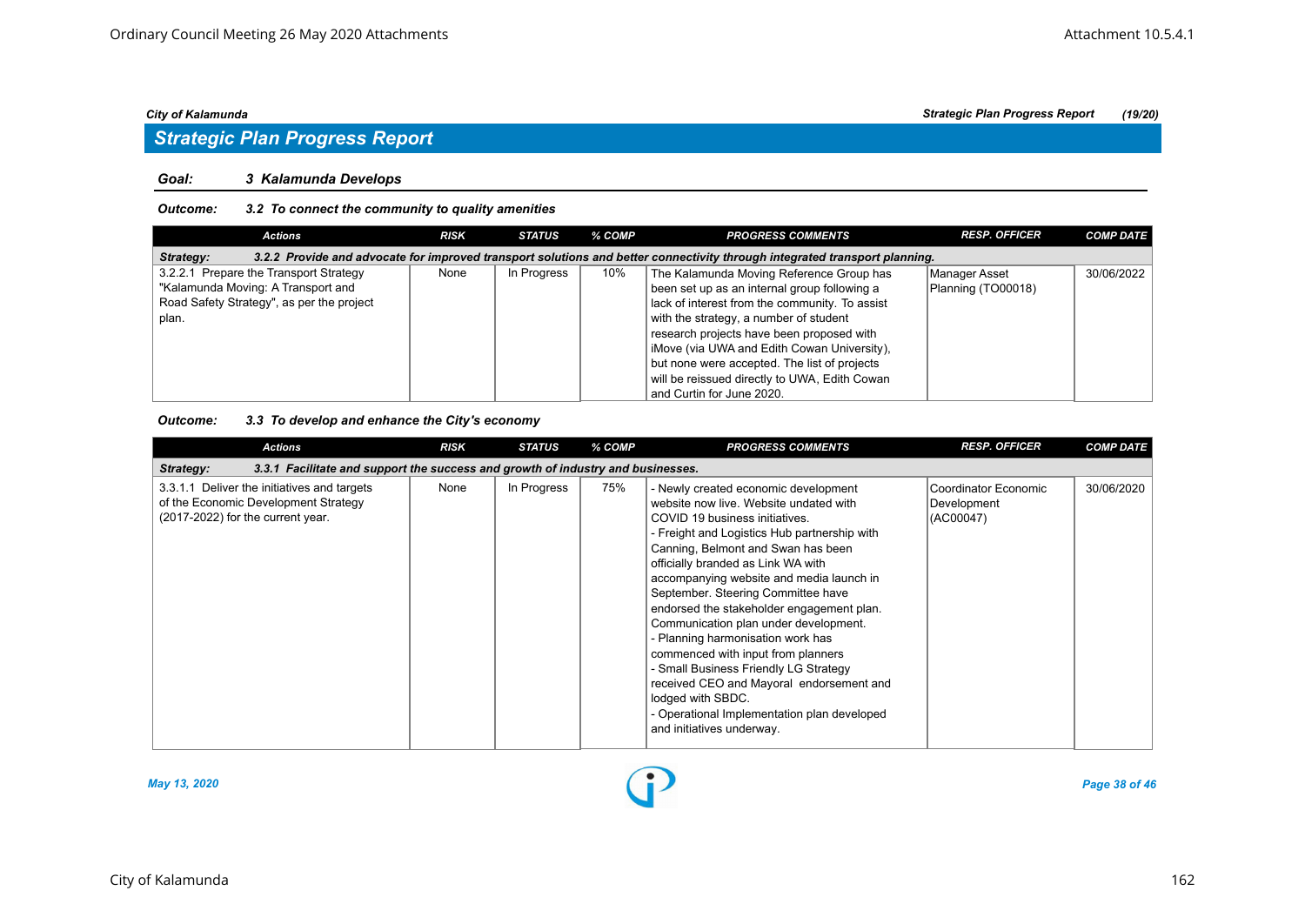# *Strategic Plan Progress Report*

#### *Goal: 3 Kalamunda Develops*

#### *Outcome: 3.3 To develop and enhance the City's economy*

| <b>Actions</b>                                                                                     | <b>RISK</b> | <b>STATUS</b> | % COMP | <b>PROGRESS COMMENTS</b>                                                                                                                                                                                                                                                                                                                                                                                                | <b>RESP. OFFICER</b>                        | <b>COMP DATE</b> |  |  |  |  |
|----------------------------------------------------------------------------------------------------|-------------|---------------|--------|-------------------------------------------------------------------------------------------------------------------------------------------------------------------------------------------------------------------------------------------------------------------------------------------------------------------------------------------------------------------------------------------------------------------------|---------------------------------------------|------------------|--|--|--|--|
| 3.3.1 Facilitate and support the success and growth of industry and businesses.<br>Strategy:       |             |               |        |                                                                                                                                                                                                                                                                                                                                                                                                                         |                                             |                  |  |  |  |  |
|                                                                                                    |             |               |        | - Developed a draft Shopfront Revitalisation<br>Incentive Scheme Proposal. Awaiting<br>implementation post COVID 19.<br>- Roll out of a free one-on-one business<br>advisor services to local small business to<br>provide guidance in the face of the COVID19<br>crisis.                                                                                                                                               |                                             |                  |  |  |  |  |
| <b>Actions</b>                                                                                     | <b>RISK</b> | <b>STATUS</b> | % COMP | <b>PROGRESS COMMENTS</b>                                                                                                                                                                                                                                                                                                                                                                                                | <b>RESP. OFFICER</b>                        | <b>COMP DATE</b> |  |  |  |  |
| 3.3.2 Attract new investment opportunities and businesses with a focus on innovation.<br>Strategy: |             |               |        |                                                                                                                                                                                                                                                                                                                                                                                                                         |                                             |                  |  |  |  |  |
| 3.3.2.1 Smart Cities - Adopt and<br>implement a Digital Strategy.                                  | None        | In Progress   | 75%    | Collaborating with IT on moving the Strategy<br>into the next phase of planning.<br>Research is currently being undertaken on<br>Digital and Smart City strategies that have<br>been adopted by other levels of government<br>throughout Australia.<br>Smart City Strategy project approach and high<br>level time lines presented to Smart City<br>Project group, along with detailed research<br>papers for feedback. | Manager Information<br>Technology (IT00008) | 30/06/2020       |  |  |  |  |

#### *Outcome: 3.4 To be recognised as a preferred tourism destination*

|                                                                                    | <b>Actions</b>                       | <b>RISK</b> | STATUS      | % COMP | <b>PROGRESS COMMENTS</b>                                                                                                                                                                              | <b>RESP. OFFICER</b>                                    | <b>COMP DATE</b> |  |  |  |
|------------------------------------------------------------------------------------|--------------------------------------|-------------|-------------|--------|-------------------------------------------------------------------------------------------------------------------------------------------------------------------------------------------------------|---------------------------------------------------------|------------------|--|--|--|
| 3.4.1 Facilitate, support and promote activities and places to visit.<br>Strategy: |                                      |             |             |        |                                                                                                                                                                                                       |                                                         |                  |  |  |  |
| Strategy.                                                                          | 3.4.1.1 Tourism Development Vision & | None        | In Progress | 75%    | Action plan completed and implementation<br>l has commenced.<br>Working closely to promote the Experience<br>Perth Hills brand to a wider audience. Initial<br>investigations into the Tiny House and | Coordinator Tourism<br>Development<br>$\vert$ (AC00017) | 30/06/2020       |  |  |  |

*May 13, 2020 Page 39 of 46*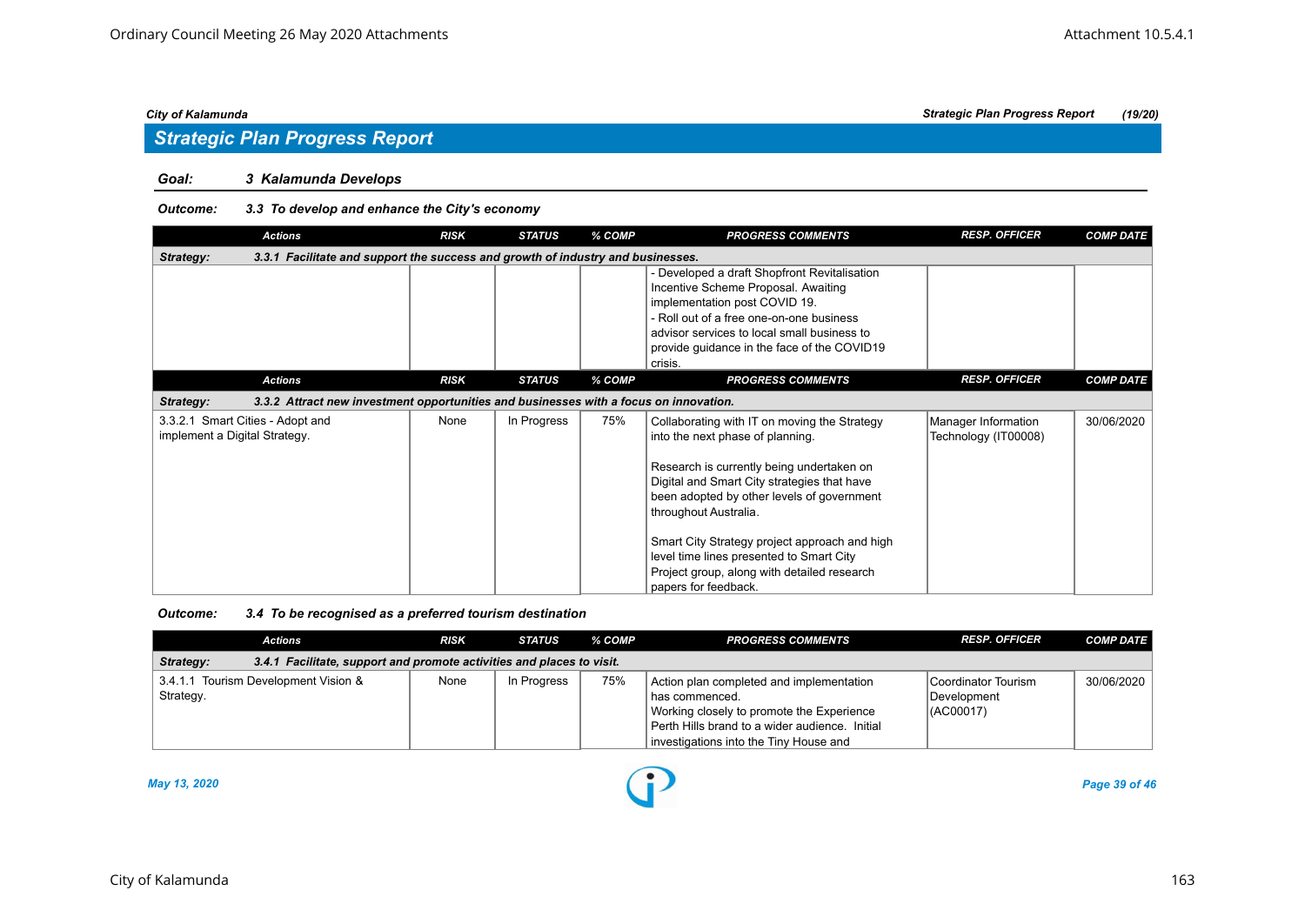## *Strategic Plan Progress Report*

#### *Goal: 3 Kalamunda Develops*

#### *Outcome: 3.4 To be recognised as a preferred tourism destination*

| <b>Actions</b>                                                                                        | <b>RISK</b> | <b>STATUS</b> | % COMP | <b>PROGRESS COMMENTS</b>                                                                                                                                                                                                                                                                                                                                                                                                                                                                                 | <b>RESP. OFFICER</b>                 | <b>COMP DATE</b> |  |  |  |  |
|-------------------------------------------------------------------------------------------------------|-------------|---------------|--------|----------------------------------------------------------------------------------------------------------------------------------------------------------------------------------------------------------------------------------------------------------------------------------------------------------------------------------------------------------------------------------------------------------------------------------------------------------------------------------------------------------|--------------------------------------|------------------|--|--|--|--|
| 3.4.1 Facilitate, support and promote activities and places to visit.<br>Strategy:                    |             |               |        |                                                                                                                                                                                                                                                                                                                                                                                                                                                                                                          |                                      |                  |  |  |  |  |
|                                                                                                       |             |               |        | Glamping markets have commenced.<br>Perth Hills Tourism Alliance - Marketing<br>Strategy in draft form, to be released to<br>Executive once a decision with regards the<br>marketing name of the region has been<br>agreed, some resistance currently to the<br>whole region using Experience Perth Hills.<br>Tourism Advisory Committee convened and<br>initial discussions underway. Experience<br>Perth Hills agreed as the regional brand. RFQ<br>out for brand refresh and landing page<br>options. |                                      |                  |  |  |  |  |
| <b>Actions</b>                                                                                        | <b>RISK</b> | <b>STATUS</b> | % COMP | <b>PROGRESS COMMENTS</b>                                                                                                                                                                                                                                                                                                                                                                                                                                                                                 | <b>RESP. OFFICER</b>                 | <b>COMP DATE</b> |  |  |  |  |
| 3.4.2 Advocate and facilitate diversification options for rural properties to flourish.<br>Strategy:  |             |               |        |                                                                                                                                                                                                                                                                                                                                                                                                                                                                                                          |                                      |                  |  |  |  |  |
| 3.4.2.1 Develop an advocacy campaign<br>to support rural land diversification and<br>review annually. | None        | In Progress   | 50%    | The Pickering Brook Taskforce project is<br>being progressed.                                                                                                                                                                                                                                                                                                                                                                                                                                            | Chief Executive Officer<br>(DE00001) | 30/06/2020       |  |  |  |  |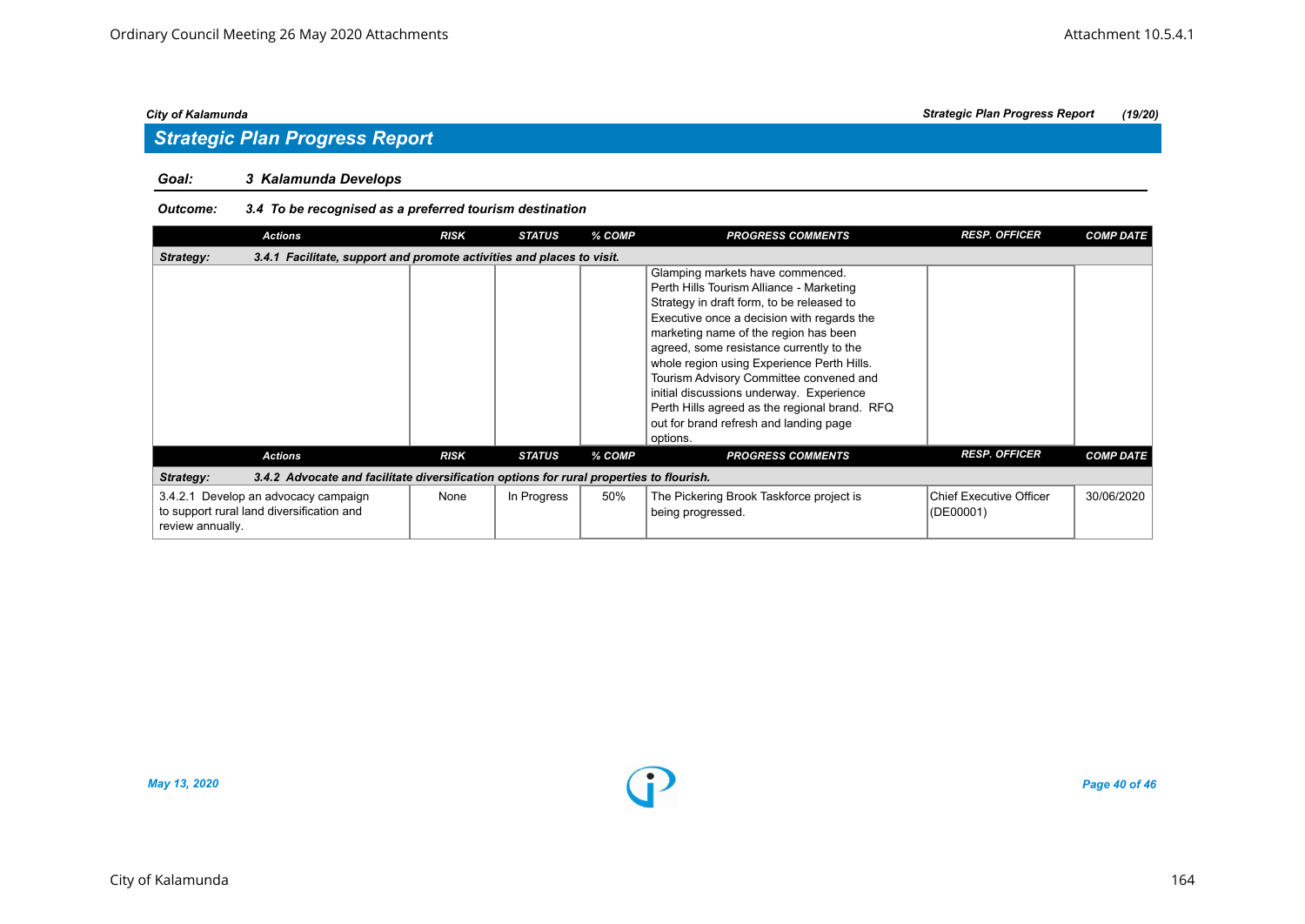## *Strategic Plan Progress Report*

#### *Goal: 4 Kalamunda Leads*

#### *Outcome: 4.1 To provide leadership through transparent governance*

| <b>Actions</b>                                                                                                                                   | <b>RISK</b> | <b>STATUS</b> | % COMP | <b>PROGRESS COMMENTS</b>                                                                                                                                                                                                                                                                      | <b>RESP. OFFICER</b>                     | <b>COMP DATE</b> |  |  |  |
|--------------------------------------------------------------------------------------------------------------------------------------------------|-------------|---------------|--------|-----------------------------------------------------------------------------------------------------------------------------------------------------------------------------------------------------------------------------------------------------------------------------------------------|------------------------------------------|------------------|--|--|--|
| 4.1.1 Provide good governance.<br>Strategy:                                                                                                      |             |               |        |                                                                                                                                                                                                                                                                                               |                                          |                  |  |  |  |
| 4.1.1.1 Corporate Business Plan<br>(2019-2023) - CBP is reviewed annually<br>and adopted by Council.                                             | None        | In Progress   | 50%    | Managers have reviewed priority actions for<br>the current financial year and underlying<br>operating plans to support measurement of<br>%complete. Managers have provided<br>quarterly updates for Q2-2020 in this report.<br>New managers have been provided with<br>coaching and training. | Manager People<br>Services (DE00009)     | 30/06/2020       |  |  |  |
| 4.1.1.2 Develop and implement a<br>Contract Management Framework.                                                                                | None        | In Progress   | 75%    | Review of the City Policy for Purchasing is<br>currently underway, in preparation for the draft<br>Contract Management Framework to be<br>completed.                                                                                                                                          | Manager Financial<br>Services (FS00009)  | 30/06/2020       |  |  |  |
| 4.1.1.3 Develop and review the Long<br>Term Financial Plan for the sustainability<br>of the City. Monitor and report on key<br>financial ratios. | None        | In Progress   | 50%    | Process underway to refine 10-year capital<br>component of the LTFP.                                                                                                                                                                                                                          | Manager Financial<br>Services (FS00009)  | 30/06/2020       |  |  |  |
| 4.1.1.4 Strategic Risk Management is<br>reviewed annually, updated and reported<br>quarterly, and risk profile is maintained.                    | None        | In Progress   | 90%    | Strategic Risk Register reviewed and<br>endorsed by the Audit and Risk Committee.<br>Quarterly report on progress for risk mitigation<br>actions provided to the Audit and Risk<br>Committee.<br>A Risk Management workshop will be<br>scheduled for May with Elected Members.                | Director Corporate<br>Services (DE00003) | 30/06/2020       |  |  |  |
| 4.1.1.5 Ensure the Governance & Policy<br>Framework is used to guide Councillors<br>and the City.                                                | None        | In Progress   | 25%    | The Governance and Policy Framework has<br>been reviewed and updated in readiness for<br>the Councillor Induction program. The<br>Council Policy manual was adopted by<br>Council in August 2019.                                                                                             | Governance Advisor<br>(DE00006)          | 30/06/2020       |  |  |  |
|                                                                                                                                                  |             |               |        |                                                                                                                                                                                                                                                                                               |                                          |                  |  |  |  |

*May 13, 2020 Page 41 of 46*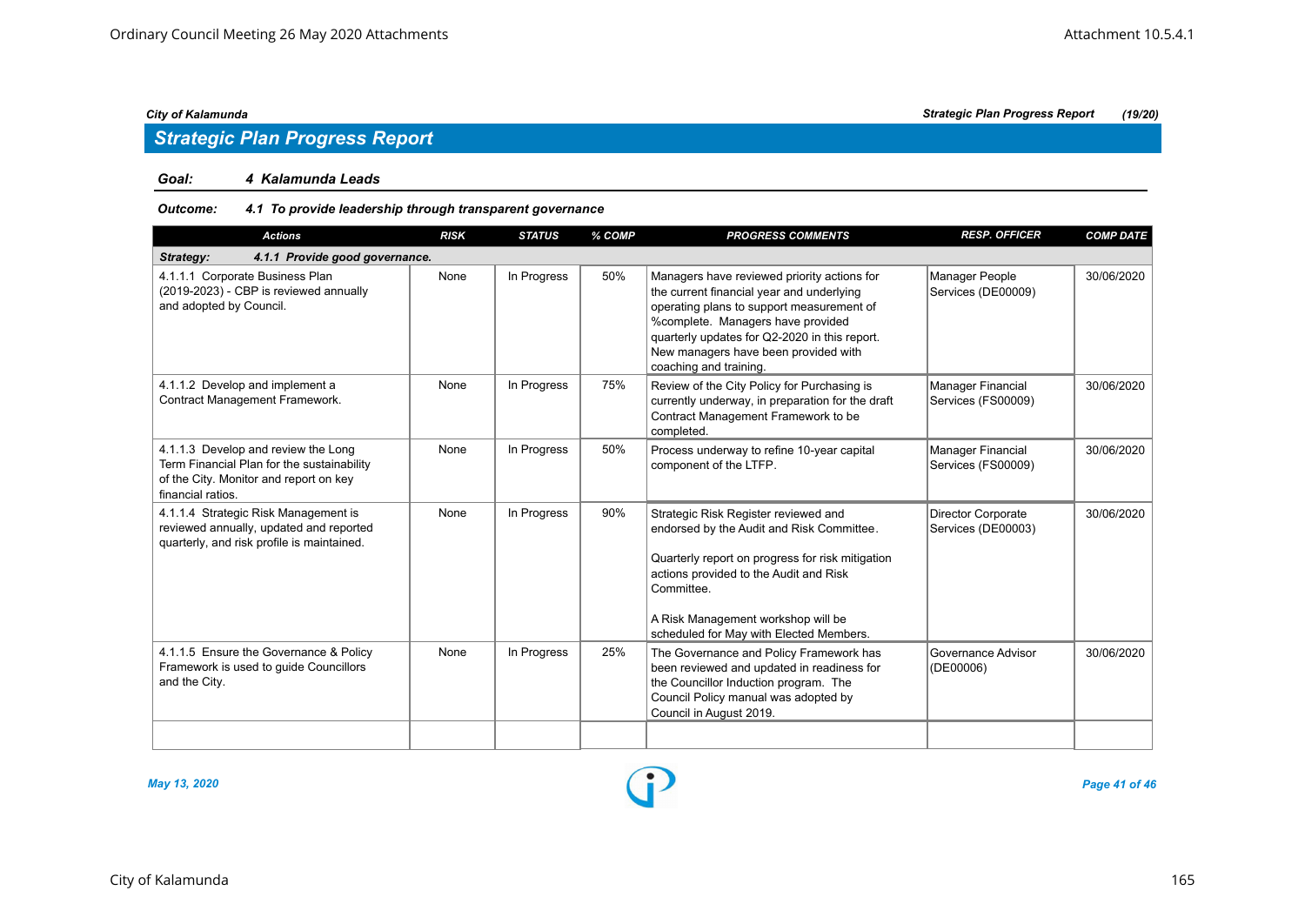## *Strategic Plan Progress Report*

#### *Goal: 4 Kalamunda Leads*

#### *Outcome: 4.1 To provide leadership through transparent governance*

| <b>Actions</b>                                                                                                                                                                                                             | <b>RISK</b> | <b>STATUS</b> | % COMP | <b>PROGRESS COMMENTS</b>                                                                                                                                                                                                                                                                                                                                                                                                                                                                                                                                                                                                                                                                                                                                                                                        | <b>RESP. OFFICER</b>                                   | <b>COMP DATE</b> |
|----------------------------------------------------------------------------------------------------------------------------------------------------------------------------------------------------------------------------|-------------|---------------|--------|-----------------------------------------------------------------------------------------------------------------------------------------------------------------------------------------------------------------------------------------------------------------------------------------------------------------------------------------------------------------------------------------------------------------------------------------------------------------------------------------------------------------------------------------------------------------------------------------------------------------------------------------------------------------------------------------------------------------------------------------------------------------------------------------------------------------|--------------------------------------------------------|------------------|
| Strategy:<br>4.1.1 Provide good governance.                                                                                                                                                                                |             |               |        |                                                                                                                                                                                                                                                                                                                                                                                                                                                                                                                                                                                                                                                                                                                                                                                                                 |                                                        |                  |
| 4.1.1.7 Develop and review the Long<br>Term Financial Plan, Present draft LTFP<br>to Council Strategy Session in February<br>2020. Incorporate strategies from Council<br>Strategy session into the LTFP in March<br>2020. | None        | In Progress   | 85%    | The LTFP review was commenced before the<br>COVID-19 Pandemic. The City's immediate<br>focus is on the COVID recovery plan with<br>budget set for the next two years.<br>A detailed review of the LTFP will be<br>undertaken post COVID.                                                                                                                                                                                                                                                                                                                                                                                                                                                                                                                                                                        | Director Corporate<br>Services (DE00003)               | 30/06/2020       |
| <b>Actions</b>                                                                                                                                                                                                             | <b>RISK</b> | <b>STATUS</b> | % COMP | <b>PROGRESS COMMENTS</b>                                                                                                                                                                                                                                                                                                                                                                                                                                                                                                                                                                                                                                                                                                                                                                                        | <b>RESP. OFFICER</b>                                   | <b>COMP DATE</b> |
| 4.1.2 Build an effective and efficient service based organisation.<br>Strategy:                                                                                                                                            |             |               |        |                                                                                                                                                                                                                                                                                                                                                                                                                                                                                                                                                                                                                                                                                                                                                                                                                 |                                                        |                  |
| 4.1.2.1 Workforce Plan Review - Review<br>and implement the Workforce Plan<br>initiatives for the current year.                                                                                                            | None        | In Progress   | 50%    | Workforce plan has been reviewed and<br>updated.                                                                                                                                                                                                                                                                                                                                                                                                                                                                                                                                                                                                                                                                                                                                                                | Manager People<br>Services (DE00009)                   | 30/06/2022       |
| 4.1.2.2 Organisational Culture Plan<br>"GROW"                                                                                                                                                                              | None        | In Progress   | 60%    | - A number of initiatives are in place or<br>planned, including the safety cultural change<br>program, leadership development programs<br>and the incorporation of the City's values and<br>competencies into all internal training<br>programs. The focus on one City team has<br>continued through inclusive Team Kalamunda<br>events and communication through Friday<br>Focus.<br>- All executives, managers and high potential<br>coordinators have now received constructive<br>feedback on their leadership style from their<br>supervisor, peers and subordinates though a<br>360 program. Programs to support leadership<br>development are planned for 2020 including;<br>motivating through praise & recognition,<br>difficult conversations and development of a<br>"frontline management" program. | Organisational<br>Development<br>Coordinator (AC00084) | 30/06/2020       |



*May 13, 2020 Page 42 of 46*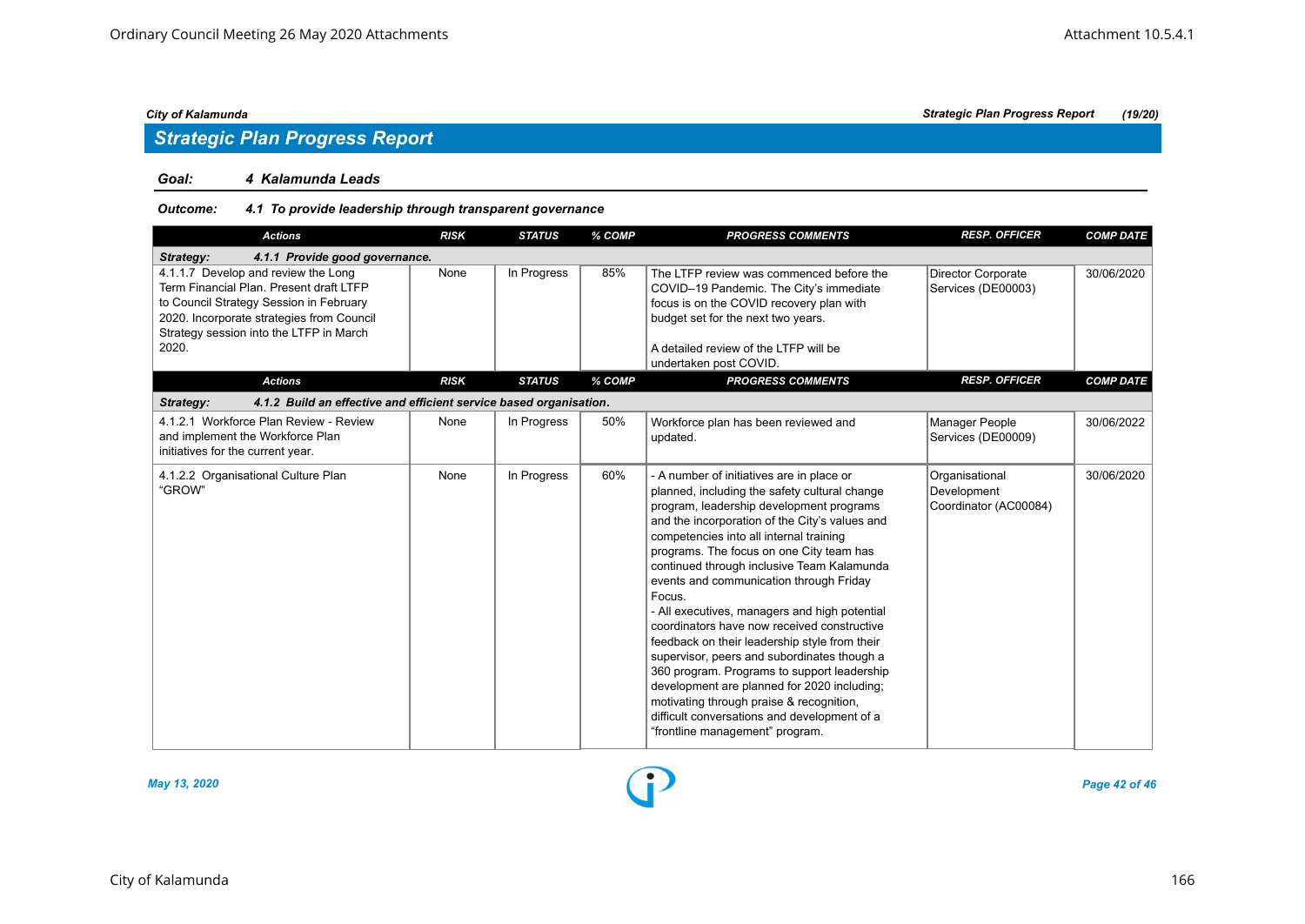## *Strategic Plan Progress Report*

#### *Goal: 4 Kalamunda Leads*

#### *Outcome: 4.1 To provide leadership through transparent governance*

| <b>Actions</b>                                                                                             | <b>RISK</b> | <b>STATUS</b> | % COMP | <b>PROGRESS COMMENTS</b>                                                                                                                                                                                                                                                                                                                                                                                                                                                                                                                                                                                                                                                                                                                                                                                                                                                                                                                                                                                                                                                                                                                                                                                                          | <b>RESP. OFFICER</b>                        | <b>COMP DATE</b> |  |  |  |
|------------------------------------------------------------------------------------------------------------|-------------|---------------|--------|-----------------------------------------------------------------------------------------------------------------------------------------------------------------------------------------------------------------------------------------------------------------------------------------------------------------------------------------------------------------------------------------------------------------------------------------------------------------------------------------------------------------------------------------------------------------------------------------------------------------------------------------------------------------------------------------------------------------------------------------------------------------------------------------------------------------------------------------------------------------------------------------------------------------------------------------------------------------------------------------------------------------------------------------------------------------------------------------------------------------------------------------------------------------------------------------------------------------------------------|---------------------------------------------|------------------|--|--|--|
| 4.1.2 Build an effective and efficient service based organisation.<br>Strategy:                            |             |               |        |                                                                                                                                                                                                                                                                                                                                                                                                                                                                                                                                                                                                                                                                                                                                                                                                                                                                                                                                                                                                                                                                                                                                                                                                                                   |                                             |                  |  |  |  |
|                                                                                                            |             |               |        | - Staff now have greater access to training<br>opportunities through an increase of inhouse<br>programs, internal nomination and open<br>access to online training. Inhouse programs<br>have covered a variety of areas including<br>customer service, emotional intelligence and<br>managing stress. Systems updates now<br>provide for accurate individual training<br>records.<br>- The focus on compliance continues with<br>work progressing on a Risk education<br>program for all management. Online training<br>programs in harassment, bullying, safety & IT<br>security now form part of the probation<br>conditions for all new staff.<br>- Planning is underway for an all of staff<br>survey scheduled for 2020. This will allow the<br>City to benchmark key areas of culture against<br>previous years and other local governments.<br>- The safety culture training sessions mapped<br>out for 2019 are completed and safety<br>behaviours now embedded into<br>competencies/performance review for all<br>asset services employees. Employee<br>feedback sessions are also completed with<br>ongoing employee communication processes<br>in place. A "next steps" planning session is<br>scheduled for Feb 2020. |                                             |                  |  |  |  |
| 4.1.2.4 Implement the current year<br>initiatives in the Information<br>Communication Technology Strategy. | None        | In Progress   | 75%    | - Process mapping of business units prior to<br>developing Altus modules for them is<br>continuing.                                                                                                                                                                                                                                                                                                                                                                                                                                                                                                                                                                                                                                                                                                                                                                                                                                                                                                                                                                                                                                                                                                                               | Manager Information<br>Technology (IT00008) | 30/06/2020       |  |  |  |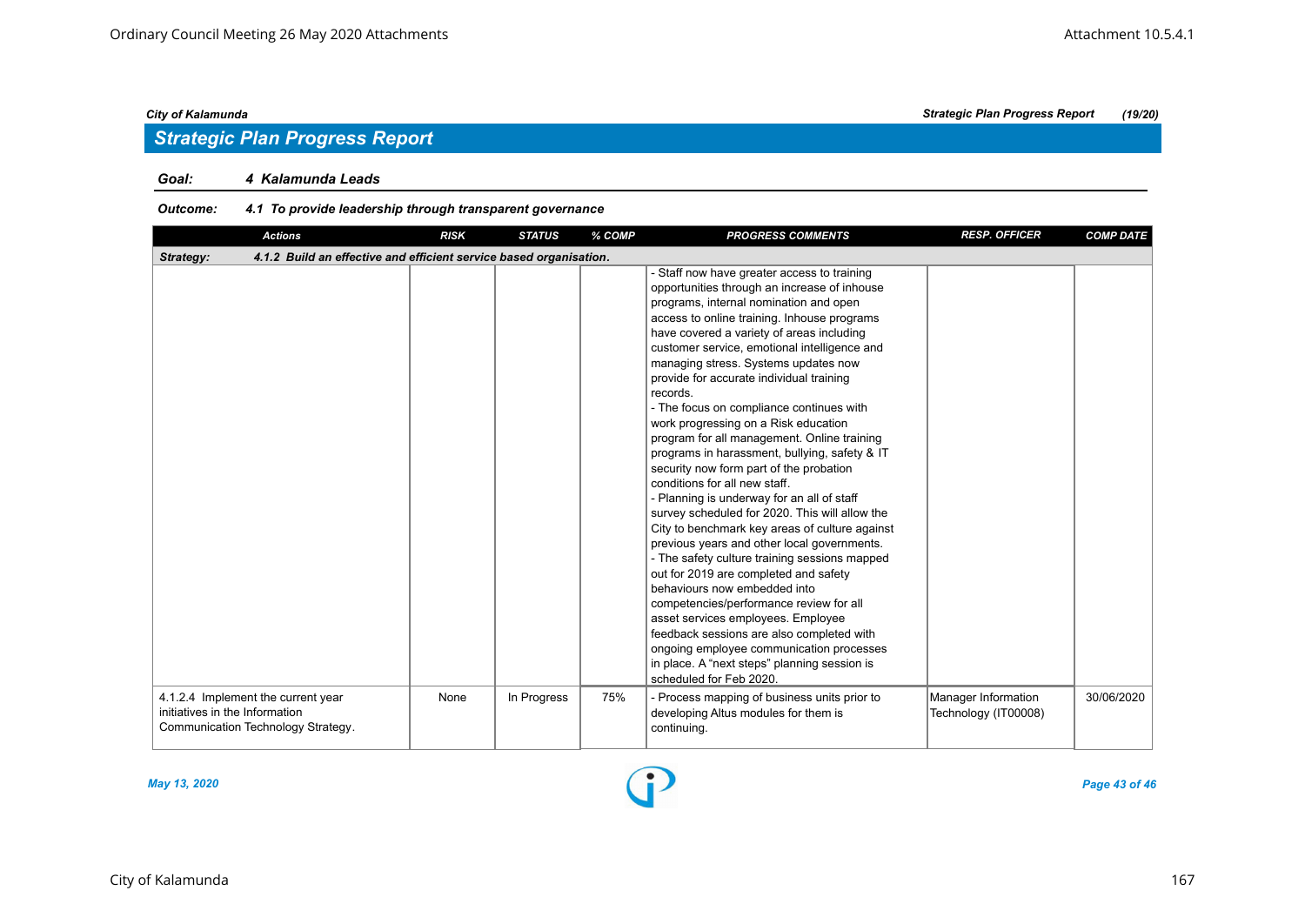## *Strategic Plan Progress Report*

#### *Goal: 4 Kalamunda Leads*

#### *Outcome: 4.1 To provide leadership through transparent governance*

| <b>Actions</b>                                                                                                                                       | <b>RISK</b> | <b>STATUS</b> | % COMP | <b>PROGRESS COMMENTS</b>                                                                                                                                                                                                                                                                                                                                                                                                                                                                                                                                                                                                                                                                                                                                                                                                                                                                                                                           | <b>RESP. OFFICER</b>                        | <b>COMP DATE</b> |  |  |  |
|------------------------------------------------------------------------------------------------------------------------------------------------------|-------------|---------------|--------|----------------------------------------------------------------------------------------------------------------------------------------------------------------------------------------------------------------------------------------------------------------------------------------------------------------------------------------------------------------------------------------------------------------------------------------------------------------------------------------------------------------------------------------------------------------------------------------------------------------------------------------------------------------------------------------------------------------------------------------------------------------------------------------------------------------------------------------------------------------------------------------------------------------------------------------------------|---------------------------------------------|------------------|--|--|--|
| 4.1.2 Build an effective and efficient service based organisation.<br>Strategy:                                                                      |             |               |        |                                                                                                                                                                                                                                                                                                                                                                                                                                                                                                                                                                                                                                                                                                                                                                                                                                                                                                                                                    |                                             |                  |  |  |  |
|                                                                                                                                                      |             |               |        | - Participated in three audits which have<br>demonstrated the transparency and<br>accountability of ICT.<br>- Change management process and policies<br>developed to ensure the City's IT changeover<br>of systems happens in a structured manner.<br>- IT Disaster Recovery Plan tested in August<br>2019 and IT participated in the November<br>2019 Business Continuity test.<br>- IT have migrated across to a new Service<br>Desk platform to allow for better reporting of<br>issues.<br>- IT have commissioned a new VPN<br>connection that allows a connection to the<br>datacentre regardless of whether or not the<br>Administration Centre has power or not.<br>- IT DR capability and capacity tested via City<br>staff working from home. No issues with<br>capacity, performance or connectivity.<br>- Remote access tests have been conducted<br>in a live environment with a large number of<br>staff currently working from home. |                                             |                  |  |  |  |
| 4.1.2.16 Altus Collaboration Consortium<br>Project: Continue to work positively within<br>the collaboration to upgrade all key<br>corporate systems. | None        | In Progress   | 75%    | - Altus Fire Inspections module is being used<br>this fire season<br>- Work continues to progress Altus Core<br>Financials with a large portion of this module<br>in progress<br>- Work has commenced on Altus Extended<br>Financials with process mapping started for<br>this module<br>- Altus Customer Experience is currently being                                                                                                                                                                                                                                                                                                                                                                                                                                                                                                                                                                                                            | Manager Information<br>Technology (IT00008) | 30/06/2020       |  |  |  |



*May 13, 2020 Page 44 of 46*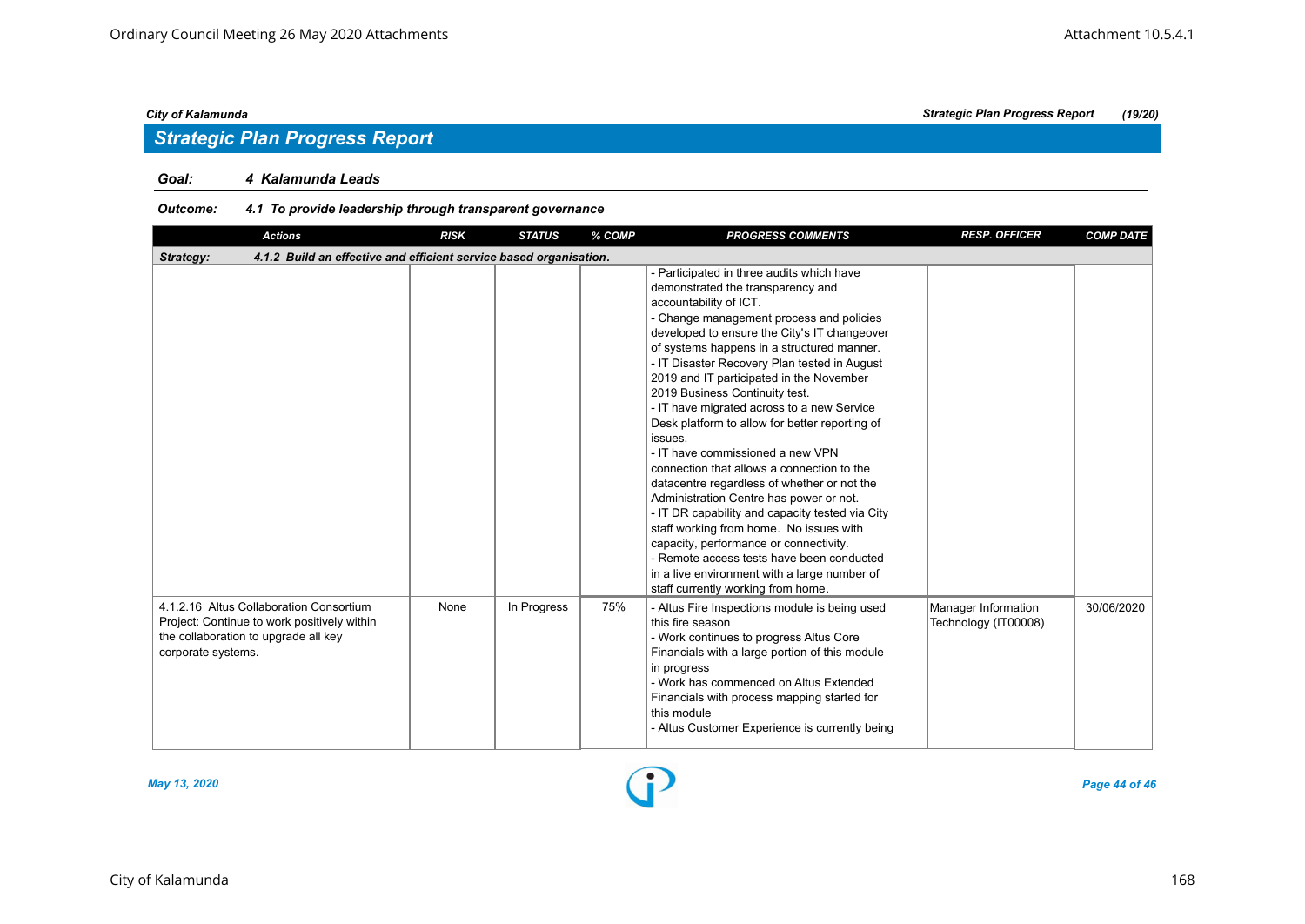# *Strategic Plan Progress Report*

#### *Goal: 4 Kalamunda Leads*

#### *Outcome: 4.1 To provide leadership through transparent governance*

|           | <b>Actions</b>                                                     | <b>RISK</b> | <b>STATUS</b> | % COMP | <b>PROGRESS COMMENTS</b>                                                                                                                                                                                                                                                                                                                                                                                                                                                                       | <b>RESP. OFFICER</b> | <b>COMP DATE</b> |
|-----------|--------------------------------------------------------------------|-------------|---------------|--------|------------------------------------------------------------------------------------------------------------------------------------------------------------------------------------------------------------------------------------------------------------------------------------------------------------------------------------------------------------------------------------------------------------------------------------------------------------------------------------------------|----------------------|------------------|
| Strategy: | 4.1.2 Build an effective and efficient service based organisation. |             |               |        |                                                                                                                                                                                                                                                                                                                                                                                                                                                                                                |                      |                  |
|           |                                                                    |             |               |        | scoped<br>- More in depth testing is being undertaken for<br>the Altus Core Financials module<br>- In depth testing continues for the Altus Core<br>Financials module and will continue for a large<br>part of 2020<br>- Modules within Extend Financials are now<br>being tested<br>-Internal testing regime being created in<br>preparation for significant testing of Core<br>Financials over the next 12mths.<br>- CFSuite (Altus Customer Service) project<br>commenced on 28 April 2020. |                      |                  |

#### *Outcome: 4.2 To proactively engage and partner for the benefit of the community*

| <b>Actions</b>                                                                                                                                                                                                         | <b>RISK</b> | <b>STATUS</b> | % COMP | <b>PROGRESS COMMENTS</b>                                                                                                                                                                                                                                        | <b>RESP. OFFICER</b>                                    | <b>COMP DATE</b> |  |  |  |
|------------------------------------------------------------------------------------------------------------------------------------------------------------------------------------------------------------------------|-------------|---------------|--------|-----------------------------------------------------------------------------------------------------------------------------------------------------------------------------------------------------------------------------------------------------------------|---------------------------------------------------------|------------------|--|--|--|
| 4.2.1 Actively engage with the community in innovative ways.<br>Strategy:                                                                                                                                              |             |               |        |                                                                                                                                                                                                                                                                 |                                                         |                  |  |  |  |
| 4.2.1.1 Deliver initiatives contained within<br>the Community Engagement Strategy.<br>Identify opportunities to encourage<br>community involvement in Council<br>operations through appropriate<br>engagement methods. | None        | In Progress   | 89%    |                                                                                                                                                                                                                                                                 | Manager Customer &<br>Public Relations<br>$ $ (DE00008) | 30/06/2020       |  |  |  |
| 4.2.1.2 Deliver the Customer Service<br>Strategy Implementation Plan outlining<br>key annual activities and projects.                                                                                                  | None        | In Progress   | 89%    | The key objectives of the Strategy are:<br>- Strive to achieve a new customer service<br>ethos and deliver on the customer service<br>promise and principles<br>- Culturally optimise the organisation to<br>achieve best practice customer service<br>outcomes | Manager Customer &<br>Public Relations<br>(OE00008)     | 30/06/2020       |  |  |  |

*May 13, 2020 Page 45 of 46*